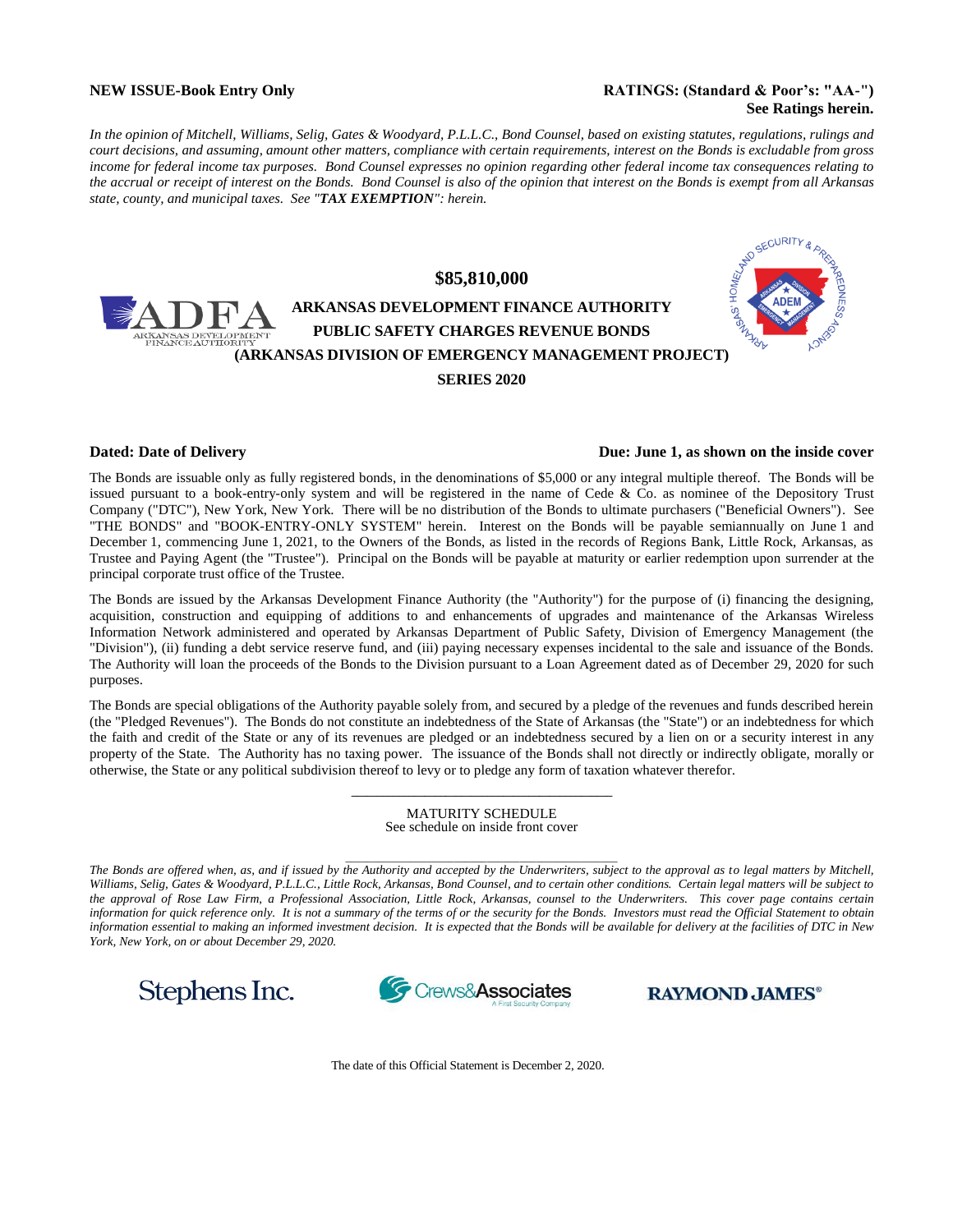## **\$85,810,000**

# **ARKANSAS DEVELOPMENT FINANCE AUTHORITY PUBLIC SAFETY CHARGES REVENUE BONDS (ARKANSAS DIVISION OF EMERGENCY MANAGEMENT PROJECT) SERIES 2020**

## **MATURITY SCHEDULE**

## **Serial Bonds**

| Due June 1 | Principal<br>Amount | <b>Interest</b><br>Rate | Yield                  | <b>CUSIP</b> |
|------------|---------------------|-------------------------|------------------------|--------------|
| 2022       | \$1,400,000         | 5.000%                  | 0.330\%                | $04084D-AAO$ |
| 2023       | 2,205,000           | 5.000%                  | 0.380%                 | 04084D-AB8   |
| 2024       | 2,315,000           | 5.000%                  | 0.480%                 | 04084D-AC6   |
| 2025       | 2,430,000           | 5.000%                  | 0.530%                 | 04084D-AD4   |
| 2026       | 2,555,000           | 5.000%                  | 0.690%                 | 04084D-AE2   |
| 2027       | 2,680,000           | 5.000%                  | 0.780%                 | 04084D-AF9   |
| 2028       | 2,815,000           | 4.000%                  | $0.920\%$ <sup>*</sup> | 04084D-AG7   |
| 2029       | 2,930,000           | 4.000\%                 | 1.080%*                | 04084D-AH5   |
| 2030       | 3,045,000           | 4.000%                  | 1.140%*                | 04084D-AJ1   |
| 2031       | 3,170,000           | 4.000%                  | 1.240%*                | 04084D-AK8   |
| 2032       | 3,295,000           | 4.000%                  | 1.340%*                | 04084D-AL6   |
| 2033       | 3,425,000           | 4.000%                  | 1.410%*                | 04084D-AM4   |
| 2034       | 3,565,000           | 4.000%                  | 1.460%*                | 04084D-AN2   |
| 2035       | 3,705,000           | 4.000%                  | 1.500%*                | 04084D-AP7   |
| 2036       | 3,855,000           | 4.000%                  | 1.540%*                | 04084D-AQ5   |
| 2037       | 4,010,000           | 4.000%                  | 1.580%*                | 04084D-AR3   |
| 2038       | 4,170,000           | 4.000%                  | $1.620\%$ <sup>*</sup> | 04084D-AS1   |
| 2039       | 4,335,000           | 4.000%                  | 1.660%*                | 04084D-AT9   |
| 2040       | 4,510,000           | 4.000%                  | 1.700%*                | 04084D-AU6   |
|            |                     |                         |                        |              |

## **Term Bond**

\$25,395,000 4.000% Term Bond, maturing June 1, 2045, Yield 1.890%\* CUSIP 04084D-AV4

\*Priced to first optional redemption date, December 1, 2027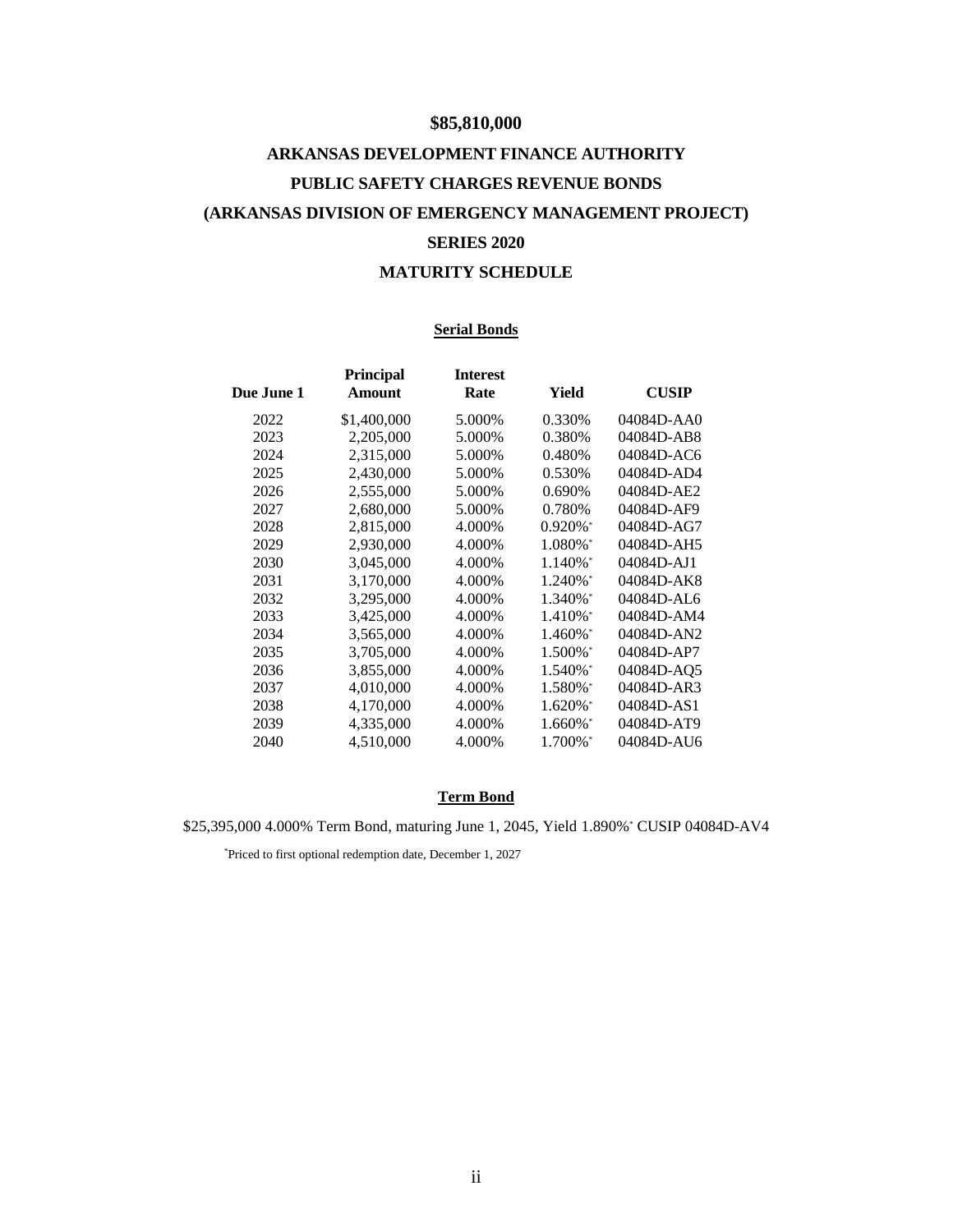No dealer, broker, salesperson, or other person has been authorized to give any information or to make any representations other than as contained in this Official Statement, and, if given or made, such other information or representations must not be relied upon as having been authorized by the Arkansas Development Finance Authority or the Underwriters. This Official Statement does not constitute an offer to sell or the solicitation of any offer to buy, nor shall there be any sale of the Bonds by any person in any jurisdiction in which it is unlawful for such person to make such offer, solicitation, or sale. The information set forth herein has been obtained from the Arkansas Development Finance Authority and other sources which are believed to be reliable but is not guaranteed as to accuracy or completeness, and is not to be construed as a representation by the Underwriters. The information and expressions of opinion herein are subject to change without notice, and neither the delivery of this Official Statement nor any sale made hereunder shall under any circumstances create an implication that there has been no change in the information or opinions set forth herein after the date of this Official Statement.

IN CONNECTION WITH THE OFFERING OF THE BONDS, THE UNDERWRITERS MAY OVERALLOT OR EFFECT TRANSACTIONS WHICH STABILIZE OR MAINTAIN THE MARKET PRICE OF SUCH BONDS AT A LEVEL ABOVE THAT WHICH MIGHT OTHERWISE PREVAIL IN THE OPEN MARKET. SUCH STABILIZING, IF COMMENCED, MAY BE DISCONTINUED AT ANY TIME.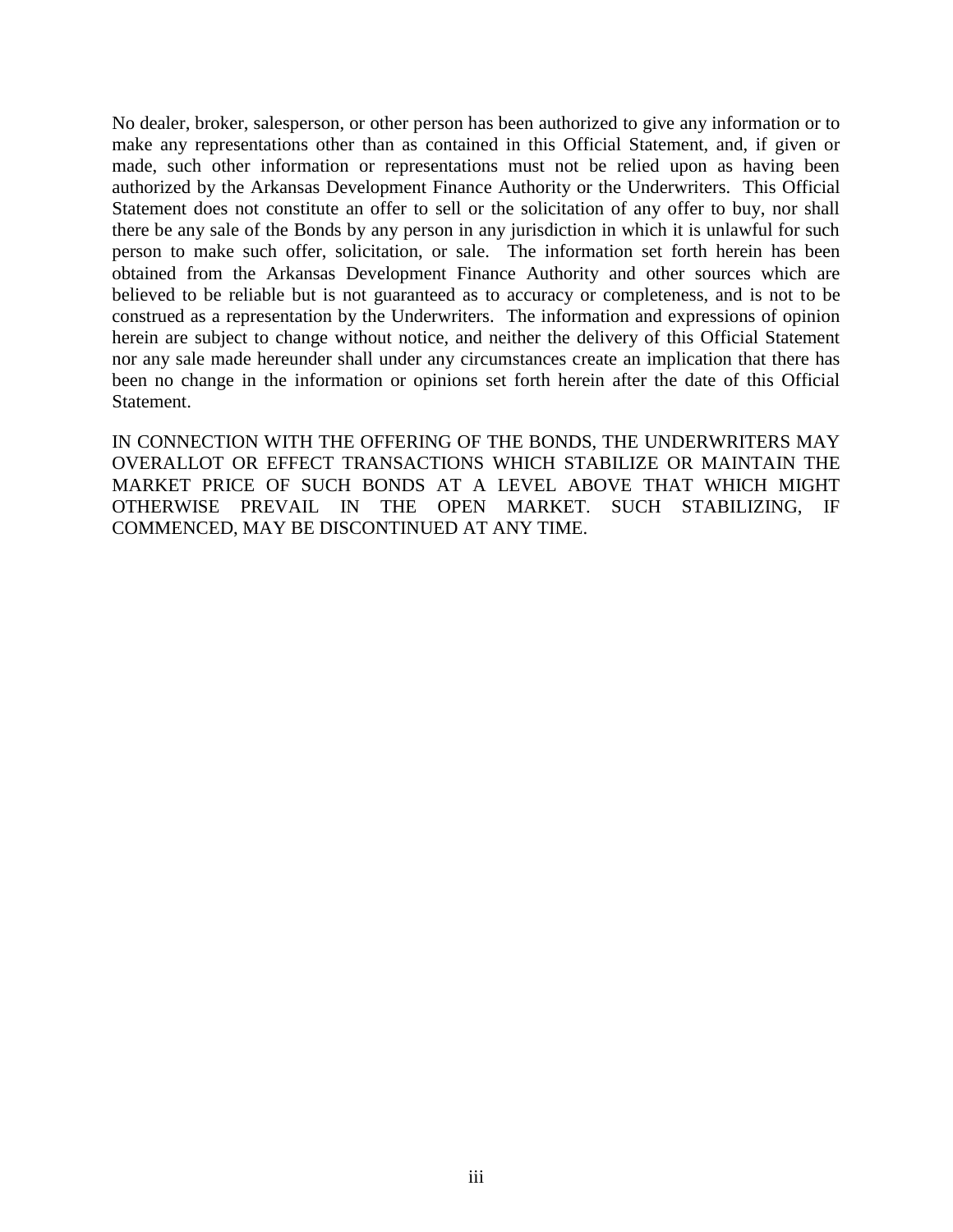## **TABLE OF CONTENTS**

| APPENDIX "A" - Definitions of Certain Terms    |  |
|------------------------------------------------|--|
| APPENDIX "B" – Form of Bond Counsel Opinion    |  |
| APPENDIX "C" - Continuing Disclosure Agreement |  |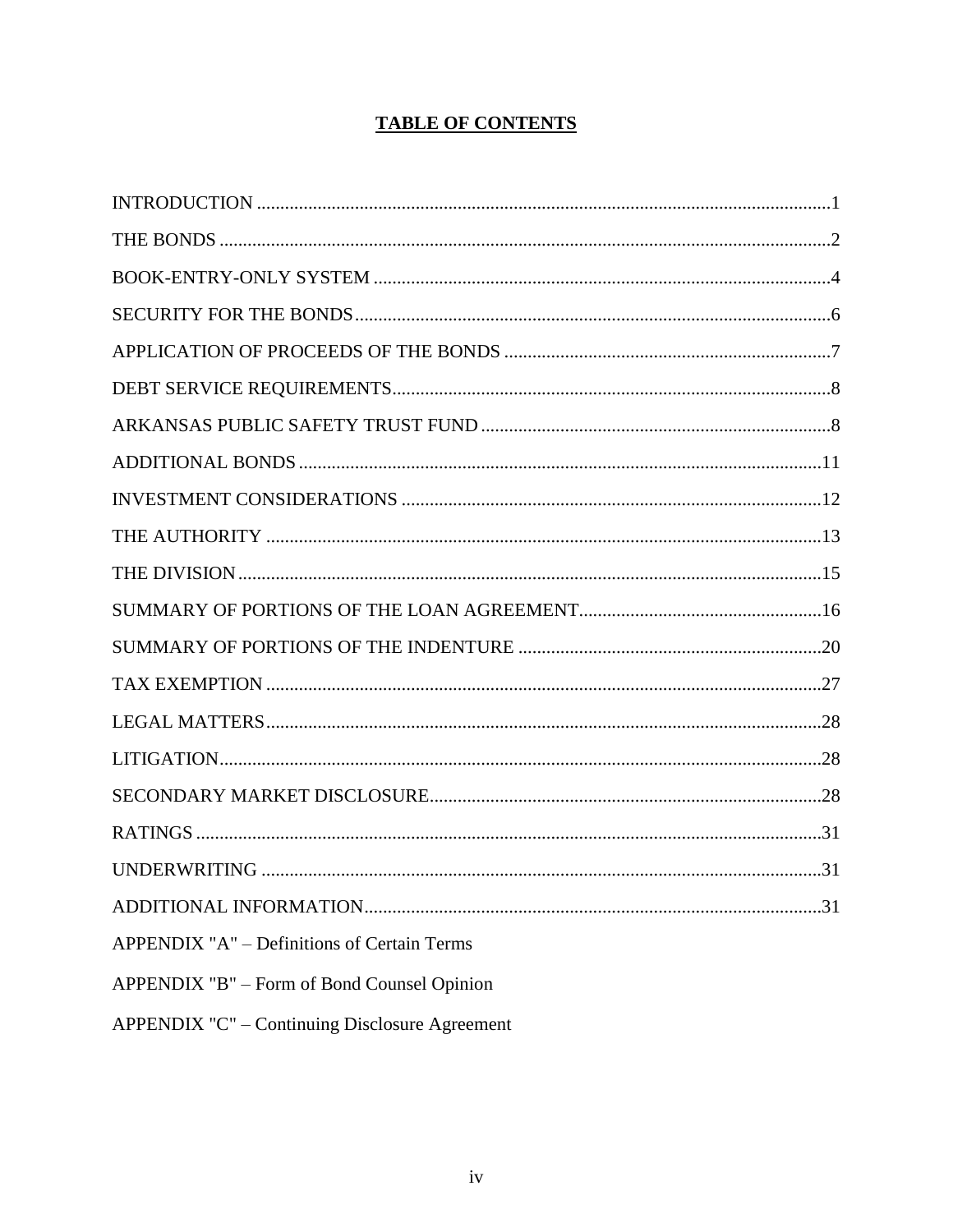#### **OFFICIAL STATEMENT**

## **\$85,810,000 Arkansas Development Finance Authority Public Safety Charges Revenue Bonds (Arkansas Division of Emergency Management Project) Series 2020**

## **INTRODUCTION**

<span id="page-4-0"></span>This Official Statement, including the cover page and Appendices, is furnished in connection with the issuance and sale by the Arkansas Development Finance Authority (the "Authority"), of its \$85,810,000 principal amount of Public Safety Charges Revenue Bonds (Arkansas Division of Emergency Management Project), Series 2020 (the "Bonds"). The Bonds will be issued pursuant to the Arkansas Development Finance Authority Act, codified at Arkansas Code Annotated Sections 15-5-101 *et seq*. (1987) (the "ADFA Act"), the Public Safety Communications and Next Generation 911 Act of 2019 being Act 660 of Regular Session of the General Assembly of the State of Arkansas for the Year 2019 ("Act 660") and the Arkansas Emergency Services Act of 1973, as amended and supplemented, codified at Arkansas Code Annotated Sections 12-75-101 *et seq*. (the "ADEM Act").The Bonds are being issued and are secured by a Trust Indenture dated as of December 29, 2020 (the "Indenture"), between the Authority and Regions Bank, Little Rock, Arkansas as trustee, paying agent and bond registrar (the "Trustee").

The Bonds are being issued for the purpose of purpose of (i) financing the designing, acquisition, construction and equipping of additions to and enhancements of upgrades and maintenance of the Arkansas Wireless Information Network ("AWIN" the "Project" or the "Series 2020 Project") administered and operated by the Arkansas Department of Public Safety, Division of Emergency Management (the "Division"), (ii) funding a debt service reserve fund, and (ii) paying necessary expenses incidental to the sale and issuance of the Bonds. The Division will execute a Loan Agreement by and between the Authority and the Division dated as of December 29, 2020 (the "Loan Agreement").

Pursuant to the Indenture, the Bonds are secured by the pledges and covenants contained therein. The references to and summaries and description of the Loan Agreement, the Indenture, the Bonds, the Project, and the other statutes, instruments, and documents which are included in this Official Statement do not purport to be comprehensive or definitive, and such summaries, references, and descriptions are qualified in their entireties by reference to the appropriate statute, instrument, or document. Copies of such documents are available for inspection at the principal corporate trust office of the Trustee in Little Rock, Arkansas. Except as otherwise defined, all capitalized words and phrases used herein shall have the meaning ascribed to them in Appendix A hereto.

The ADFA Act authorizes the Authority to borrow money and issue, from time to time, its bonds, notes, and other obligations in such principal amounts as the Authority determines shall be necessary to provide sufficient funds to carry out its purposes and powers, including, among other purposes, the financing of residential housing for persons and families of low and moderate income, agricultural business enterprises, capital improvements for State agencies and local governments, educational facilities, health care facilities, industrial enterprises, and short-term advance funding of local government obligations. The Authority is presently committed to several financings for other purposes permitted by the ADFA Act and to issue other special revenue bonds secured by separate and distinct collateral.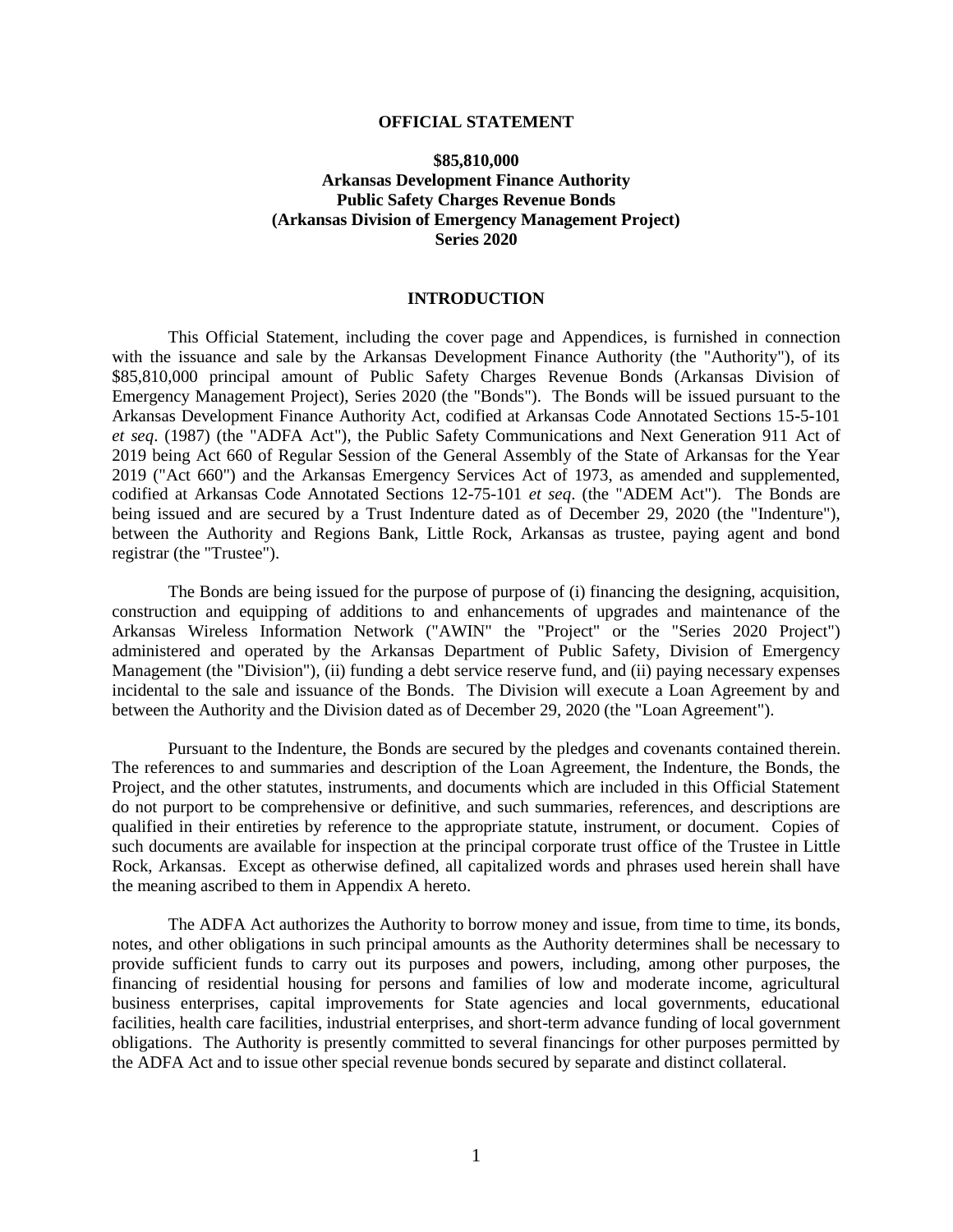#### **THE BONDS**

## <span id="page-5-0"></span>**General Description**

The Bonds are issuable only as fully registered bonds initially registered in the name of Cede & Co. as nominee for The Depository Trust Company, New York, New York ("DTC"), which will act as securities depository for the Bonds.

The Bonds are issuable as fully registered bonds in the denomination of \$5,000 each or any integral multiple thereof. Each Bond shall be dated December 29, 2020, and shall bear interest from such date payable June 1, 2021 and semiannually thereafter on June 1 and December 1 of each year until maturity.

Regions Bank, Little Rock, Arkansas, has been appointed Trustee, Registrar, and Paying Agent for the Bonds and also serves in that capacity for all bonds currently secured by the Pledged Revenues. Additional Paying Agents may be appointed and the Registrar and any Paying Agent may be removed or replaced by the Authority in accordance with the Indenture. Principal of the Bonds is payable at the principal corporate trust office of the Trustee in Little Rock, Arkansas, and semiannual interest on the Bonds will be paid by check of the Trustee mailed to the Owner. The Owner of Bonds of \$1,000,000 or more in aggregate principal amount may receive interest on the Bonds by wire transfer of funds to a bank account as designated in writing to the Trustee.

The Bonds are special obligations of the Authority, payable solely from and secured by a pledge of revenues generated by payments under the Loan Agreement, amounts on deposit in the Public Safety Charges Revenue Fund, and other moneys and securities held in certain funds or accounts established by the Indenture. The Bonds do not constitute an indebtedness of the State of Arkansas (the "State") or an indebtedness for which the faith and credit of the State or any of its revenues are pledged or an indebtedness secured by a lien on or a security interest in any property of the State. The Authority has no taxing power.

#### **Redemption Provisions.**

The Bonds are subject to special, optional and mandatory redemption prior to maturity as follows:

**Extraordinary Redemption of Bonds**. The Bonds shall be redeemed at a redemption price equal to the principal amount of the Bonds then Outstanding to be so redeemed, plus accrued interest to the date fixed for such redemption (which date shall be the earliest practicable date in accordance with Section 3.04 of the Indenture) and without premium, from unexpended proceeds remaining in the Project Fund, in inverse order of maturity, at the earlier of (i) the Completion Date, or (ii) expiration of the temporary period for construction financings provided in §148 of the Internal Revenue Code of 1986, as amended. Provided, however, unexpended proceeds in a de minimis amount may be transferred to the Bond Fund and applied toward amounts due on the next Interest Payment Date or otherwise applied in a manner that will not adversely impact the tax exempt status of the Bonds as evidenced by an opinion of Bond Counsel.

**Optional Redemption.** The Bonds are subject to redemption at the option of the Issuer, in whole or in part at any time on and after December 1, 2027 at a redemption price equal to 100% of the principal amount thereof plus accrued interest to the date of redemption.

**Mandatory Sinking Fund Redemption.** The Term Bonds maturing June 1, 2045 are subject to redemption in part by operation of Sinking Fund Installments on June 1, 2041, and on each June 1 thereafter as set forth in the table below, at a redemption price equal to the principal amount of each Bond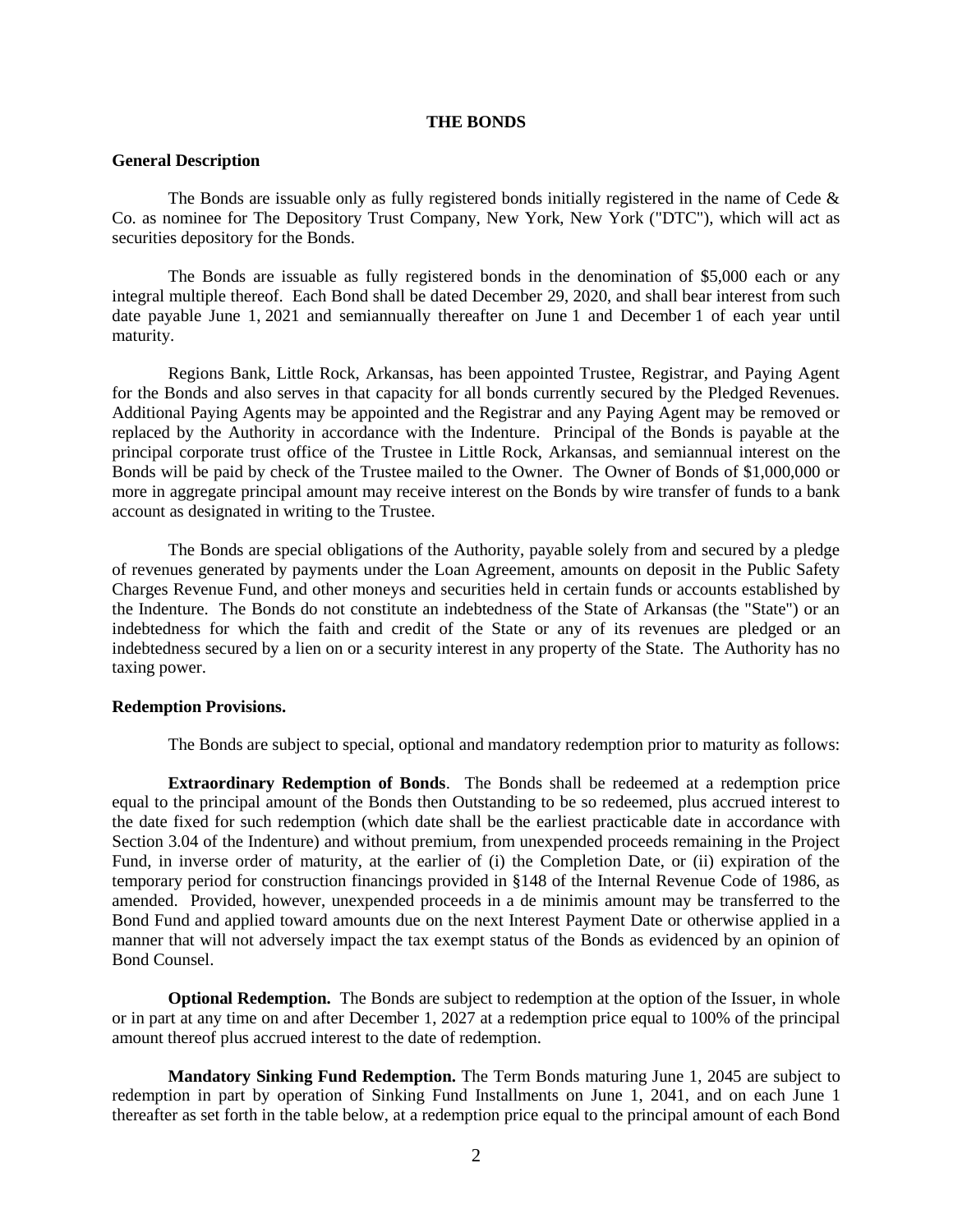or portion thereof to be redeemed, together with accrued interest to the date of redemption. Where there has been redemption or purchase of any such Term Bonds subject to sinking fund redemption from moneys in the Bond Fund, the amount of each future Sinking Fund Installment shown will be reduced as provided in the Indenture.

#### \$25,395,000 4.000% Term Bonds Due June 1, 2045

| Year              | <b>Sinking Fund</b> |
|-------------------|---------------------|
| (June 1)          | Installment         |
| 2041              | \$4,690,000         |
| 2042              | 4,875,000           |
| 2043              | 5,070,000           |
| 2044              | 5,275,000           |
| $2045$ (maturity) | 5,485,000           |
|                   |                     |

**Selection of Bonds to be Redeemed.** If fewer than all of the Outstanding Bonds are to be redeemed, the Bonds to be redeemed shall be identified by the Authority, and if no specific direction is given, then Bonds shall be redeemed on a pro rata basis for each maturity of Outstanding Bonds. In the event less than all of the Bonds of a particular maturity are to be redeemed, the particular Bonds to be redeemed shall be selected by the Trustee by lot in such manner as the Trustee shall deem fair and appropriate. Such selection may provide for the selection for redemption of portions of the principal of Bonds in the denomination larger than \$5,000 or the smallest authorized denomination of the Bonds or a multiple thereof.

**Notice of Redemption.** Notice of redemption identifying the Bonds or portions thereof (which shall be \$5,000 or an integral multiple thereof) to be redeemed shall be given by the Trustee, not less than 30 nor more than 60 days prior to the date fixed for redemption, by mailing a copy of the redemption notice by first class mail, postage prepaid, by overnight delivery service, or by other standard electronic means to the Issuer and the registered Owner (Cede & Co., so long as it is the registered owner in the book-entry system) of each Bond to be redeemed in whole or in part at the address shown on the registration books maintained by Trustee.

Each notice of redemption will state (i) the maturities of the Bonds to be redeemed, (ii) the redemption date, (iii) the place or places where amounts due upon such redemption will be payable, (iv) if less than all of the Bonds are to be redeemed, the letters and number or other distinguishing marks of such Bonds so to be redeemed, (v) the CUSIP number (if any), (vi) the date of such notice, (vii) the issuance date for the Bonds, (viii) the interest rate of the Bonds to be redeemed,  $(ix)$  the redemption price,  $(x)$ Trustee's name and the address of Trustee's Payment Office, (xi) the complete official name of the Bonds, and (xii) in the case of the Bonds to be redeemed in part such notice will also specify the respective portions of the principal amount thereof to be redeemed. In the case of an optional redemption, the notice may state (i) that it is conditioned upon the deposit of moneys, in an amount equal to the amount necessary to effect the redemption, with the Trustee no later than the redemption date or (ii) that the Issuer retains the right to rescind such notice on or prior to the scheduled redemption date (in either case, a "Conditional Redemption"), and such notice and optional redemption shall be of no effect if such moneys are not so deposited or if the notice is rescinded. Such notice will further state that on such date there will become due and payable upon each Bond to be redeemed the redemption price thereof (or the redemption price of the specified portions of the principal thereof in the case of the Bonds to be redeemed in part only), together with interest accrued to the redemption date, and that from and after such date interest thereon will cease to accrue and be payable. A defect in, or failure to give, notice of redemption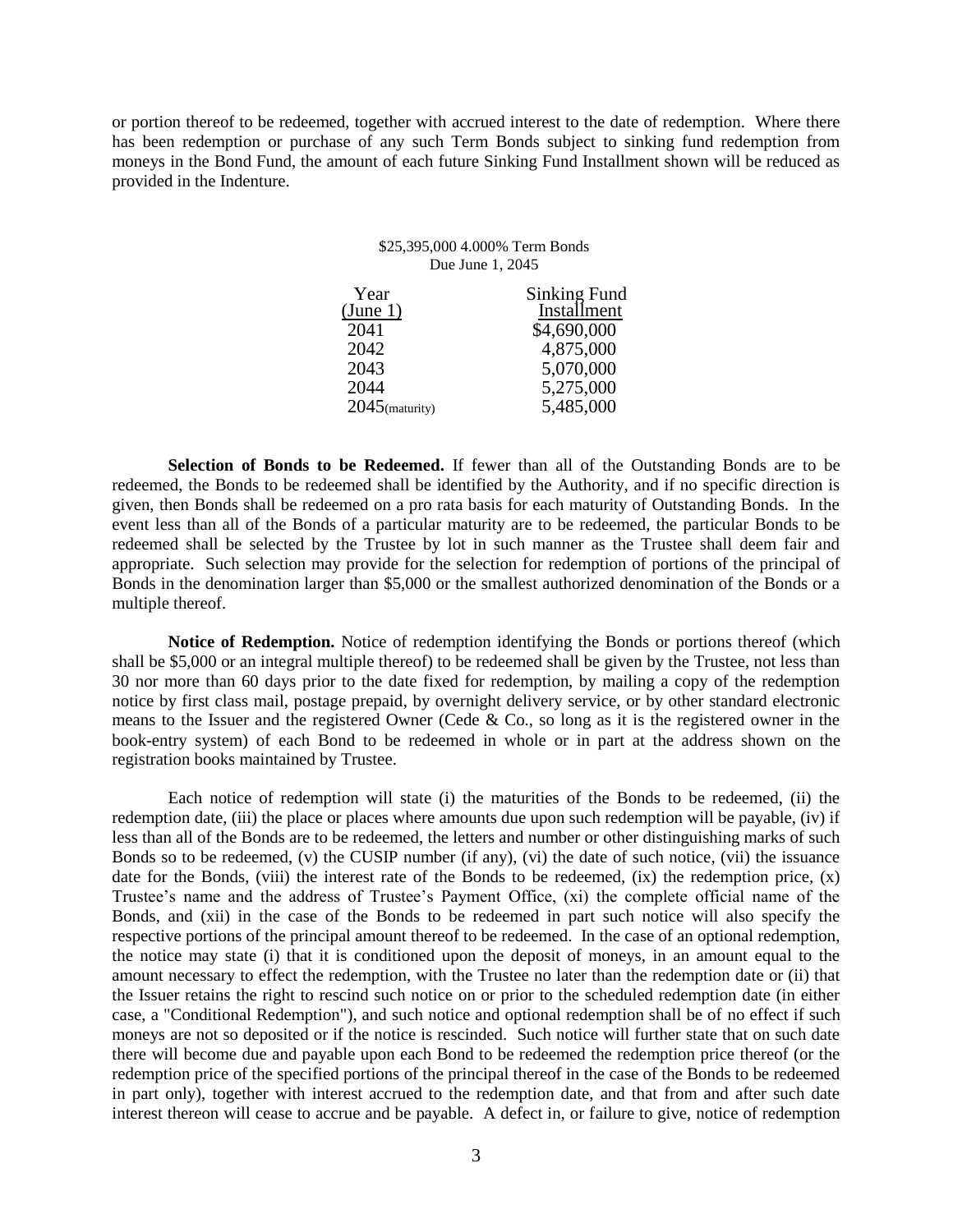with respect to any Bond will not invalidate the notice of redemption of any other Bond or Bonds for which notice of redemption has been properly given.

Upon notice of redemption having been duly given as aforesaid, and moneys being held by Trustee for payment of the redemption price of, plus accrued interest to the redemption date on the Bonds to be redeemed, the Bonds (or portions thereof) so called for redemption on the redemption date designated in such notice will become due and payable at the redemption price, plus accrued interest thereon to the redemption date, specified in such notice and interest on the Bonds so called for redemption will cease to accrue. Said Bonds (or portions thereof) will cease to be entitled to any benefit or security under the Indenture, and the Owners of said Bonds will have no rights in respect thereof except to receive payment of said redemption price, plus accrued interest to the redemption date.

## **BOOK-ENTRY-ONLY SYSTEM**

<span id="page-7-0"></span>The Depository Trust Company ("DTC"), New York, New York, or its successor, will act as securities depository for the Bonds. The Bonds will each be issued as fully-registered securities registered in the name of Cede & Co. (DTC's partnership nominee). One fully-registered Bond certificate for each maturity will be issued in the principal amount of the maturity, and will be deposited with DTC.

DTC is a limited-purpose trust company organized under the New York Banking Law, a "banking organization" within the meaning of the New York Banking Law, a member of the Federal Reserve System a "clearing corporation" within the meaning of New York Uniform Commercial Code, and a "clearing agency" registered pursuant to the provisions of Section 17A of the Securities Exchange Act of 1934. DTC holds securities that its participants ("Direct Participants") deposit with DTC. DTC also facilitates the post-trade settlement among Direct Participants of sales and other securities transactions in deposited securities through electronic computerized book-entry changes in Direct Participants' accounts. This eliminates the need for physical movement of securities certificates. Direct Participants include both U.S. and non-U.S. securities brokers and dealers, banks, trust companies, clearing corporations, and certain other organizations. DTC is a wholly-owned subsidiary of The Depository Trust & Closing Corporation ("DTCC"). DTCC, in turn, is owned by a number of Direct Participants of DTC and Members of the National Securities Clearing Corporation, Government Securities Clearing Corporation, MBS Clearing Corporation, and Emerging Markets Clearing Corporation (NSCC, GSCC, MBSCC, and EMCC, also subsidiaries of DTCC), as well as by the New York Stock Exchange, Inc., the American Stock Exchange, Inc., and the National Association of Securities Dealers, Inc. Access to the DTC system is also available to others such as securities brokers and dealers, banks, trust companies and clearing corporations that clear through or maintain a custodial relationship with a Direct Participant, either directly or indirectly ("Indirect Participants"). The DTC Rules applicable to its Participants are on file with the Securities and Exchange Commission. More information about DTC can be found at www.dtcc.com.

Purchases of Bonds under the DTC system must be made by or through Direct Participants, which will receive a credit for the Bonds on DTC's records. The ownership interest of each actual purchaser of each Bond (referred to herein as "Beneficial Owner") is in turn to be recorded on the Direct and Indirect Participants records. Beneficial Owners will not receive written confirmation from DTC of their purchase, but Beneficial Owners are expected to receive written confirmations providing details of the transaction, as well as periodic statements of their holdings, from the Direct or Indirect Participants through which the Beneficial Owners entered into the transaction. Transfers of ownership interests in the Bonds are to be accomplished by entries made on the books of Participants acting on behalf of Beneficial Owners. Beneficial Owners will not receive certificates representing their ownership interest in Bonds, except in the event that use of the book-entry-only system for the Bonds is discontinued.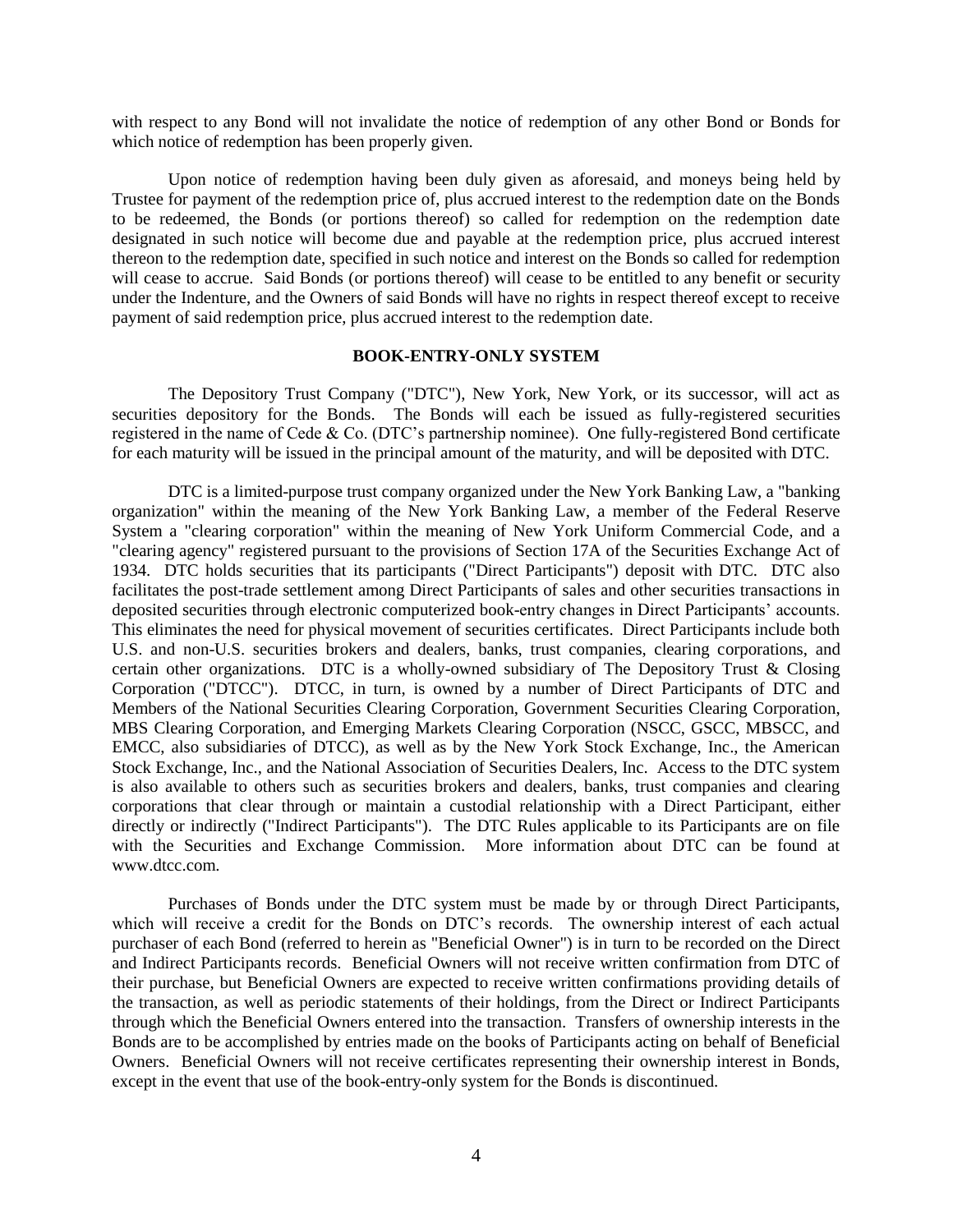To facilitate subsequent transfers, all Bonds deposited by Direct Participants with DTC are registered in the name of DTC's partnership nominee, Cede & Co., or such other name as may be requested by an authorized representative of DTC. The deposit of Bonds with DTC and their registration in the name of Cede & Co. or such other DTC nominee do not effect any change in beneficial ownership. DTC has no knowledge of the actual Beneficial Owners of the Bonds; DTC's records reflect only the identity of the Direct Participants to whose accounts such Bonds are credited, which may or may not be the Beneficial Owners. Direct and Indirect participants will remain responsible for keeping account of their holdings on behalf of their customers.

Conveyance of notices and other communications by DTC to Direct Participants, by Direct Participants to Indirect Participants and by Direct Participants and Indirect Participants to Beneficial Owners will be governed by arrangements among them, subject to any statutory or regulatory requirements as may be in effect from time to time.

So long as the Bonds are issued pursuant to the book-entry-only system, redemption notices will be sent only to Cede & Co. If fewer than all of the Bonds are being redeemed, DTC's practice is to determine by lot the amount of the interest of each Direct Participant to be redeemed.

Neither DTC nor Cede & Co (nor any other DTC nominee) will consent or vote with respect to the Bonds unless authorized by a Direct Participant in accordance with DTC's Procedures. Under its usual procedures, DTC mails an Omnibus Proxy to the Trustee as soon as possible after the record date. The Omnibus Proxy assigns Cede & Co.'s consenting or voting rights to those Direct Participants to whose accounts the Bonds are credited on the record date (identified in a listing attached to the Omnibus Proxy).

Principal, interest and premium, if any, payments on the Bonds will be made to Cede & Co., or such other nominee as may be requested by an authorized representative of DTC. DTC's practice is to credit Direct Participants' accounts upon DTC's receipt of funds and corresponding detail information from the Authority or Trustee, on the payable date in accordance with their respective holdings shown on DTC's records. Payments by Participants to Beneficial Owners will be governed by standing instructions and customary practices, as is the case with securities held for the accounts of customers in bearer form or registered in "street name," and will be the responsibility of such Participants and not of DTC, the Trustee or the Authority, subject to any statutory or regulatory requirements as may be in effect from time to time. Payment of principal, interest and premium, if any, to Cede & Co. (or such other nominee as may be requested by an authorized representative of DTC) is the responsibility of the Trustee, disbursement of such payments to Direct Participants will be the responsibility of DTC, and disbursement of such payments to the Beneficial Owners shall be the responsibility of Direct and Indirect Participants.

DTC may discontinue providing its services as securities depository with respect to the Bonds at any time by giving reasonable notice to the Authority or the Trustee. Under such circumstances, in the event that a successor securities depository is not obtained, Bonds are required to be printed and delivered. The Authority may decide to discontinue use of the system of book-entry transfers through DTC (or a successor securities depository). In that event, Bonds will be printed and delivered.

The information concerning DTC and DTC's book-entry-only system set forth above has been obtained from DTC. Neither the Underwriters nor the Authority make any representation or warranty regarding the accuracy of completeness thereof.

**So long as the Bonds are in book-entry only form, Cede & Co., as nominee for DTC, will be treated as the sole owner of the Bonds for all purposes under the Indenture, including receipt of all principal of and interest on the Bonds, receipt of notices, voting and requesting or directing the**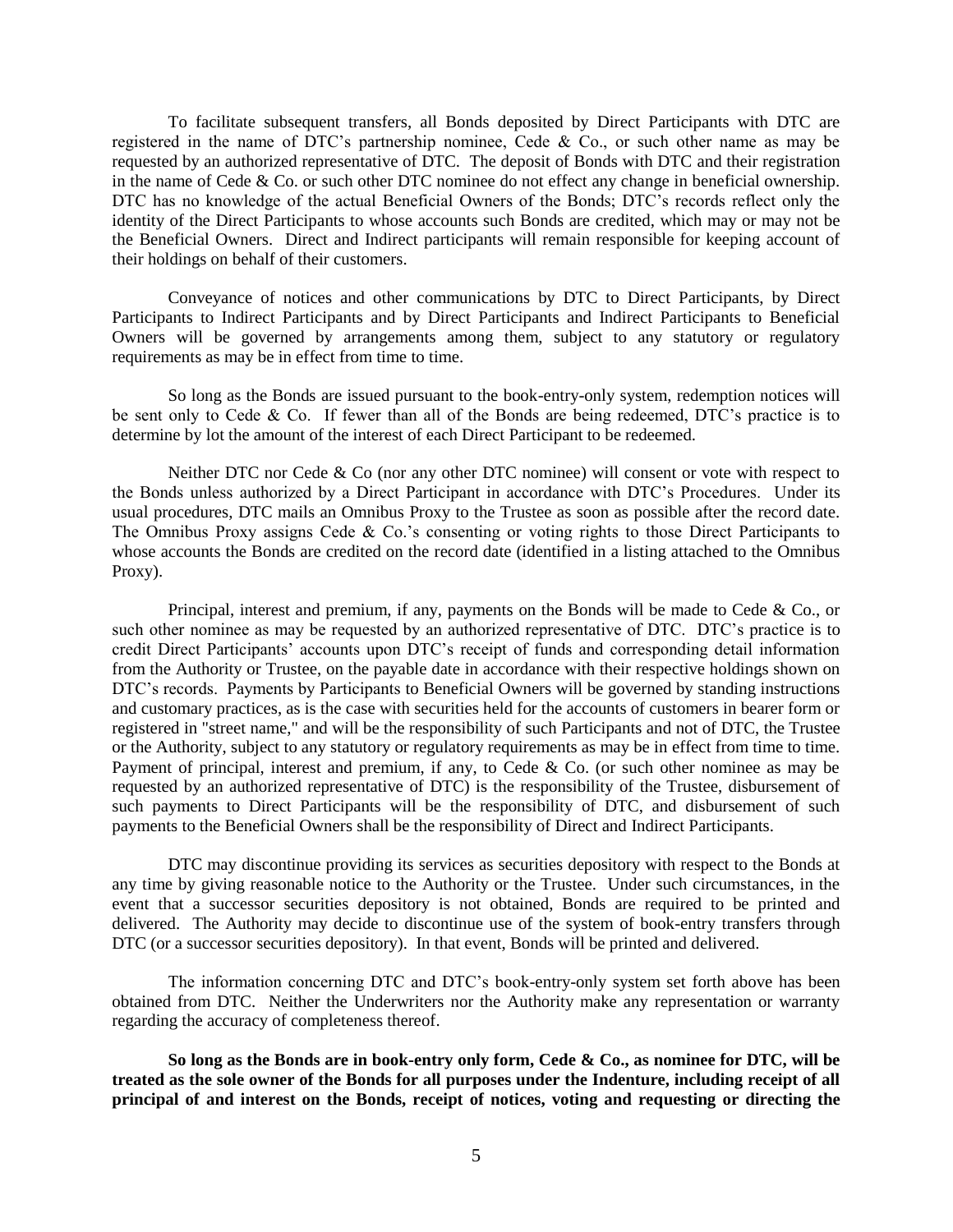**Trustee to take or not to take, or consenting to, certain actions under the Indenture. The Authority and the Trustee have no responsibility or obligation to the Direct or Indirect Participants or the Beneficial Owners with respect to (a) the accuracy of any records maintained by DTC or any Direct or Indirect Participant; (b) the payment by any Direct or Indirect Participant of any amount due to any Beneficial Owner in respect of the principal of and interest on the Bonds; (c) the delivery or timeliness of delivery by any Direct or Indirect Participant of any notice to any Beneficial Owner which is required or permitted under the terms of the Indenture to be given to owners of Bonds; or (d) other action taken by DTC or Cede & Co. as owner of the Bonds.**

## **SECURITY FOR THE BONDS**

<span id="page-9-0"></span>The Authority, subject to the terms of the Indenture, will grant a security interest in, pledge, and assign to the Trustee for the benefit of the Owners of the Bonds:

- (a) All Public Safety Charges that the Division is entitled to receive;
- (b) Amounts on deposit in the Arkansas Public Safety Trust Fund statutorily mandated to be transferred to the Division pursuant to Arkansas Code Annotated Section 19-5-  $1152(e)(2)$ ;
- (c) All moneys and securities from time to time held by the Trustee under the Indenture (other than the Rebate Fund) and any and all other property of every type and nature from time to time hereafter by delivery or by writing of any kind conveyed, mortgaged, pledged, assigned or transferred as and for additional security hereunder by the Authority or by anyone on behalf of the Authority, or with written consent of the Authority to the Trustee which is hereby authorized to receive any and all such property at any and all times and to hold and apply the same subject to the terms of the Indenture.;
- (d) The Loan Agreement and all receipts and revenues thereof and any loan, financing, or similar agreement between the Authority and the Division relating to Subordinate Bonds, if any, and all amounts encumbered thereby, including, but without limiting the generality of the foregoing, the present and continuing right to make claim for, collect, receive, and make receipt for payments and other sums of money payable, receivable, or to be held thereunder, to bring any actions and proceedings thereunder or for the enforcement thereof, and to do any and all other things that the Issuer is or may become entitled to do under the foregoing, provided that the such assignment shall not impair or diminish any obligation of the Authority under the provisions of the foregoing or impair or diminish the right of the Authority to enforce compliance with the obligations of the Division under the foregoing, as long as no Event of Default shall have occurred and shall be continuing under the Indenture. (See SUMMARY OF PORTIONS OF THE LOAN AGREEMENT herein); and
- (e) Any and all other property of every other kind and nature from time to time which is by delivery or writing conveyed, mortgaged, pledged, assigned, or transferred as and for additional security under the Indenture for the Bonds, by the Authority or by any other person on behalf of the Authority, or with the written consent of the Authority, to the Trustee.

The properties and interests described above are called the "Trust Estate" in the Indenture.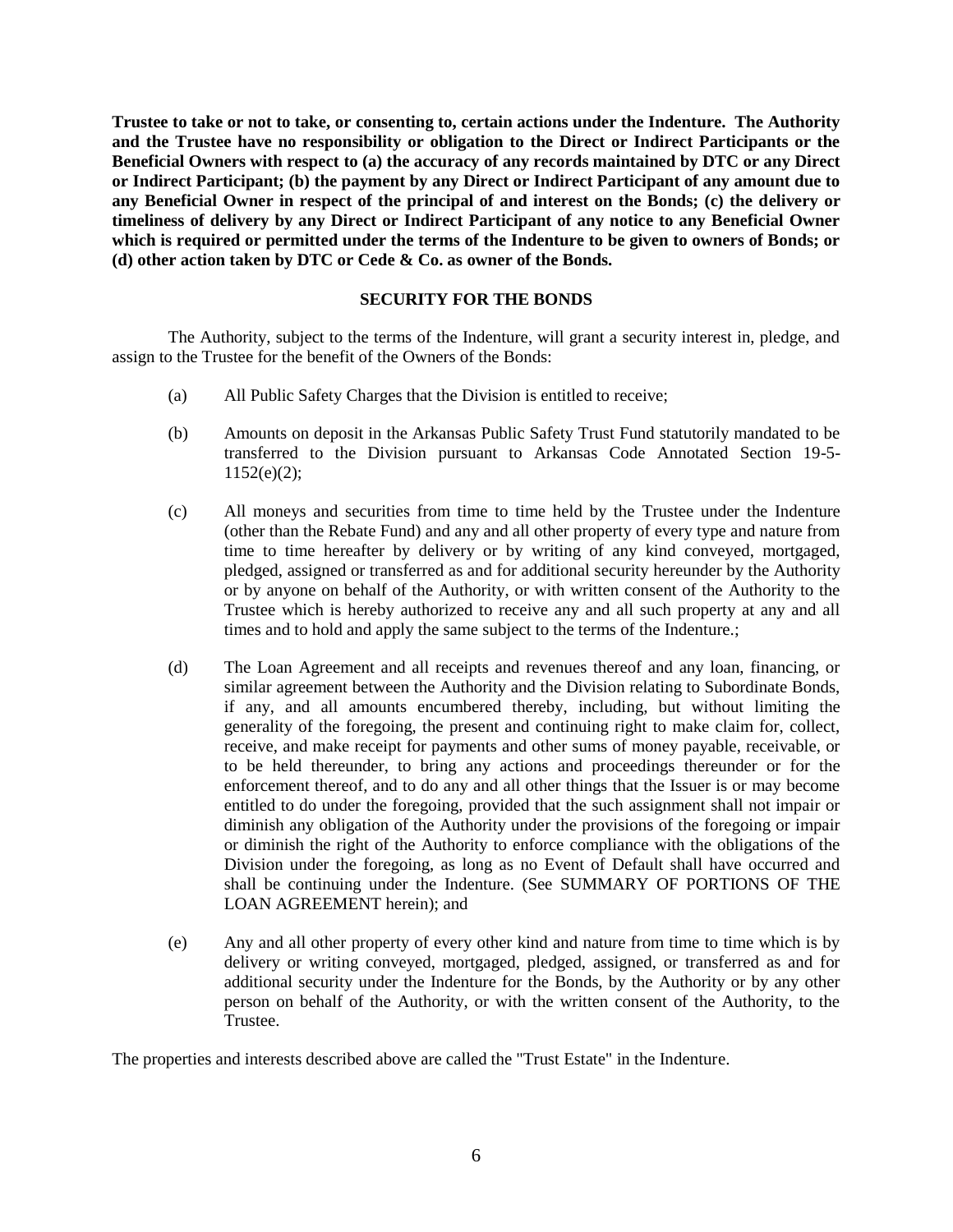## **Debt Service Reserve Fund**

The Indenture creates a "Debt Service Reserve Fund," held by the Trustee. The Debt Service Reserve Fund will be funded at an amount equal to Maximum Annual Debt Service (the "Required Reserve"). On the Closing Date the Division will contribute \$2,000,000 for deposit in the Debt Service Reserve Fund which together with a deposit of bond proceeds will fund the Required Reserve. (See SUMMARY OF PORTIONS OF THE INDENTURE-Debt Service Reserve Fund herein).

## **APPLICATION OF PROCEEDS OF THE BONDS**

<span id="page-10-0"></span>The proceeds of the Bonds are expected to be used as follows:

| SOURCES:                                            |                  |
|-----------------------------------------------------|------------------|
| Par Amount of Bonds                                 | \$85,810,000.00  |
| Reoffering Premium                                  | 13,824,417.30    |
| Division Contribution to Debt Service Reserve Fund  | 2,000,000.00     |
| <b>Total Sources</b>                                | \$101,634,417.30 |
| USES:                                               |                  |
| Deposit to Project Construction Fund                | \$95,076,327.07  |
| Deposit to Debt Service Reserve Fund                | 5,707,400.00     |
| Cost of Issuance (including Underwriter's Discount) | 850,690.23       |
| <b>Total Uses</b>                                   | \$101.634.417.30 |
|                                                     |                  |

[Balance of this page intentionally left blank]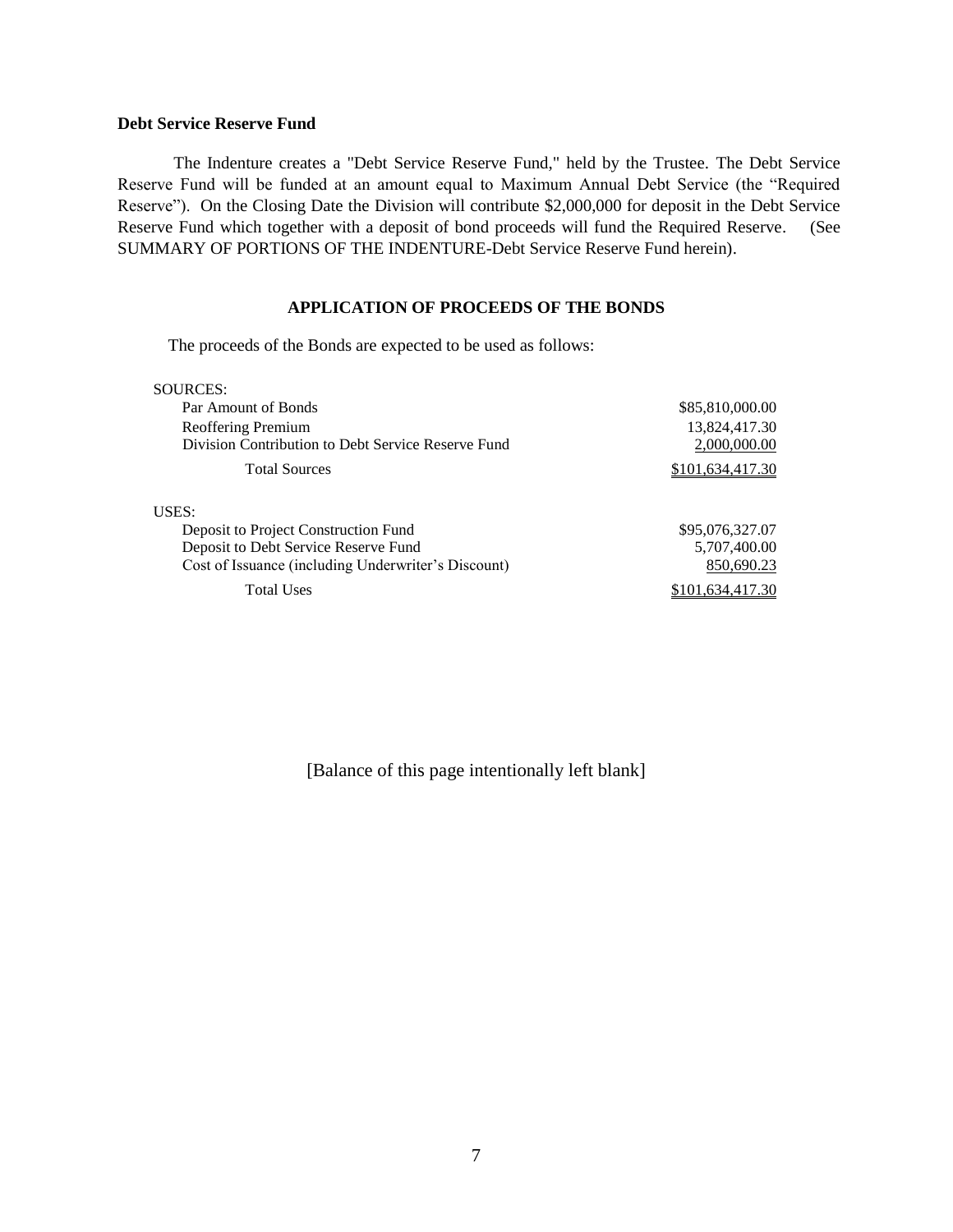## **DEBT SERVICE REQUIREMENTS**

| <b>Fiscal Year Ending</b><br>June 30 | Principal       | Interest        | <b>Total Debt Service</b><br>Requirement |
|--------------------------------------|-----------------|-----------------|------------------------------------------|
| 2021                                 |                 | \$1,506,594.44  | \$1,506,594.44                           |
| 2022                                 | \$1,400,000.00  | 3,568,250.00    | 4,968,250.00                             |
| 2023                                 | 2,205,000.00    | 3,498,250.00    | 5,703,250.00                             |
| 2024                                 | 2,315,000.00    | 3,388,000.00    | 5,703,000.00                             |
| 2025                                 | 2,430,000.00    | 3,272,250.00    | 5,702,250.00                             |
| 2026                                 | 2,555,000.00    | 3,150,750.00    | 5,705,750.00                             |
| 2027                                 | 2,680,000.00    | 3,023,000.00    | 5,703,000.00                             |
| 2028                                 | 2,815,000.00    | 2,889,000.00    | 5,704,000.00                             |
| 2029                                 | 2,930,000.00    | 2,776,400.00    | 5,706,400.00                             |
| 2030                                 | 3,045,000.00    | 2,659,200.00    | 5,704,200.00                             |
| 2031                                 | 3,170,000.00    | 2,537,400.00    | 5,707,400.00                             |
| 2032                                 | 3,295,000.00    | 2,410,600.00    | 5,705,600.00                             |
| 2033                                 | 3,425,000.00    | 2,278,800.00    | 5,703,800.00                             |
| 2034                                 | 3,565,000.00    | 2,141,800.00    | 5,706,800.00                             |
| 2035                                 | 3,705,000.00    | 1,999,200.00    | 5,704,200.00                             |
| 2036                                 | 3,855,000.00    | 1,851,000.00    | 5,706,000.00                             |
| 2037                                 | 4,010,000.00    | 1,696,800.00    | 5,706,800.00                             |
| 2038                                 | 4,170,000.00    | 1,536,400.00    | 5,706,400.00                             |
| 2039                                 | 4,335,000.00    | 1,369,600.00    | 5,704,600.00                             |
| 2040                                 | 4,510,000.00    | 1,196,200.00    | 5,706,200.00                             |
| 2041                                 | 4,690,000.00*   | 1,015,800.00    | 5,705,800.00                             |
| 2042                                 | 4,875,000.00*   | 828,200.00      | 5,703,200.00                             |
| 2043                                 | 5,070,000.00*   | 633,200.00      | 5,703,200.00                             |
| 2044                                 | 5,275,000.00*   | 430,400.00      | 5,705,400.00                             |
| 2045                                 | 5,485,000.00    | 219,400.00      | 5,704,400.00                             |
| <b>Totals:</b>                       | \$85.810.000.00 | \$51,876,494.44 | \$137.686.494.44                         |

Set forth in the table below is the debt service schedule for the Bonds:

**\*** Mandatory sinking fund redemptions.

## **Estimated Debt Service Coverage**

Based upon "AWIN Quarterly Distributions" of \$2,000,000, (See "**ARKANSAS PUBLIC SAFETY TRUST FUND- 2019 Legislation**-**Act 660**, below) available annual revenues will provide coverage of debt service on the Bonds as follows:

| <b>Annual Revenues</b>      | \$8,000,000 |
|-----------------------------|-------------|
| Maximum Annual Debt Service | \$5,707,400 |
| Debt Service Coverage       | 1.40X       |

## **ARKANSAS PUBLIC SAFETY TRUST FUND**

## **Public Safety Charges**

The Arkansas Public Safety Trust Fund holds and administers Public Safety Charges Revenues that are disbursed to the Division to fund AWIN, the Arkansas Commission on Law Enforcement Standards and Training ("ACLEST") and the State's emergency 911 system, now known as the "Next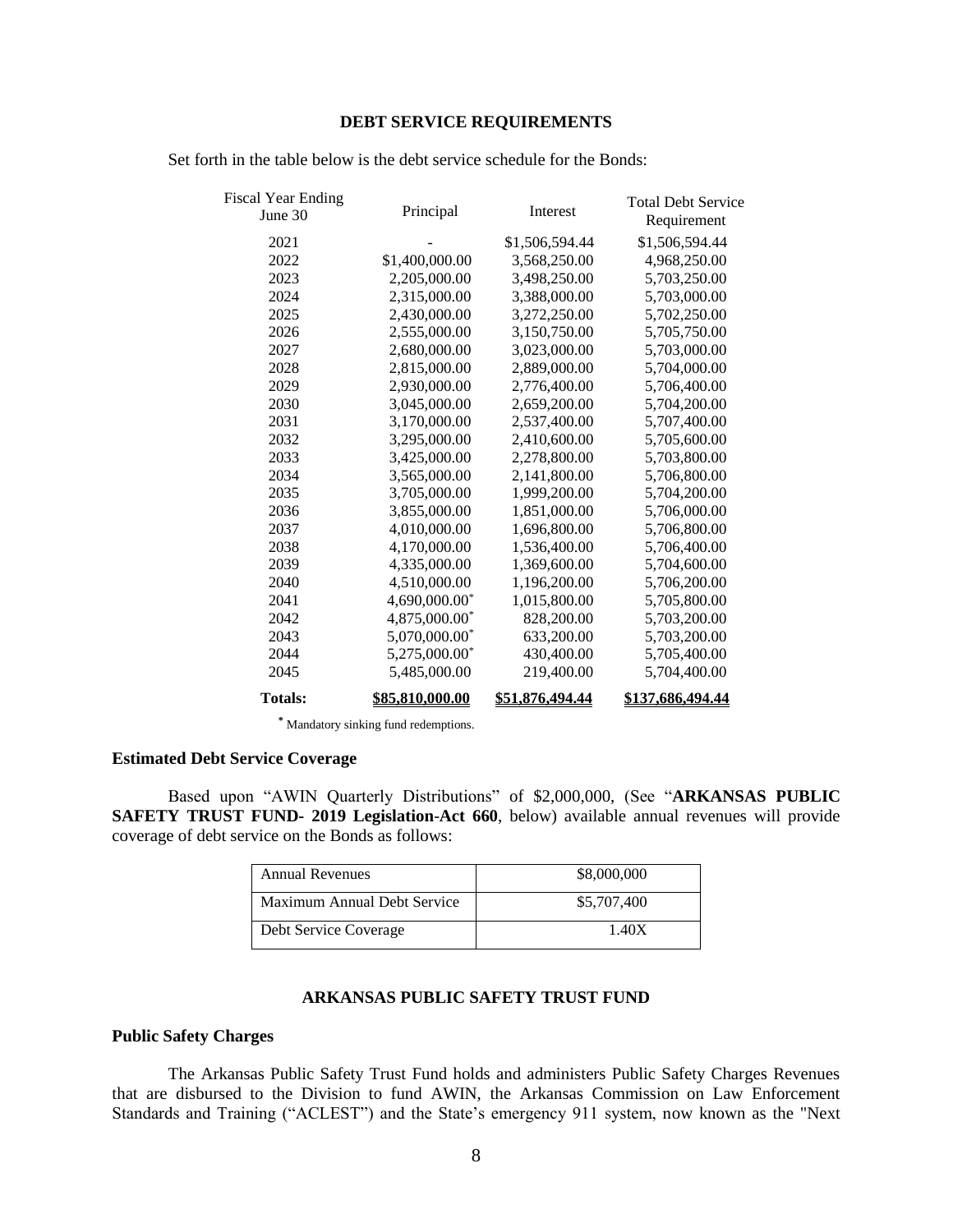Generation 911 System". Public Safety Charges consist of: (1) monthly service charges levied on service providers of: (a) commercial mobile radio services; (b) voice over internet protocol connections; and (c) nontraditional service connections; and (2) charges for prepaid wireless telecommunications service sold to consumers. Public Safety Charges referred to in (1) (a), (b) and (c) above are levied on service providers pursuant to Arkansas Code Annotated Section 12-10-318 (collectively the "Section 318 Charges"). These charges are collected as part regular bills paid by customers to the service provider. Charges for prepaid wireless telecommunications service referred to in (2) above, are assessed against consumers, collected by the "Seller" and remitted to the Arkansas Department of Finance and Administration ("DF&A") in the same manner as the Arkansas Gross Receipts Tax all as set forth in the Arkansas Code Annotated Section 12-10-326 (the "Prepaid Wireless Public Safety Charge"). If a Seller that meets the prompt payment requirements of Arkansas Code Annotated Section 26-52-503 the seller may deduct and retain two percent of the Prepaid Wireless Public Safety Charge Until 2019, Prior to 2019, Public Safety Charges were levied rate of 65 cents per monthly connection for Section 318 Charges and 65 cents per transaction for Prepaid Wireless Public Safety Charges.

#### **Background**

*Arkansas Wireless Information Network.* AWIN consists of a statewide interoperable voice and data communications system, including microwave sites and other related facilities. AWIN has developed from what was originally the Arkansas State Police mobile communications system. Today AWIN serves all people of the State of Arkansas by providing a reliable, statewide means of communication for the State's first responders. AWIN has over 30,000 authorized users across its system. Until 2019, AWIN was operated and administered by the predecessor agency of the Department of Public Safety, Division of Arkansas State Police and was funded by drivers' license fees collected by the State.

*Arkansas Emergency Telephone Services Board*. Until 2019, the State's emergency 911 system was administered by the Arkansas Emergency Telephone Services Board and was funded by 100% of the Public Safety Charges. Public Safety Charges were remitted by service providers and DF&A to the Arkansas Emergency Telephone Services Board which was responsible for administering funding to the state and local 911 system.

## **2019 Legislation**

*General.* In the 2019 Regular Session of the Arkansas General Assembly, several pieces of legislation were enacted that impacted the administration and funding of AWIN. These included Act 702 which transferred AWIN to the Division and Act 910 that reorganized State government agencies. Act 910, the Transformation and Efficiencies Act of 2019 (the "Transformation Act") consolidated 42 state agencies into 15 cabinet-level departments. The Department of Arkansas State Police and the Arkansas Department of Emergency Management were consolidated into the Department of Public Safety and became the Division of Arkansas State Police and the Arkansas Division of Emergency Management (the "Division"), respectively. Act 660, the Public Safety Communications and Next Generation 911 Act of 2019 fundamentally changed the funding of AWIN and the state wide emergency 911 system.

*Act 660.* Act 660 raised the rate of all monthly Section 318 Charges to \$1.30 per connection and raised Prepaid Wireless Transaction Charges to 10% of the value of the prepaid wireless service. Act 660 created the Arkansas Public Safety Trust Fund on the books of the Treasurer of State into which all Public Safety Charges Revenues are deposited. After September 30, 2019, Section 318 Charges collected from service providers began to be remitted by ADEM to the Treasurer of State for deposit in the Arkansas Public Safety Trust Fund. After the effective date of Act 660, DF&A began remitting monthly Prepaid Wireless Public Safety Charges to the Arkansas Public Safety Trust Fund in November 2019.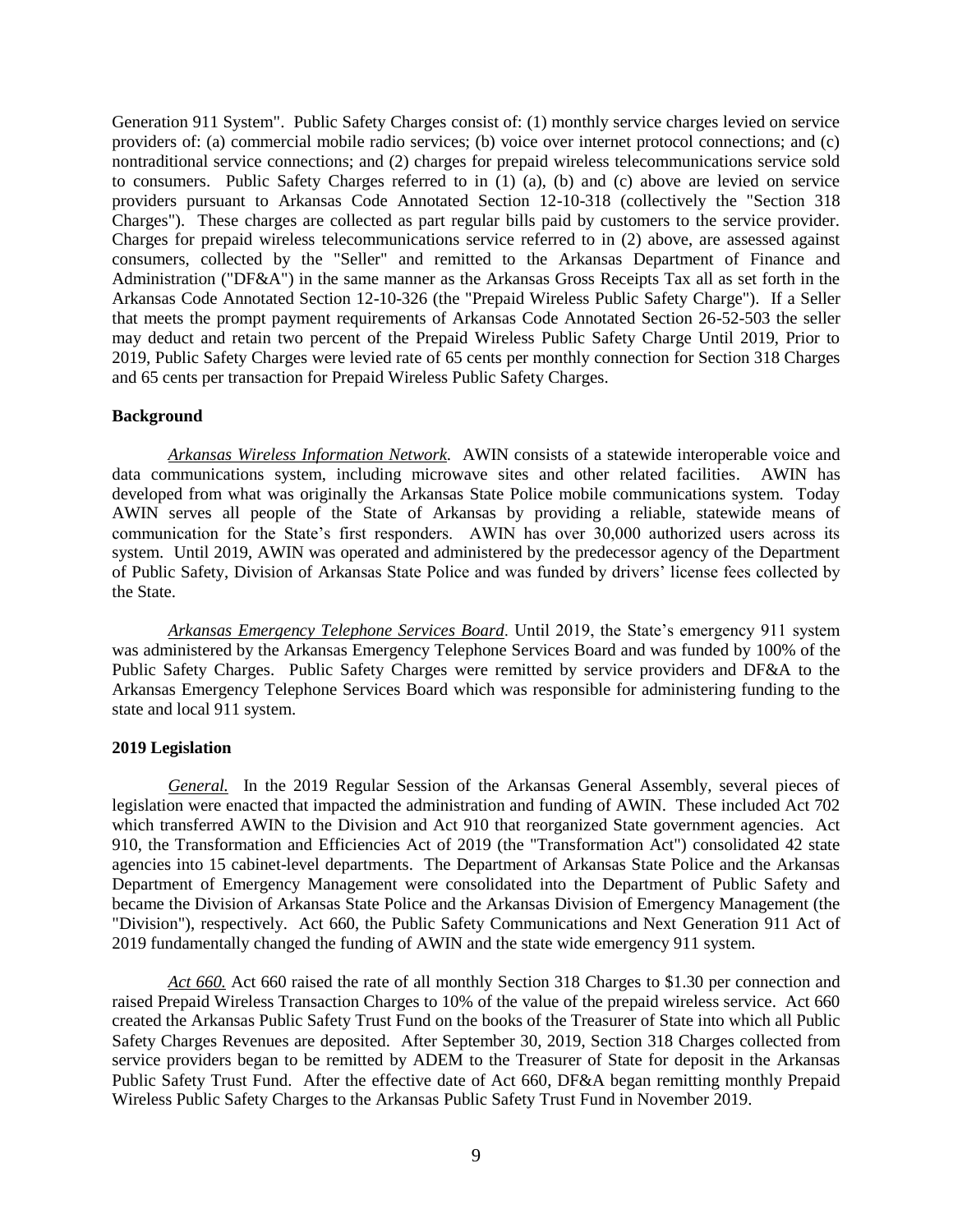If sufficient moneys are available in the Arkansas Public Safety Trust Fund, they are first to be distributed as follows:

(1) On or before the fifteenth business day of each month (beginning in December, 2019) Act 660 requires that up to fourteen thousand dollars (\$14,000) be distributed to the Division to provide administrative support to the Arkansas Public Safety Trust Fund.

(2) If sufficient funds are available in the Arkansas Public Safety Trust Fund, on or before the fifteenth business day of each fiscal quarter (beginning July, 2020) Act 660 requires that money in the Arkansas Public Safety Trust Fund be distributed as follows:

(a) up to sixty-two thousand five hundred dollars (\$62,500) to ACLEST; and

(b) up to two million dollars (\$2,000,000) to the Division to support upgrades and maintenance for the AWIN (the "AWIN Quarterly Distribution").

The AWIN Quarterly Distribution is the source of revenues for loan repayments payments to the Issuer by the Division under the Loan Agreement. Between December 2019 and June 2020, Act 660 required that the Arkansas Public Safety Trust Fund withhold moneys necessary to make the distributions described above. Pursuant to the Loan Agreement, the Division has covenanted to affirmatively monitor the Act and any legislative amendments that may modify or impair the Public Safety Charges. The Division has covenanted to take such action within its control to prevent the impairment of its ability to receive and use the Public Safety Charges for the purposes set forth in the Loan Agreement.

Under Act 660 the state wide emergency 911 system as operated by the Arkansas Emergency Telephone Services Board became the "Next Generation 911 System" under the supervision of a newly created "911 Board". Previously, the Arkansas Emergency Telephone Services Board was the sole recipient of the Public Safety Charges. Under Act 660, the 911 Board receives monthly the balance of the of funds in the Arkansas Public Safety Trust Fund after the required distributions to the Division and the ACLEST described above.

Pursuant to the Loan Agreement, the Division is required to deposit the AWIN Quarterly Distribution in the Public Safety Charges Revenue Fund created under the Indenture. Portions of the moneys held in the Public Safety Charges Revenue Fund in excess of the next two Base Payments and other anticipated expenses as outlined in the Loan Agreement may be released to the Division to be used to support other upgrades and maintenance of AWIN. See "SUMMARY OF PORTIONS OF THE LOAN AGREEMENT-Loan Payments" and "SUMMARY OF PORTIONS OF THE INDENTURE-Public Safety Charges Revenue Fund" herein.

[Balance of this page intentionally left blank]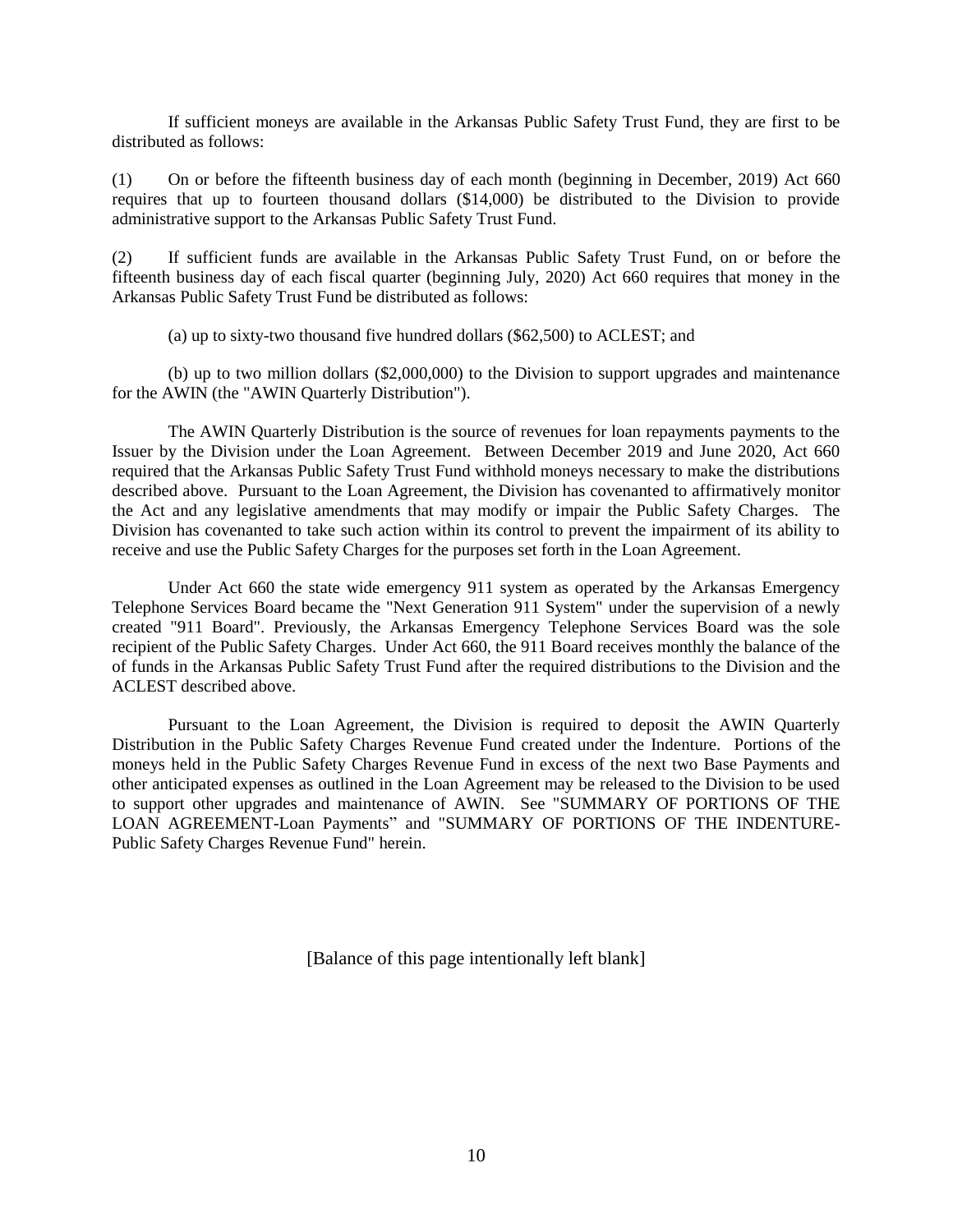| <b>HISTORICAL PUBLIC SAFETY CHARGES</b> |                          |              |              |              |                              |              |
|-----------------------------------------|--------------------------|--------------|--------------|--------------|------------------------------|--------------|
|                                         | PRE-ACT 660 COLLECTIONS* |              |              |              | <b>ACT 660 COLLECTIONS**</b> |              |
|                                         | 2016                     | 2017         | 2018         | 2019         | 2019                         | 2020         |
| January                                 | \$1,623,687              | \$1,640,012  | \$1,765,039  | \$1,795,894  | N/A                          | \$4,786,382  |
| February                                | \$2,081,736              | \$1,782,905  | \$2,099,825  | \$1,817,661  | N/A                          | \$3,896,940  |
| March                                   | \$1,130,976              | \$1,440,873  | \$1,649,519  | \$1,687,015  | N/A                          | \$2,995,367  |
| April                                   | \$1,378,534              | \$2,017,507  | \$1,856,793  | \$1,908,820  | N/A                          | \$7,138,331  |
| May                                     | \$2,532,554              | \$1,627,413  | \$1,759,684  | \$1,833,404  | N/A                          | \$3,400,192  |
| June                                    | \$1,532,945              | \$1,749,137  | \$1,852,958  | \$1,783,324  | N/A                          | \$7,849,531  |
| July                                    | \$1,857,170              | \$1,715,698  | \$1,765,241  | \$1,827,303  | N/A                          | \$2,270,802  |
| August                                  | \$1,576,674              | \$1,731,308  | \$1,689,852  | \$1,858,576  | N/A                          | \$5,092,533  |
| September                               | \$1,336,265              | \$1,754,113  | \$1,788,233  | \$1,858,042  | N/A                          | \$5,365,635  |
| October                                 | \$1,264,786              | \$1,797,891  | \$1,703,258  | \$1,949,623  | N/A                          | \$4,054,741  |
| November                                | \$2,188,572              | \$1,622,759  | \$1,747,729  | N/A          | \$1,955,029                  |              |
| December                                | \$1,677,374              | \$1,837,408  | \$1,847,181  | N/A          | \$7,161,945                  |              |
|                                         |                          |              |              |              |                              |              |
| <b>TOTAL</b>                            | \$20,181,273             | \$20,717,024 | \$21,525,312 | \$18,319,662 | \$9,116,974                  | \$46,850,454 |

\*Source: Compiled from records with Arkansas 911 Board \*\*Source: Compiled from

information provided by the State Treasurer's office

## Historical Disbursements to the Arkansas 911 Board

| \$6,956,606 |
|-------------|
| 4,844,458   |
| 4,493,016   |
| 4,864,989   |
| 5,851,138   |
| 4,087,906   |
| 6,929,905   |
| 4,089,572   |
| 5,105,173   |
|             |

Source: Compiled from information provided by the State Treasurer's Office

## **ADDITIONAL BONDS**

<span id="page-14-0"></span>The Authority shall not issue any obligations or create any additional indebtedness which will be secured by a charge and lien on the Trust Estate that is superior to the security with the Bonds except for the specific purpose of refunding the Bonds or Additional Bonds.

The Authority may issue one or more series of Additional Bonds for the purpose of loaning the proceeds thereof to the Division to finance the acquisition, construction, renovation and equipping of the Arkansas Wireless Information Network and/or to refund indebtedness previously incurred for such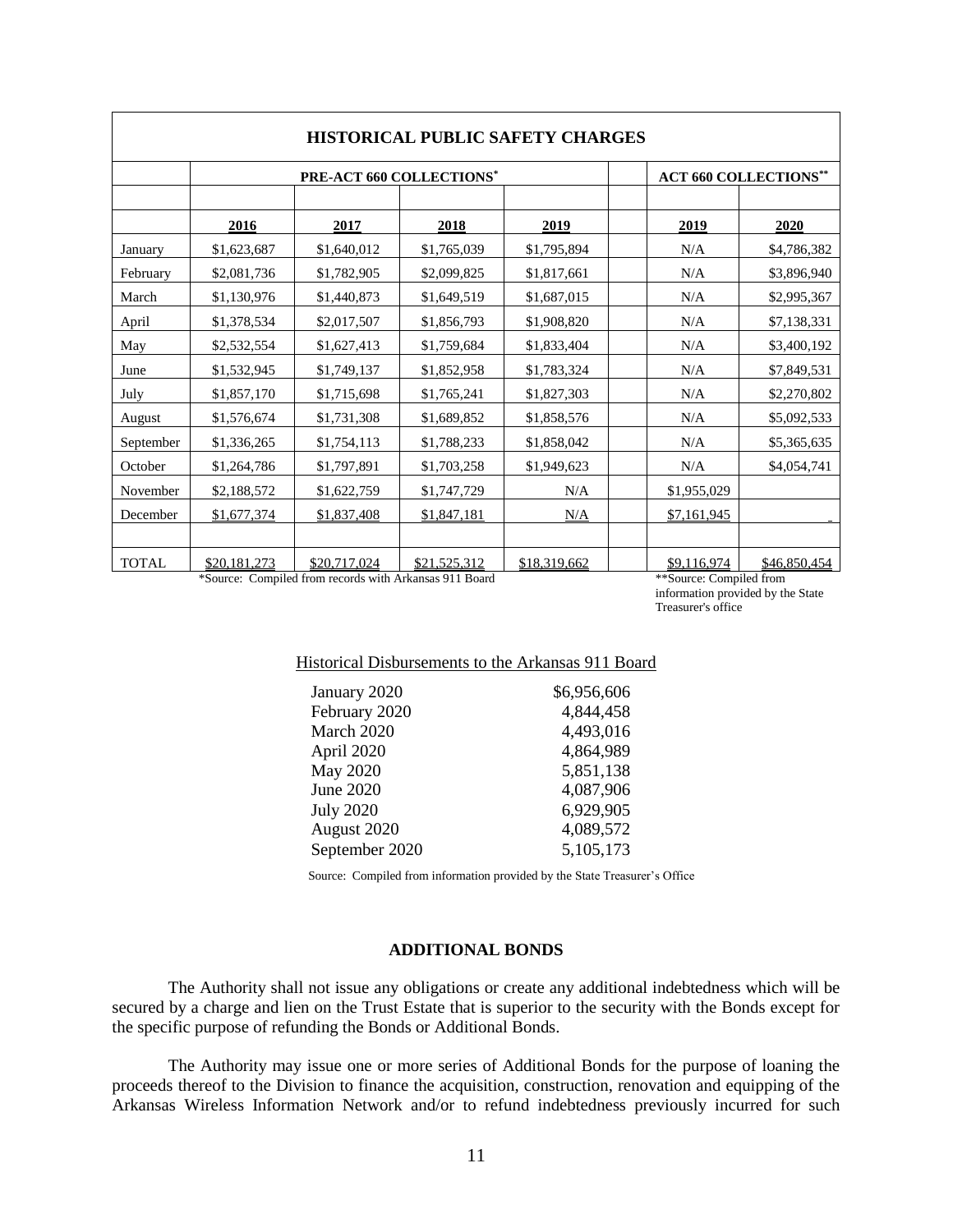purposes, secured by a parity lien on and ratably payable from the amounts payable by the Division to the Issuer under the Loan Agreement provided in each instance that:

(i) The Authority is in full compliance with all covenants and undertakings in connection with all of its Bonds, Additional Bonds, and Subordinate Bonds then Outstanding and payable from all or any portion of the Trust Estate;

(ii) The Division shall provide evidence that for either the Division's most recently completed Fiscal Year or any consecutive 12 months out of the most recent 18 months immediately preceding the issuance of Additional Bonds, Public Safety Charges Revenue available for the Loan Payments equal at least 1.20 times Maximum Annual Debt Service on the Bonds and all other Additional Bonds then Outstanding prior to the issuance of the Additional Bonds plus the Additional Bonds to be issued.

(iii) The Division shall enter into a new or amended Loan Agreement reflecting an increase in the aggregate Loan Payments payable by the Division thereunder in each Fiscal Year to an amount equal to at least 1.20 times the projected Annual Debt Service on the Bonds and any Additional Bonds in such Fiscal Years, including the Additional Bonds to be issued.

#### **Subordinate Bonds.**

Nothing in the Indenture shall be construed as prohibiting or restricting the issuance of bonds secured or payable from the Pledged Revenues so long as the use of the Pledged Revenues in favor of such bonds is expressly subordinate to the pledge and use of the Pledged Revenues to pay principal of and interest on the outstanding Bonds and to make all required deposits into all funds held by the Trustee pursuant to the Indenture.

#### **INVESTMENT CONSIDERATIONS**

Purchase of the Bonds requires the investor to assume certain risks. In particular, the following risks should be considered before making any such purchase.

#### **Covid-19 Pandemic**

The World Health Organization has declared a pandemic following the global outbreak of COVID-19, a respiratory disease caused by a new strain of coronavirus. On March 13, 2020, President Trump declared a national emergency to unlock federal funds and assistance to help states and local governments fight the pandemic. Arkansas Governor Asa Hutchinson (the "Governor") has declared a state of emergency due to the outbreak of COVID-19 in the State. There have been significant declines in the financial markets in the United States and volatility attributed to concerns about the duration of the pandemic and its continued economic impact. If market declines and/or volatility continues, the ability to sell or trade securities in the financial markets could be materially constrained.

In an attempt to slow the spread of COVID-19 in the State, the Governor has taken numerous and wide-spread actions designed to mandate or encourage "social distancing." Developments with respect to COVID-19 and the State's responses to COVID-19 (including governmental mandates) continue to occur at a rapid pace, including on a daily basis, and the swift spread of the outbreak may continue to increase in severity for an unknown period of time.

The full impact of COVID-19 on the Public Safety Charges is not known. The Authority and the Division cannot predict (i) the duration or extent of the COVID-19 outbreak; (ii) to what extent the COVID-19 outbreak may affect the collection of Public Safety Charges; or (iii) to what extent COVID-19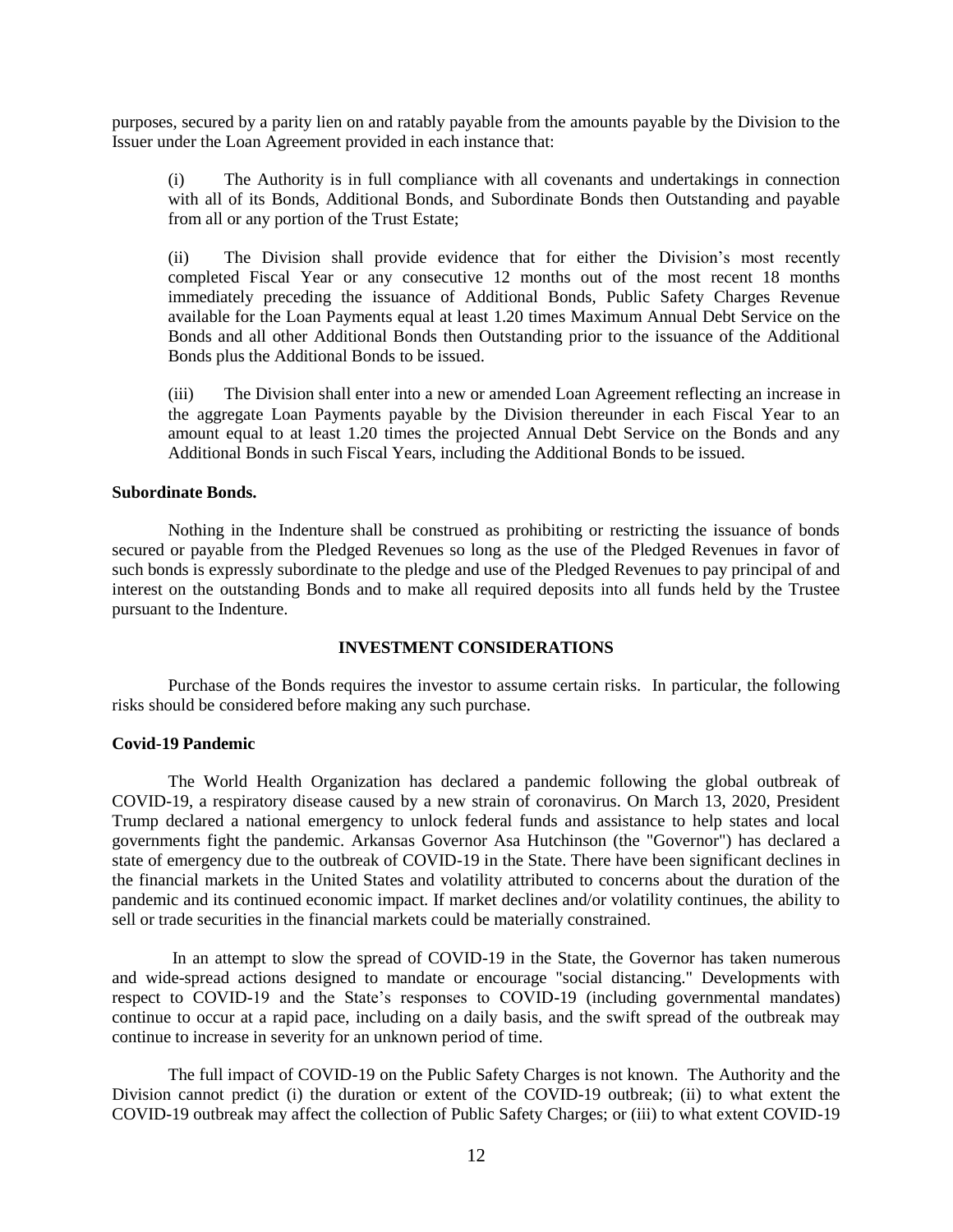may disrupt the local, State, national or global economy;. Prospective investors should consider that the restrictions and limitations instituted related to COVID-19 may increase (even after they are decreased), and the upheaval to the national and global economies may continue and/or be exacerbated, at least over the near term, and the recovery may be prolonged, and therefore, COVID-19 may adversely impact the State's revenues.

## **Changes in Technology**

Telecommunication technology is constantly changing and evolving. As a result, the devices and services subject to Section 318 Charges or Prepaid Wireless Transaction Charges may become obsolete or less utilized while the Bonds are Outstanding. Changes in telecommunication technology have resulted in changes in legislation relating to the types of services and devices that are subject to the charges which are the source of repayment of the Bonds. In the event that telecommunications technology changes in the future, there can be no assurance that legislation will be enacted to subject new services or devices to the same or similar Section 318 Charges or Prepaid Wireless Transaction Charges. No assurance can be made that changes in future telecommunications technologies would not adversely impact repayment of the Bonds.

## **Early Redemption Risk**

Early redemption of the Bonds may occur. The Bonds are subject to optional redemption prior to maturity, in whole or in part, at any time after December 1, 2027. The Bonds are subject to extraordinary optional redemption prior to maturity at any time in the event of the sale of a designated portion of the Project as described in the Lease Agreement. See the caption "THE BONDS—Redemption Provisions" herein.

## **Secondary Market**

No guarantee can be made that a secondary market for the Bonds will develop or be maintained by the Underwriter or others. Thus, prospective investors should be prepared to hold their Bonds to maturity.

## **THE AUTHORITY**

<span id="page-16-0"></span>The Arkansas Development Finance Authority (the "Authority") is a body corporate and politic and an instrumentality of the State of Arkansas. The Authority was created pursuant to the Arkansas Development Finance Authority Act, as amended, codified at Arkansas Code Annotated §§ 15-5-101 et seq. (the "Act"). The Act authorizes the Authority to borrow money and issue from time to time its bonds, notes, and other obligations in such principal amounts as the Authority determines shall be necessary to provide sufficient funds to carry out its purposes and powers. Pursuant to the Transformation Act, ADFA was made a division of the newly formed Arkansas Department of Commerce. As codified at Arkansas Code Annotated Section 25-43-107, Section 2 of the Transformation Act provides that such transfer does not impair (1) bonds issued by the Authority; (2) contracts and obligations securing bonds issued by the Authority or pertaining to bonds issued by the Authority; and (3) programs financed by bonds issued by the Authority.

The primary function of the Authority is issuing revenue bonds for the purpose of financing decent, safe, sanitary, and affordable housing for persons and families of low and moderate income, capital improvements for State agencies and local governments, educational facilities, health care facilities, and industrial enterprises. In addition, the Authority is authorized under the Act to issue bonds for the purpose of refunding, either at maturity or in advance of maturity, bonds issued pursuant to the Act.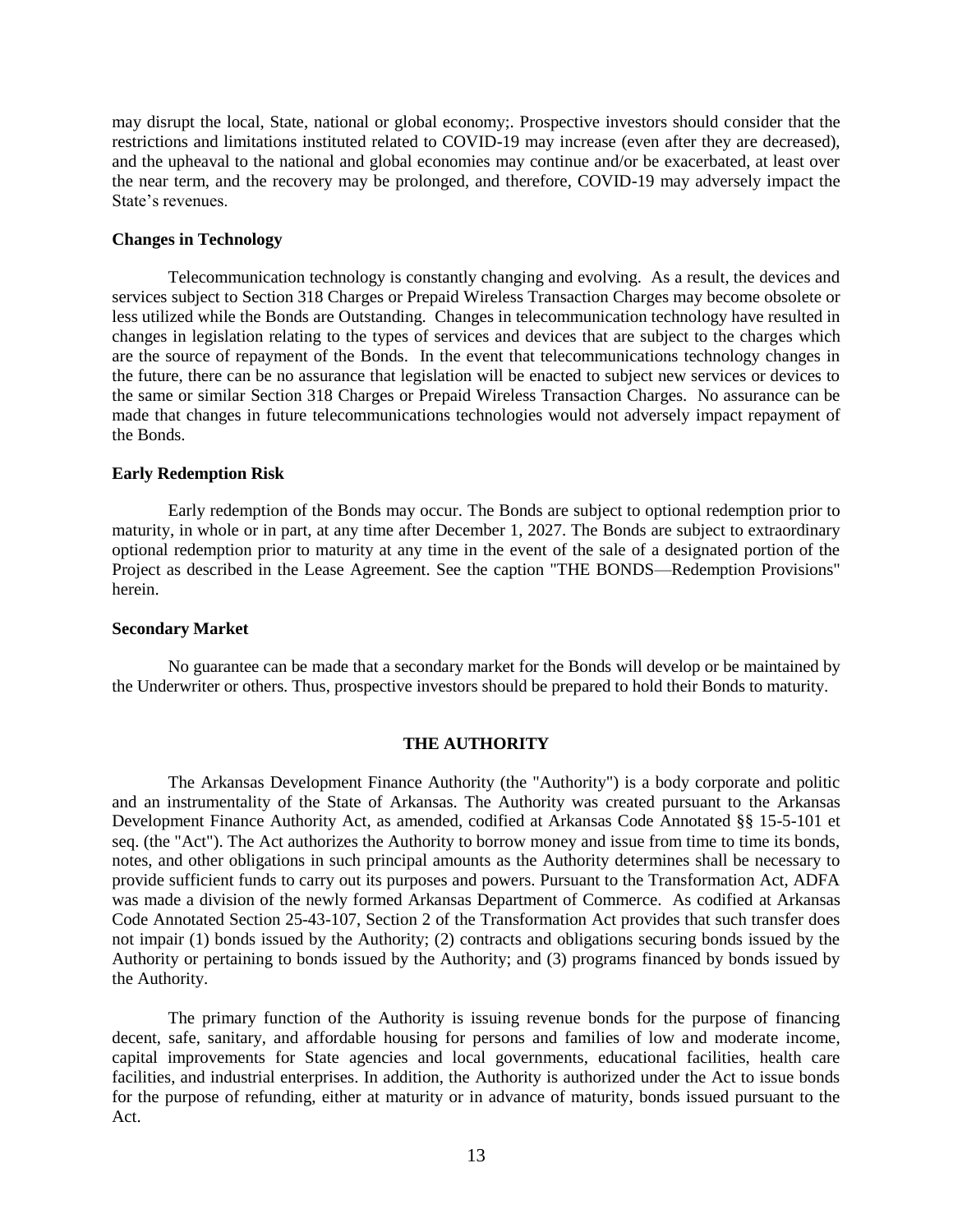The powers of the Authority are vested in the Board of Directors, consisting of the State Treasurer, the Director of the Department of Finance and Administration and 11 public members appointed by the Governor with the advice and consent of the State Senate. The Act provides that the Authority shall employ a President who shall serve at the pleasure of the Governor, shall be an ex officio, nonvoting member of the Board and may be elected Secretary to the Board.

## **Officers and Directors**

The names, offices, principal occupations and residences of the directors of the Authority and the dates of expiration of their terms are as follows:

| <b>Name and Office</b>       | <b>Term Expires</b><br>(January 14) | <b>Principal Occupation and Residence</b>                                                  |
|------------------------------|-------------------------------------|--------------------------------------------------------------------------------------------|
| Stan Green,<br>Chair         | 2023                                | President, Clear Energy, Inc. and Lindsey-Green Commercial<br>Properties, Fayetteville, AR |
| Bryan Scoggins,<br>Secretary | (ex-officio<br>nonvoting)           | President, Arkansas Development Finance Authority, Little<br>Rock, AR                      |
| Katelyn Busby,<br>Vice Chair | 2024                                | Attorney, Stern Thomasson, LLC, Monticello, AR                                             |
| Stephanie Garner             | 2021                                | Director, Chief Executive<br>Officer<br>ARVAC<br>at<br>Inc.<br>Dardanelle, AR              |
| Seth N. Mims                 | 2024                                | President, Specialized Real Estate Group, Fayetteville, AR                                 |
| Carey Smith                  | 2021                                | President, C. Smith Holdings, Inc., Little Rock, AR                                        |
| Denise Sweat                 | 2022                                | Vice President, Farm Credit Services, Nashville, AR                                        |
| Dr. Lillie "Lee" Lane        | 2022                                | Engineering executive (retired), Paris, AR                                                 |
| George O'Connor              | 2023                                | Chairman of the Board, O'Connor Distributing, Little Rock,<br><b>AR</b>                    |
| Rod Coleman                  | 2023                                | Chairman, ERC Holdings LLC, Fort Smith, AR                                                 |
| Jon Chadwell                 | 2024                                | Executive Director, Newport Economic Development<br>Commission, Newport, AR                |
| Dennis Milligan              | (ex-officio)                        | State Treasurer, Little Rock, AR                                                           |
| Larry Walther                | (ex-officio)                        | Director, Arkansas Department of Finance and<br>Administration, Little Rock, AR            |
| <b>Mike Preston</b>          | (ex-officio,<br>non-voting)         | Secretary of the Department of Commerce, Little Rock, AR                                   |

The staff of the Authority presently consists of approximately 60 full-time employees. Bryan Scoggins is President of the Authority. Other senior officers of the Authority include: Mark Conine, Chief Financial Officer, Robert Arrington, Director of Homeownership and Public Finance, Chuck Cathey,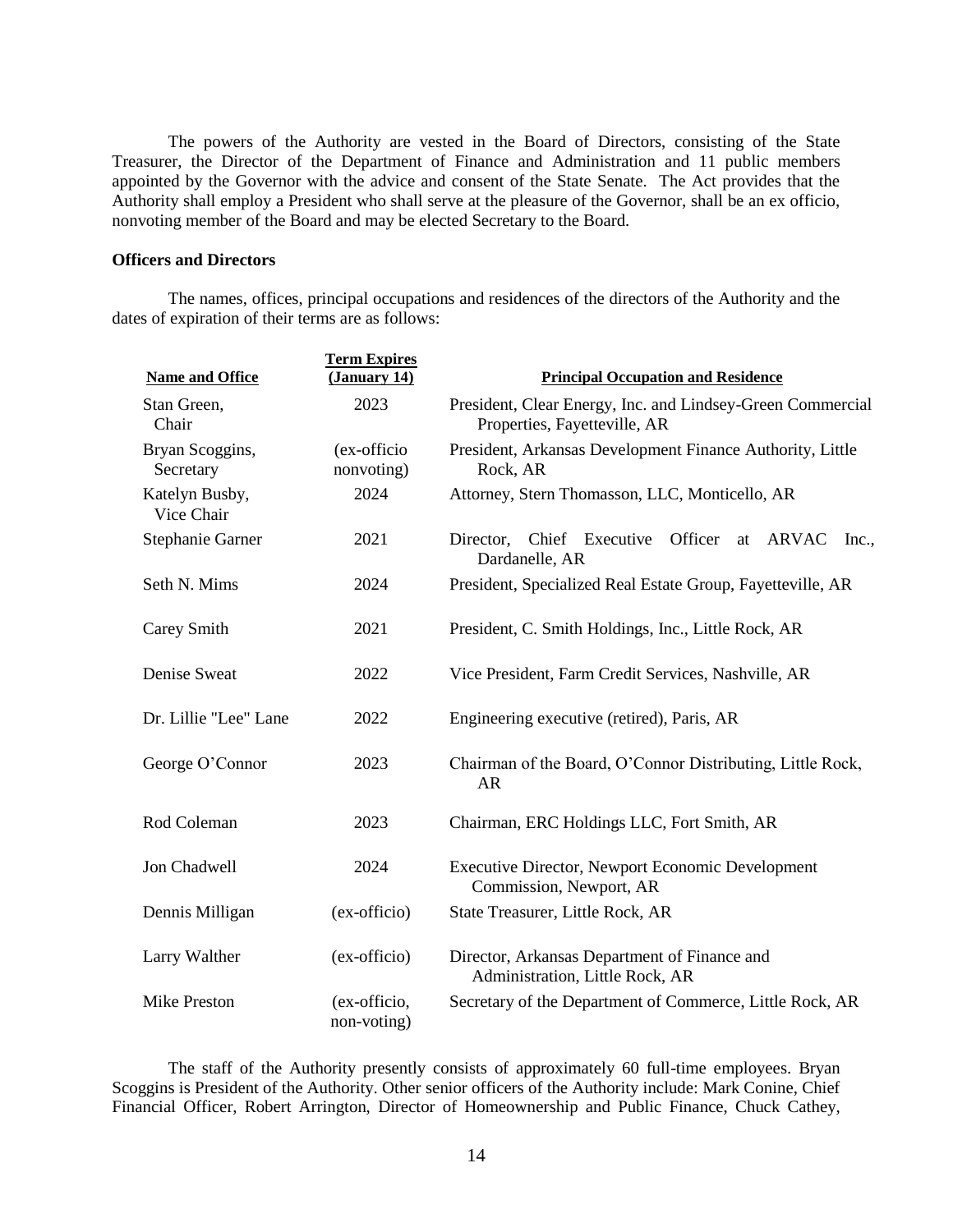Bond Guaranty Manager -- Development Finance, Tony Williams Arkansas Student Loan Authority Director, Tim Wooldridge, Director of Outreach, J. M. Barker, General Counsel and Vice President for Multifamily Housing, Lori Brockway, Federal Housing Programs Manager, Derrick Rose, Public Information and Marketing, and Nathan Smith, Director of Economic Policy.

The office of the Authority is located at 1 Commerce Way, Suite 602, Little Rock, Arkansas 72202. Its telephone number is (501) 682-5900, and its mailing address is Post Office Box 8023, Little Rock, Arkansas 72203-8023.

#### **Other Indebtedness of the Authority**

The Authority has outstanding various bond issues which have been issued for single-family and multifamily housing, industrial development facilities and higher educational facilities, correctional facilities and other governmental purposes, including state agencies facilities under Act 1173. Such bond issues are secured by other revenues and assets separate and apart from the Indenture. No assets or funds of the Authority, other than those held under the Indenture, are pledged to the payment of the Bonds.

S&P has established an investment grade rating for obligations secured by a pledge of the Authority's full faith and credit. The Bonds are not secured by a pledge of the Authority's full faith and credit.

### **Future Financings of the Authority**

The Authority expects in 2020 and in future years to issue other bonds for purposes authorized in the Act to the extent permitted by law and to finance other activities as permitted by the Act. Such future bonds will be secured by revenues and assets separate and apart from those pledged under the Indenture to secure the Bonds.

#### **THE DIVISION**

<span id="page-18-0"></span>The Arkansas Department of Public Safety, Division of Emergency Management (the "Division") was created as the Arkansas Department of Emergency Management under the Arkansas Emergency Services Act of 1973 (the "ADEM Act"). Pursuant to Act 702 of 2019, the administration and operation of AWIN was transferred to the Arkansas Department of Emergency Management. As amended and supplemented by the Transformation Act, the Arkansas Department of Emergency Management is now a division of the Arkansas Department of Public Safety. The powers and duties of the Arkansas Department of Emergency Management to perform all the functions necessary to maintain and operate AWIN have been retained by the Division as codified in Arkansas Code Annotated Section 12-75-11. Those powers include the administration of the budget, expenditures and funding of AWIN.

Along with Preparedness, Administration, Response & Recovery, Communication & Support, and Federal Surplus Properties, AWIN is one of six divisions under the supervision of the Division Director's Office. The Director of the Division is appointed by the Governor, with the advice and consent of the State Senate. The Director reports to the Secretary of the Department of Public Safety. The Director of the Division is A. J. Gary and the Secretary of the Department of Public Safety is Jami Cook. The Division's headquarters are located at Building 9501, Camp Joseph T. Robinson, North Little Rock, Arkansas.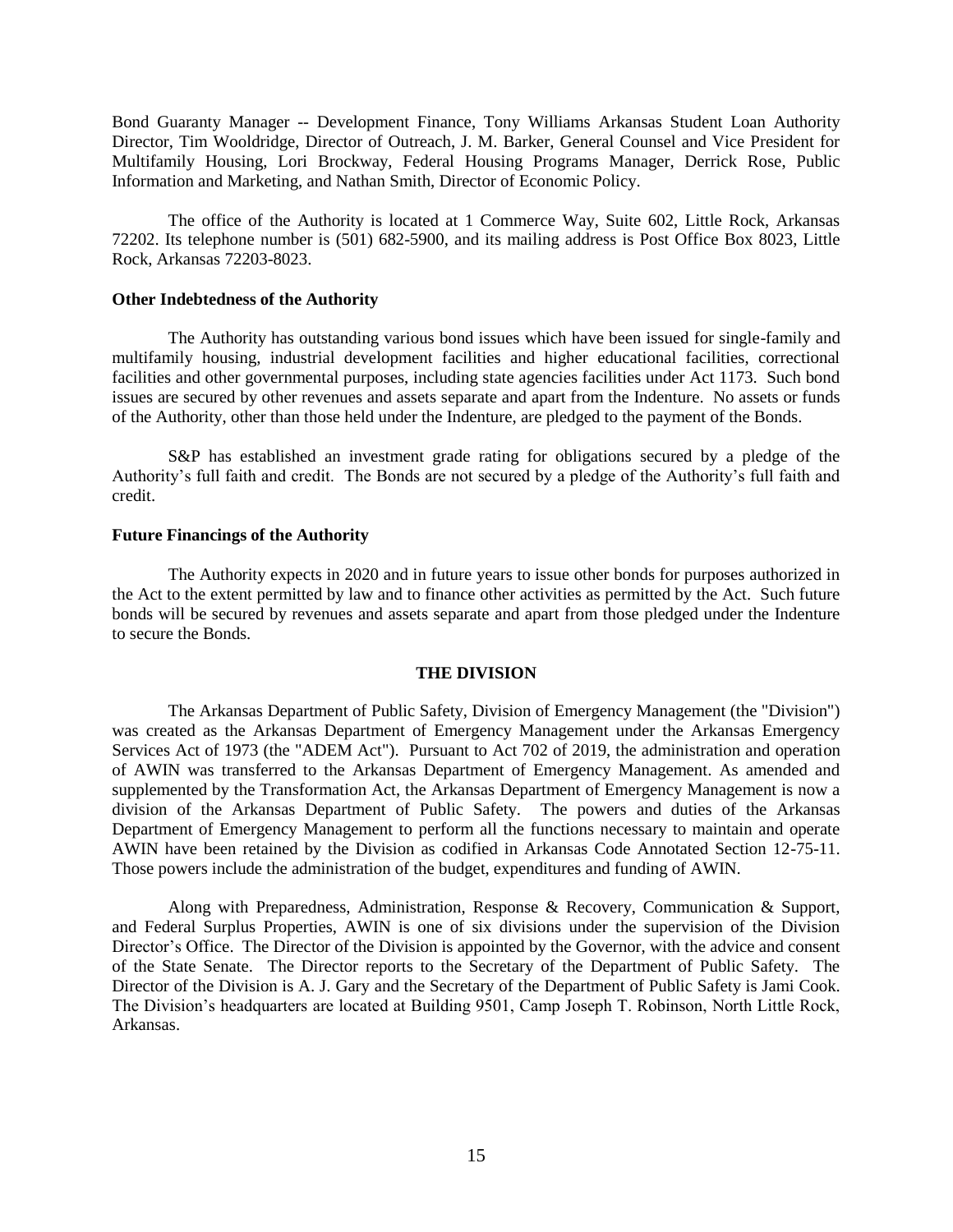## **SUMMARY OF PORTIONS OF THE LOAN AGREEMENT**

<span id="page-19-0"></span>The following is a summary, which does not purport to be comprehensive and definitive, of certain provisions of the Loan Agreement. Certain defined terms used in this summary are set forth in Appendix A to this Official Statement.

#### **Issuance of the Bonds.**

Pursuant to the Loan Agreement, the Authority has agreed to issue the Bonds to provide funds for the payment of the Costs of the Project and to deposit the proceeds therefrom into the Project Fund with the Trustee.

## **Construction of the Project.**

The Division has agreed to enter into any contracts necessary and appropriate to complete the Project and that the Project will be constructed and acquired in accordance with all laws, rules, regulations, and ordinances of any governmental authority or other regulatory body.

## **Modification of the Project.**

The Division may make any changes in or modifications to the Project so long as such changes do not materially reduce or diminish the capacity, adaptability, or usefulness of the Project. The Division shall not issue any change order if the sum or the aggregate amount of change orders previously issued, plus the amount of any proposed change order, is greater than the remaining available amount of the Financing Amount not previously expended, unless the Division shall arrange to pay the increased cost resulting from such change orders.

## **Disbursements from the Project Fund.**

Pursuant to the terms of the Indenture, the Authority has authorized and directed the Trustee to make payments from the Project Fund to pay the Costs of the Project, or to reimburse the Division for any Costs of the Project paid by it, upon receipt of requisitions as specified in the Indenture.

#### **Effective Date of the Loan Agreement.**

The effective date of the Loan Agreement shall be December 29, 2020. Unless terminated sooner the Loan Agreement shall end on the Termination Date, provided, however, that it may be terminated prior to such date if the Division exercises its option to prepay the amounts payable under the Loan Agreement pursuant to the terms thereof (see "Options to Prepay Loan Payments; Sale or Exchange of Property," below).

## **Loan Payments.**

*Base Loan Payments.* The Division agrees to pay to the Authority, its successors or assigns, Loan Payments quarterly. The Division agrees to make such payments of described in the Loan Agreement as "Base Loan Payments" at the times and in the amounts in lawful money of the United States of America as follows and in the following order of priority to the extent that funds are insufficient to make all such payments in full:

(A) First, the scheduled component of the Base Loan Payments (the "Scheduled Component"), payable on each Loan Payment Date, commencing July 25, 2021, one-half of the next interest payment due on the Bonds and one-fourth of the next principal payment due on the Bonds;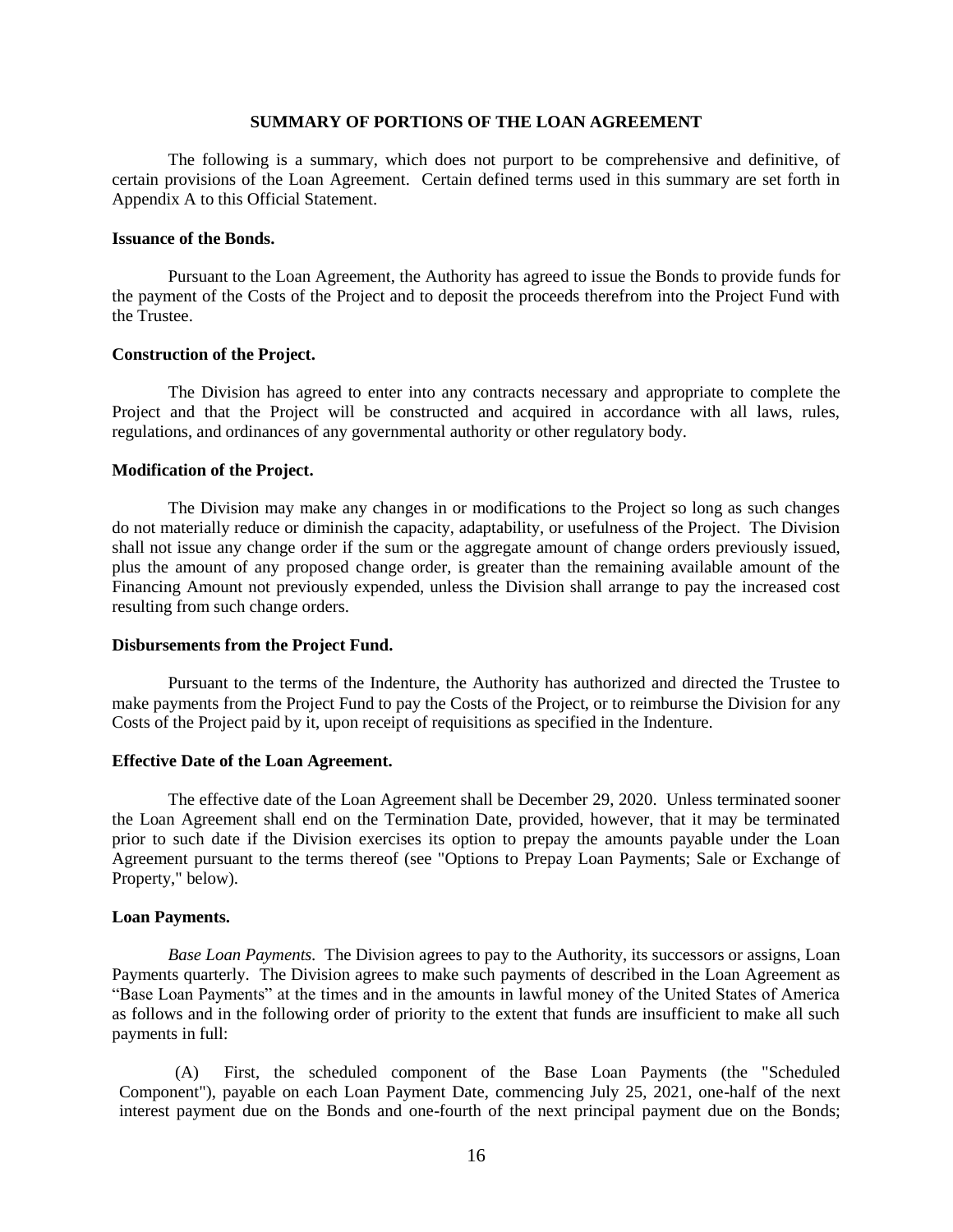provided that the amounts due on January 25, 2021 and April 25, 2021 shall only consist of one-half of the next interest payment due.

(B) Second, the adjustable component of the Base Loan Payment (the "Adjustable Component"), payable on each Loan Payment Date, consisting of the following fees and payments (the Trustee may collect fees in monthly installments even though they are payable by the Trustee on a basis other than monthly):

- (i) the annual fees of the Trustee;
- (ii) the annual fees of the Paying Agent;
- (iii) the annual fees and expenses of the Authority;
- (iv) any deficiency in the amount of any prior Base Loan Payment; and
- (v) amounts required to restore the Debt Service Reserve Fund to the Required Reserve.

The Base Loan Payment shall be periodically reduced by the Trustee to account for earnings on the Bond Fund and other amounts available therein to pay principal and interest on the Bonds.

The obligations of the Division under this section shall be satisfied by transfers from amounts on the deposit in the Public Safety Charges Revenue Fund by the Trustee in compliance with the provisions of the Indenture.

*Additional Loan Payments*. In addition to Base Loan Payments, the Division agrees to pay the Authority, or the Trustee, as applicable, on demand of the Trustee, the following Additional Loan Payments:

(A) All fees and expenses of the Trustee, the Authority, and any Paying Agent, for the Bonds not included in the regular annual fees listed;

(B) All fees and expenses of the Authority, the Paying Agent or the Trustee relating to the Loan Agreement, including, but not limited to:

(i) the cost of reproducing the Loan Agreement;

(ii) the reasonable fees and disbursements of Bond Counsel and other Counsel used by the Authority or the Trustee in connection with the Loan Agreement and the enforcement thereof;

(iii) All other reasonable out-of-pocket expenses of the Trustee and the Authority in connection with the Loan Agreement and the enforcement thereof;

(iv) all taxes, if any, in connection with the Project and the execution and delivery of the Loan Agreement, and all recording and filing fees and stamp taxes relating to the Loan Agreement and the pledge and assignment of the Authority's right, title and interest in and to the Loan Payments and the Loan Agreement pursuant to the Indenture (and with the exceptions noted therein) and all expenses, including reasonable attorneys' fees, relating to any amendments, waivers, consents or collection or enforcement proceedings pursuant to the provisions thereof; and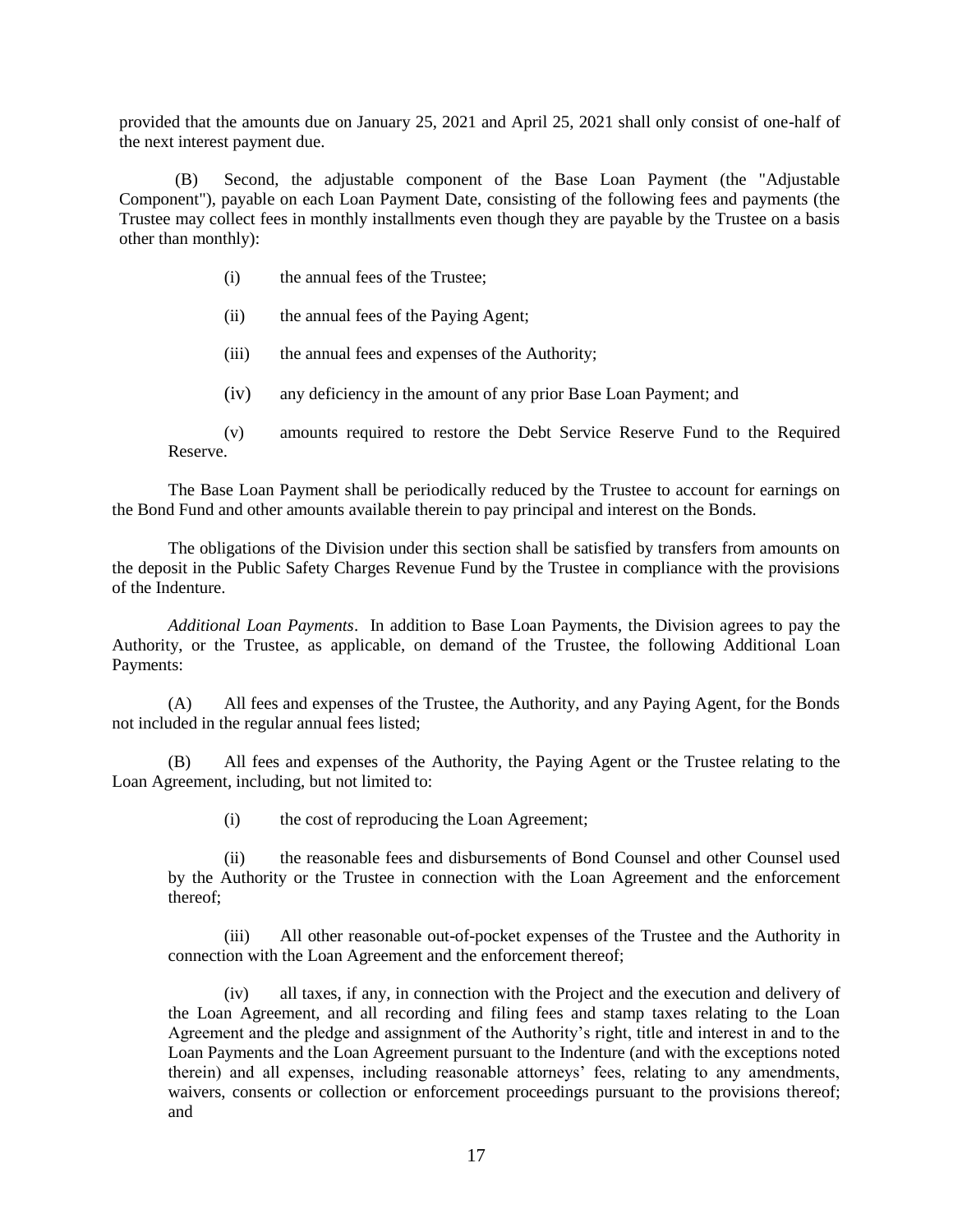(v) all amounts due and payable pursuant to the terms of the Indenture, including, but not limited to the Rebate Amount (as defined in the Indenture) and restoration of the Debt Service Reserve Fund.

Any Additional Loan Payments shall be payable within ten (10) Business Days of a notice to the Division of the amount due. Should the Division fail to pay the Additional Loan Payments enumerated in above when due, the Division agrees to pay interest on such unpaid amounts from such date at the rate of 10% per annum.

*Fees Payable to the Authority.* The Division shall be required to pay to the Authority an annual administrative fee equal to  $1/8<sup>th</sup>$  of 1 % (0.00125) of the amount of the Bonds Outstanding on May 31, billed and collected by the Trustee and payable annually in arrears. The first annual administrative fee will be due on June 1, 2021 and will continue to be paid on each June 1 thereafter through the final Loan Payment Date. A final administration fee shall be payable upon final maturity of the Bonds in an amount equal to 1/8 of 1% (0.125%) of the principal amount of the Bonds outstanding on the last day of the month preceding the final maturity date, multiplied by a fraction the numerator of which shall be the number of months elapsed since the preceding payment (rounded up to the next whole number), and the denominator of which shall be 12. In addition, the Division shall pay all costs and expenses incurred by the Authority in undertaking the arbitrage calculations required by law. Costs and expenses associated with the arbitrage calculations shall be payable by the Division by making an initial payment of \$2,000 on the Closing Date that will be held in trust by the Authority and additional payments of \$1,000 increments billed and collected by the Trustee on an annual basis beginning on June 1, 2021 and continuing on each June 1 thereafter through the final Loan Payment Date. To the extent the cumulative annual receipts exceed the actual cost of the arbitrage calculations, any excess will be refunded to the Division after the Bonds are paid in full and all arbitrage calculations are complete.

#### **Taxes and Governmental and Utility Charges.**

The Division agrees to pay, as the same become due, (i) all taxes and governmental charges of any kind whatsoever that may at any time be lawfully assessed or levied against or with respect to the Project or any machinery, equipment, furnishings, or other property installed by the Division thereon that, if not paid, will become a lien on the Project and including all *ad valorem* taxes or payments in lieu of such taxes lawfully assessed upon the Project, (ii) all utility and other charges incurred in the ownership, operation, maintenance, use, occupancy, and upkeep of the Project, and (iii) all assessments and charges lawfully made by any governmental body for public improvements that may be secured by a lien on the Project; provided, that with respect to special assessments or other governmental charges that may lawfully be paid in installments over a period of years, the Division shall be obligated to pay only such installments as are required to be paid during the Loan Term.

#### **Maintenance and Use of Project.**

The Division agrees that at all times it will, at its own expense, maintain, preserve, and keep the Project, or cause the Project to be maintained, in good condition, and that the Division will from time to time make or cause to be made all necessary and proper repairs, replacements, renewals, additions and improvements thereof or thereto, at the expense of the Department.

## **Insurance.**

The Division covenants to maintain or cause to be maintained at its own expense throughout the term of the Loan Agreement insurance against loss or damage to the Project against such risks and in such amounts as is customary for facilities or equipment similar to the Project.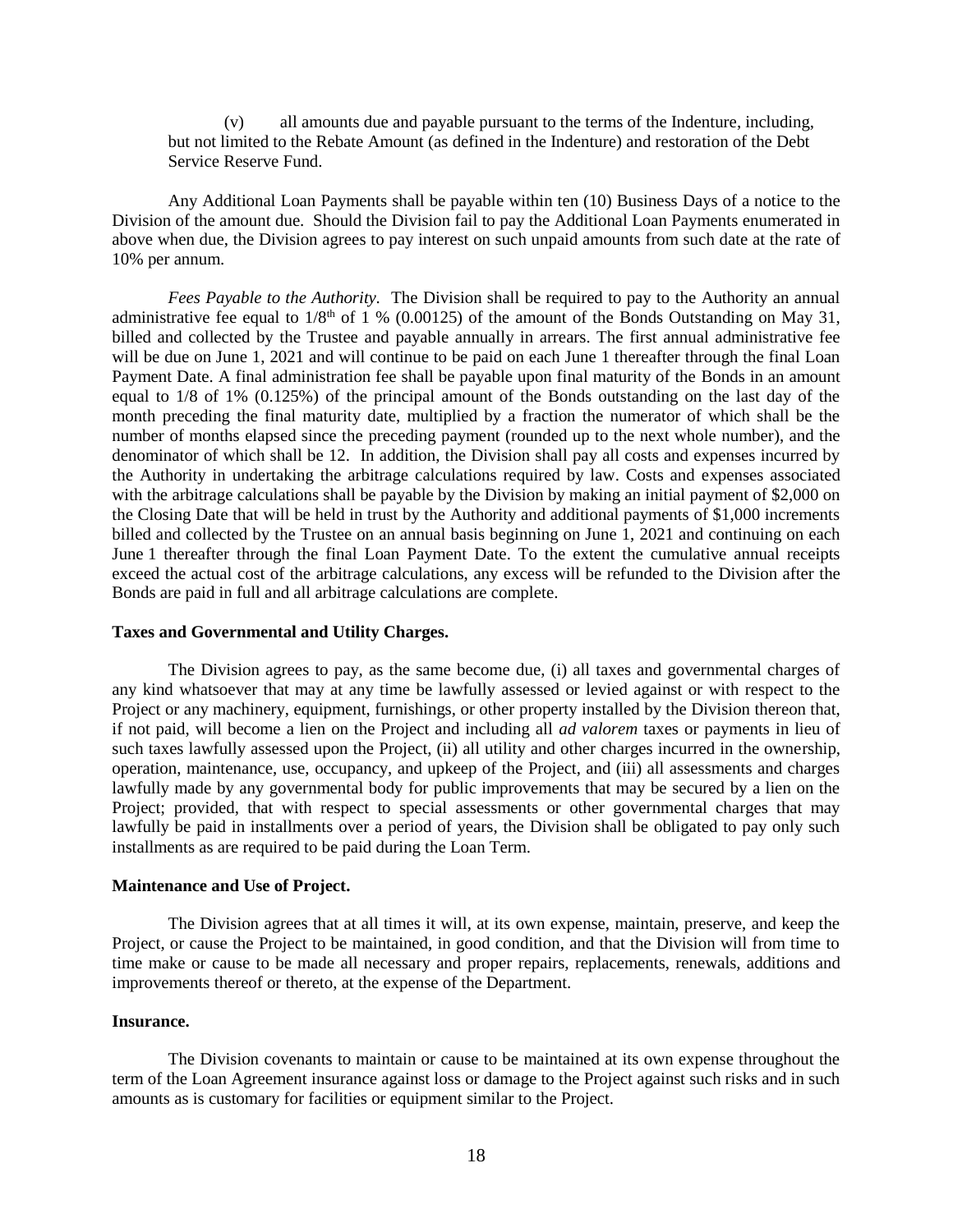## **Damage, Destruction, and Condemnation.**

If the Project or any portion thereof are damaged, destroyed, or taken under the exercise of the power of eminent domain, the Division is obligated to continue to pay all Loan Payments specified in the Loan Agreement.

## **Events of Default under the Loan Agreement.**

The Loan Agreement provides that any one or more of the following events will constitute an "Event of Default:"

(A) Failure by the Division to pay any Loan Payment or other payment required to be paid under the Loan Agreement as the same become due;

(B) Failure by the Division to observe and perform any covenant, condition, or agreement on its part to be observed or performed other than as referred to in paragraph (a) above, or paragraphs (d) through (f) below, for a period of thirty (30) days after written notice, specifying such failure and requesting that it be remedied, shall have been given to the Division by the Authority or the Trustee, unless the Authority and the Trustee shall agree in writing to an extension of such time prior to its expiration; provided, however, if the failure stated in the notice cannot be corrected within the applicable period, the Authority and the Trustee will not unreasonably withhold their consent to an extension of such time if corrective action is instituted by the Division within the applicable period and diligently pursued until the default is corrected, but in any event no extension shall be required beyond sixty (60) days after notice is first given;

(C) Any warranty, representation, or other statement by on or behalf of the Division contained in the Loan Agreement or in any instrument furnished in compliance with or in reference to the Loan Agreement is false or misleading in any material respect;

The Division fails to observe and perform certain covenants specified in Sections  $2.02(g)$ , (h), (i), and 2.05, or 5.06(b) of the Loan Agreement;

(E) Any material provision of the Loan Agreement shall at any time for any reason cease to be valid and binding on the Division or is declared to be null and void, or the validity or enforceability of any portion thereof is contested by the Division or any governmental agency or authority (other than the Authority), or if the Division denies any further liability or obligation under the Loan Agreement;

(F) An "Event of Default," as defined in the Indenture, shall occur and be continuing; and

(G) If the Department's interest in the Loan Agreement shall devolve upon or pass to any Person, whether by operation of law or otherwise, except by an assignment consented to by the Authority and the Trustee.

With respect to the covenants referred to in Sections 2.02 of the Loan Agreement (other than any payment obligations set forth therein), the foregoing subparagraph (b) is subject to the following limitation: if by reason of *force majeure* the Division is unable in whole or in part to carry out the agreements on its part contained in such provisions, the Division shall not be deemed in default during the continuance of such inability. The term *force majeure* as used herein shall mean, without limitation, the following: strikes and lockouts; acts of public enemies; orders or restraints of any kind of the government of the United States of America or of the State or any of their departments, agencies or officials, or any civil or military authority; insurrections; riots, fires; explosions, or breakage or accident to machinery, transmission pipes or canals. Notwithstanding the applicability of such provisions, the Loan Agreement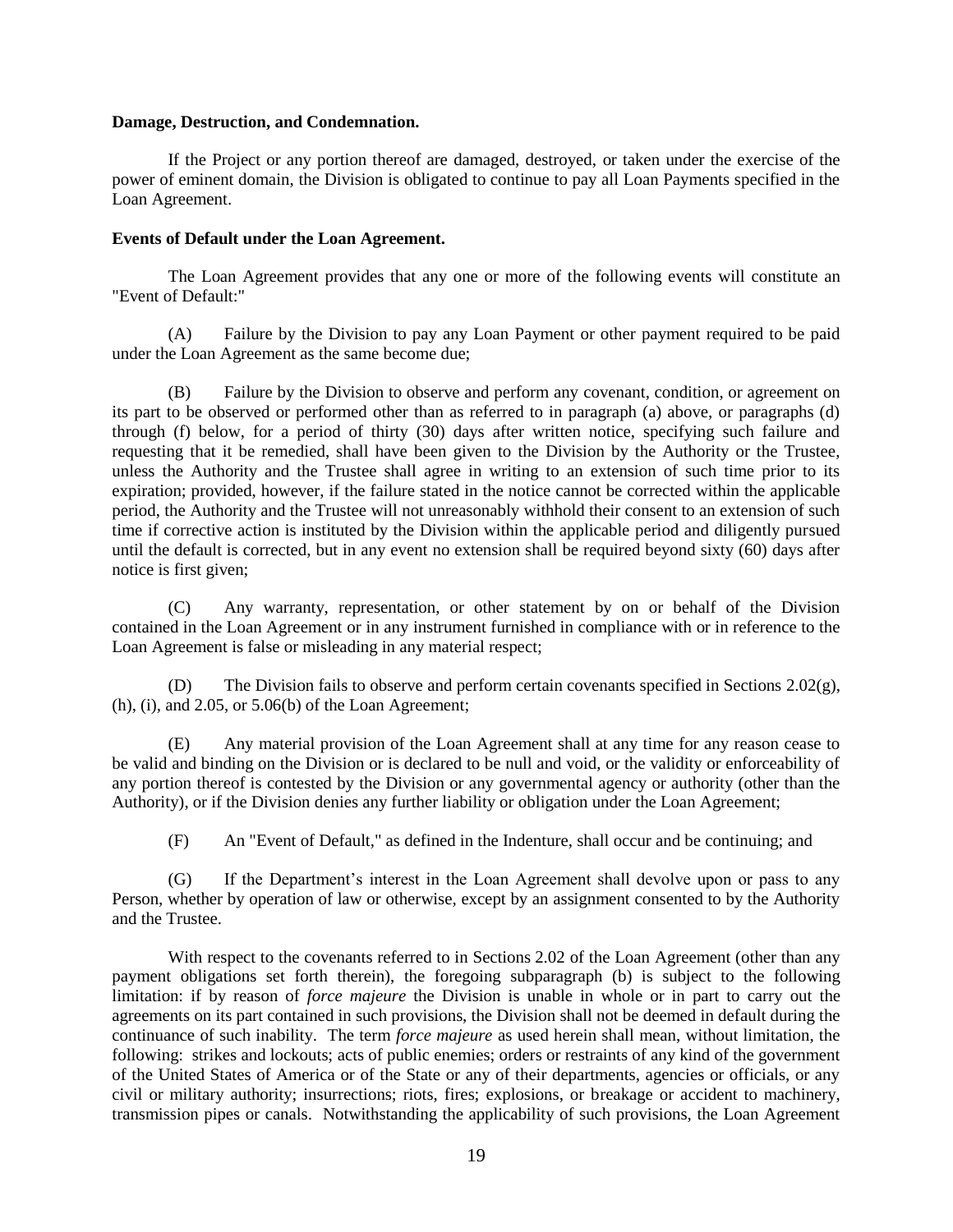shall remain valid and in full force and effect, and the Division shall make all Loan Payments as and when due and payable.

## **Remedies.**

Whenever any Default under the Loan Agreement shall have happened and be continuing, the Authority (or the Trustee pursuant to the assignment of rights and remedies contained in the Indenture) may take one or any combination of the following remedial steps:

(A) Maintain the Loan Agreement in full force and effect and recover Loan Payments as they become due, regardless of whether or not the Division has abandoned the Project. In the event the Authority elects not to terminate the Loan Agreement, it shall have the right but not the obligation to take whatever action at law or in equity permitted under the laws of the State as is necessary or desirable to collect the amounts then due and thereafter to become due under the Loan Agreement or to enforce any other of its rights thereunder.

(B) To the extent permitted by the laws of the State declare the accrued and unpaid Base Loan Payments and the accrued and unpaid Additional Loan Payments to be due and payable immediately, whereupon the same shall thereupon become immediately due and payable without demand, presentment, protest of further notice of any kind, all of which are expressly waived by the Division in the Loan Agreement; or

(C) Take whatever other action at law or in equity may appear necessary or desirable to collect the amounts then due and thereafter to become due under the Loan Agreement or to enforce any other of the Trustee's or the Authority's or any assignee's rights thereunder.

## **Option to Prepay Loan Payments.**

In whole or in part at any time, the Division may, at any time upon forty-five (45) days' written notice by certified or registered mail to the Trustee, prepay the amount required to defease or optionally redeem the Bonds (the "Optional Prepayment Amount") plus all necessary and proper fees, compensation and expenses of the Authority, the Trustee, and any Paying Agent pertaining to such Bonds to be redeemed from the Optional Prepayment Amount.

## **SUMMARY OF PORTIONS OF THE INDENTURE**

<span id="page-23-0"></span>The following is a summary, which does not purport to be comprehensive and definitive, of certain provisions of the Indenture. Certain defined terms used in this summary are set forth in Appendix A to this Official Statement.

## **Funds and Accounts.**

The Indenture authorizing the Bonds establishes the following Funds and Accounts to be held by the Trustee in trust for application in accordance with the Indenture.

- (A) Public Safety Charges Revenue Fund,
- (B) Project Fund, including therein a Cost of Issuance Account and a Construction Account,
- (C) Bond Fund,
- (D) Debt Service Reserve Fund
- (E) Rebate Fund.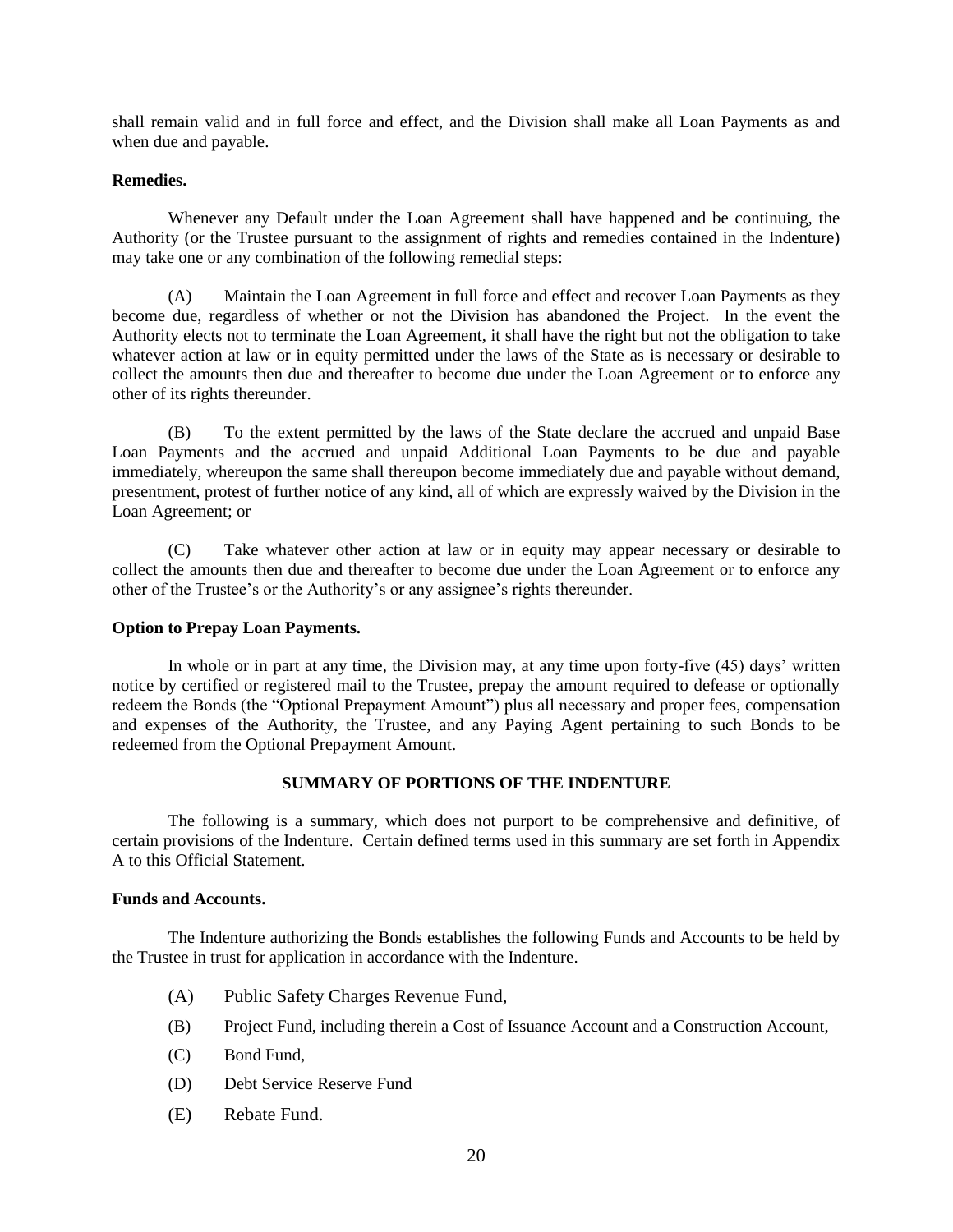## **Public Safety Charges Revenue Fund.**

(A) All Pledged Revenues received by the Division shall be paid upon receipt into the Public Safety Charges Revenue Fund. The moneys in the Public Safety Charges Revenue Fund are pledged as security for the Bonds and shall be applied in the manner set forth below.

(B) Commencing on January 25, 2021, and on each April 25, June 25, October 25 and January 25 thereafter, Trustee shall transfer an amount equal to the Scheduled Component of the Base Loan Payments (each as defined in the Loan Agreement) being one-half of the next interest payment due on the Bonds and one-fourth of the next principal payment due on the Bonds from the Public Safety Charges Revenue Fund to the Bond Fund with such amounts adjusted as appropriate for the Base Loan Payments due prior to the first Interest Payment Date.

(C) Commencing on January 25, 2021, and on each April 25, June 25, October 25 and January 25 thereafter, the Trustee shall transfer an amount equal to the Adjustable Component of the Base Loan Payment (each as defined in the Loan Agreement) being annual fees and expenses of the Trustee, Paying Agent and Authority, any deficiency in the amount of any prior Base Loan Payment, and amounts required to restore the Debt Service Reserve Fund to the Required Reserve from the Public Safety Charges Revenue Fund to the Bond Fund.

(D) When due, the Trustee shall transfer an amount equal to the Additional Loan Payments (as defined in the Loan Agreement) from the Public Safety Charges Revenue Fund to the Bond Fund.

(E) At any time that the amount required to be maintained in a fund is less than the required amount, whether through the loss on investments or for other reasons, the Trustee shall transfer such amounts as are necessary to restore the fund balance to the required level from the Public Safety Charges Revenue Fund to the applicable fund.

(F) Five (5) business days prior to the due date thereof, the Trustee shall transfer an amount equal to the Rebate Amount from the Public Safety Charges Revenue Fund to the Rebate Fund.

(G) Commencing on August 1, 2021 and continuing on each February 1, May 1, August 1 and November 1 thereafter, if the amount on deposit in the Debt Service Reserve Fund is at least equal to the Required Reserve, and all previously due Base Loan Payments and Additional Loan Payments have been paid in full, and if amounts on deposit on such date in the Public Safety Charges Revenue Fund are in excess of the next two Base Loan Payments plus the annual fees and expenses of the Trustee, Paying Agent and Issuer payable during the next Bond Year plus any Rebate Amount coming due, then upon the request of the Division such excess may be (i) transferred to the Division to be used for any lawful purpose or (ii) ) or used to pay debt service and other obligations related to Subordinate Bonds issued in compliance with the Indenture, or (iii) if permitted by the terms of the Indenture, transferred to the Redemption Fund to be used to redeem Bonds on the next permitted optional redemption date. Provided, however, consideration and adjustments shall be made to account for debt service, expenses and rebate payments that relate to any Additional or Subordinate Bonds issued pursuant to the terms of the Indenture.

## **Project Fund.**

The Trustee shall credit to the Construction Account of the Project Fund (the "Construction Account") such portions of the proceeds of the Bonds, as specified in Section 2.05 of the Indenture on the Written Request of the Issuer and such other amounts as may be transferred thereto pursuant to the terms of this Indenture. All income and profit from the investment of funds held in the Construction Account shall be credited to the Construction Account. All moneys in the Construction Account shall be held by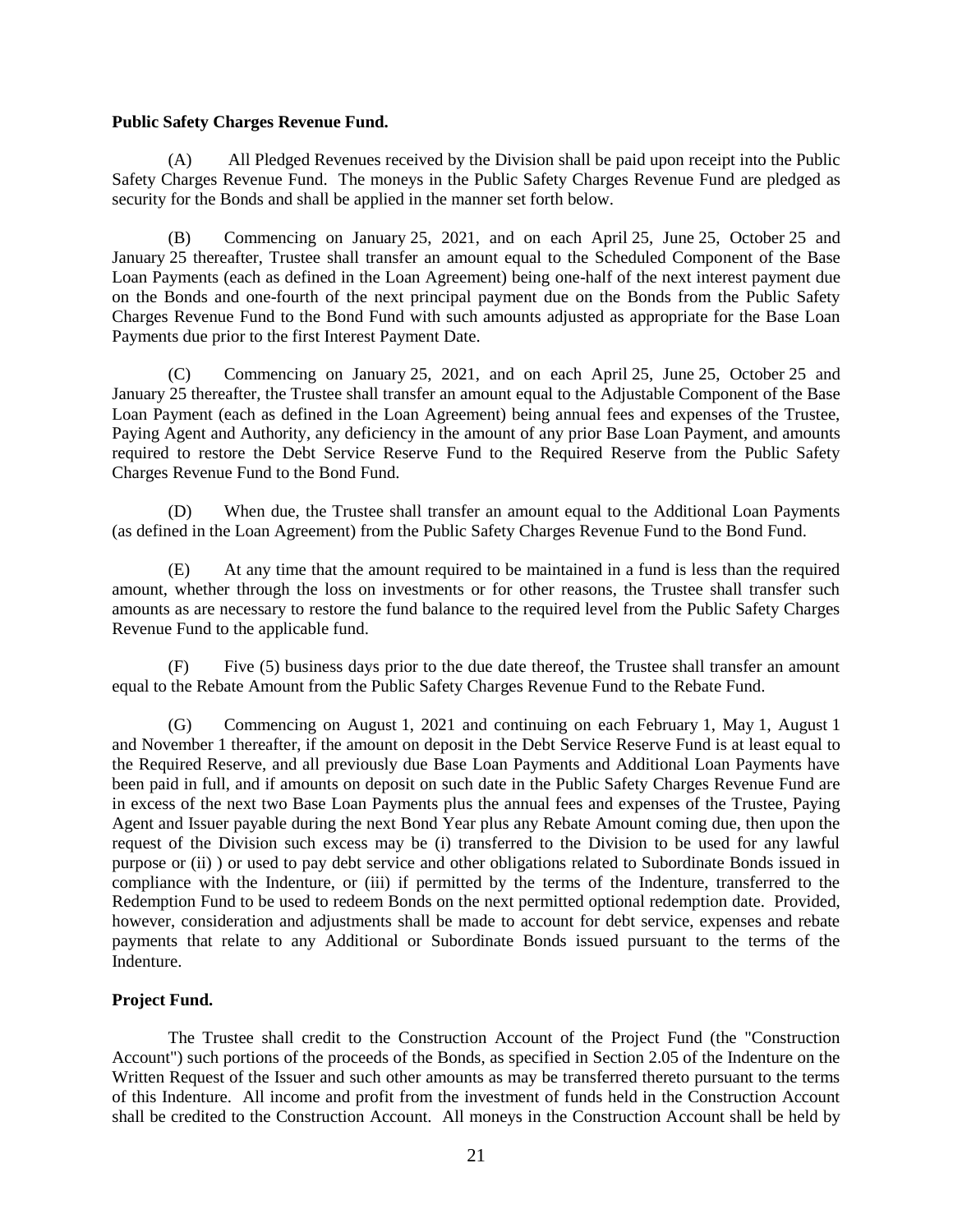the Trustee in trust and, subject to the provisions of Section 5.04 of the Indenture, shall be applied to the payment of the Cost of the Series 2020 Project and, pending such application, shall be subject to a lien and charge in favor of the Owners of the Outstanding Bonds for the further security of the Owners until paid out or transferred as provided in the Indenture, except that if there shall occur an Event of Default under the Indenture, moneys in the Construction Account shall be used to complete the Series 2020 Project unless the Bonds shall have been accelerated pursuant to Article VII of the Indenture.

When the 2020 Project shall have been completed and the Completion Date has passed, the Trustee shall transfer any Trust Moneys then remaining in the Construction Account to the Bond Fund or the Redemption Fund, as directed by a Written Request of the Issuer and, if requested by the Issuer, an opinion of Bond Counsel. Unless an extension of time is requested by the Division and granted by the Issuer, proceeds of the Bonds deposited in the Construction Account, and any investment earnings thereon, which have not been obligated or expended pursuant to Section 5.04(b) of the Indenture prior to December 29, 2023, shall be transferred to the Bond Fund or to the Redemption Fund, as directed by a Written Request and, if requested by the Issuer, an opinion of Bond Counsel. Before any payment shall be made from the Construction Account for payment of Costs of the Project (other than Issuance Expenses), there shall be filed with the Trustee:

A Written Request of the Division or its designee stating:

- (A) the name of the person, firm or corporation to whom the payment is due;
- (B) the amount to be paid;
- (C) the purpose in reasonable detail for which the obligation to be paid was incurred;

(D) that the obligation stated in the Written Request has been incurred in or for the acquisition and completion of the Project and each item is a proper charge against the Project Fund and the obligation has not been the basis for a prior Written Request which has been paid;

(E) that no written notice of any lien, right to lien or attachment upon, or claim affecting the right to receive payment of any of the moneys payable under such Written Request to any of the persons, firms, or corporations named therein has been received, or if any notice of any such lien, attachment or claim has been received, such lien, attachment or claim has been received, such lien, attachment or claim has been released or discharged or will be released or discharged upon payment of the Written Request;

(F) such Written Request contains no items representing payment on account of any percentage entitled to be retained at the date of the Written Request; and

(G) that no default by the Authority under the Indenture has occurred and is continuing;

(H) that no default by the Division under the Loan Agreement has occurred and is continuing; and

(I) that the amount remaining in the Construction Account, plus reasonably expected investment income to be credited to the Construction Account, will, after payment of the amount requested in the Written Request, be sufficient to pay the Cost of the Project to become due and payable thereafter; and

Moneys in the Cost of Issuance Account shall be used to pay Issuance Expenses for the Bonds or to reimburse the Authority to the extent of any payments made for such Issuance Expenses to the extent of the payments previously made for such Issuance Expenses. Payment for such Issuance Expenses shall be made only upon a written request of the Authority giving certain required information concerning the payment. Any amounts remaining in the Cost of Issuance Account in the Project Fund on July 1, 2021, shall be transferred to the Construction Account, and the Cost of Issuance Account in the Project Fund shall be closed.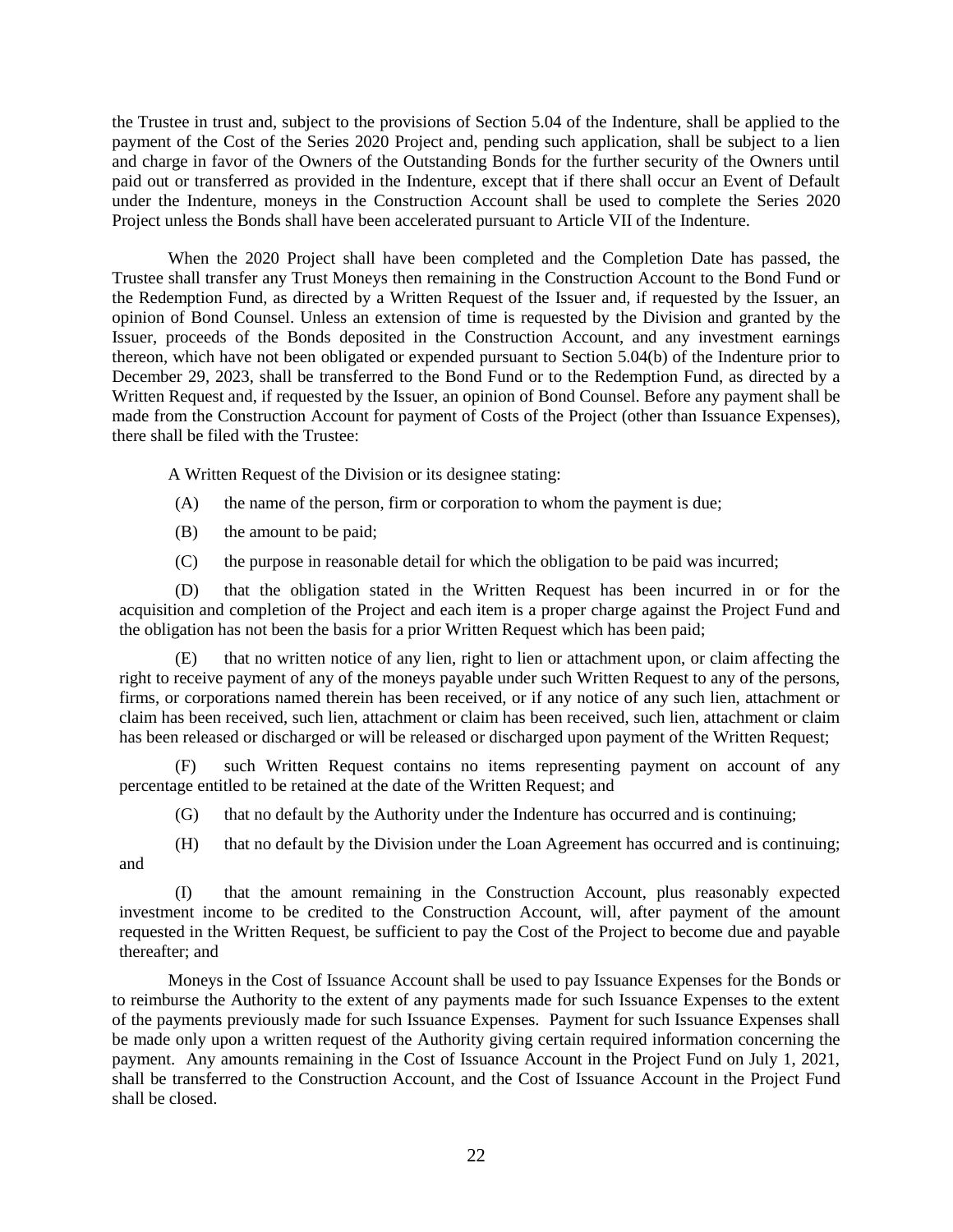#### **Bond Fund.**

On each Interest Payment Date, Trustee shall withdraw from the Bond Fund an amount sufficient to pay the interest due on the Bonds on such Interest Payment Date. On each Interest Payment Date on which a principal payment on the Bonds is due, the Trustee shall withdraw from the Bond Fund an amount sufficient to pay the principal coming due on Bonds on such Interest Payment Date, and shall use such amounts to pay principal on the Bonds on such date. All interest income derived from the investment of moneys in the Bond Fund shall be credited to the Bond Fund.

If, on any Interest Payment Date, there are not sufficient amounts on deposit in the Bond Fund to pay the total amount of interest or principal coming due on such Interest Payment Date, the Trustee shall transfer moneys on deposit in the Public Safety Charges Revenue Fund in an amount equal to such deficiency to the Bond Fund. If amounts on deposit in the Public Safety Charges Revenue Fund do not satisfy such deficiency, then the Trustee shall transfer moneys on deposit in the Debt Service Reserve Fund in an amount equal to the remainder of the deficiency to the Bond Fund. Such money will then be used to pay interest or principal due.

## **Debt Service Reserve Fund.**

There will be deposited in the Debt Service Reserve Fund an amount equal to Maximum Annual Debt Service, that is, the initial sum of \$5,707,400 (the "Required Reserve"), to be used solely for the payment of the principal of and interest on the Bonds when (whether at maturity, upon a redemption date or any interest payment date) other funds available for such purposes are insufficient. Any earnings on the amount held in the Debt Service Reserve Fund in excess of the Required Reserve shall be transferred to the Bond Fund to be used to make payments on the Bonds, as provided in Section 5.05 of the Indenture.

So long as the Required Reserve is maintained, no quarterly deposits shall be required to be made to the Debt Service Reserve Fund; provided, however, if the Debt Service Reserve Fund should ever contain less than the total Required Reserve, quarterly deposits in amounts equal to not less than one half (1/2) of the deficiency in the then Required Reserve shall be made to the Debt Service Reserve Fund on or before each April 25, June 25, October 25 and January 25 until the Required Reserve has been fully restored and deposited in the Debt Service Reserve Fund. In the event that amounts on deposit in the Public Safety Charges Revenue Fund are not sufficient to pay one-half of the deficiency on a stated payment date, then on the next payment date, funds shall be used first to satisfy amounts due on the prior payment date, then additional funds shall be used to satisfy the amounts due for the current payment date.

#### **Investment of Funds and Accounts.**

The Trustee shall invest to the extent reasonably possible all Trust Moneys on hand from time to time as specified in a Written Request of the Authority, in Permitted Investments, subject to the provisions of the Indenture. In making all such investments, the Authority and the Trustee shall be bound by the restrictions and limitations of the Indenture and the Tax Regulatory Agreement. In the absence of a Written Request, the Trustee shall invest in the funds identified in (e) of the definition of Permitted **Investments** 

Permitted Investments shall be made so as to mature or be subject to redemption at the option of the owner thereof on or prior to the date or dates that the Authority or the Trustee anticipates that moneys therefrom will be required. The Trustee may trade with itself or its affiliates in the purchase and sale of such Permitted Investments, subject to the approval of the Authority, and the Trustee shall not be liable or responsible for any loss resulting from any such investment. Such Permitted Investments shall be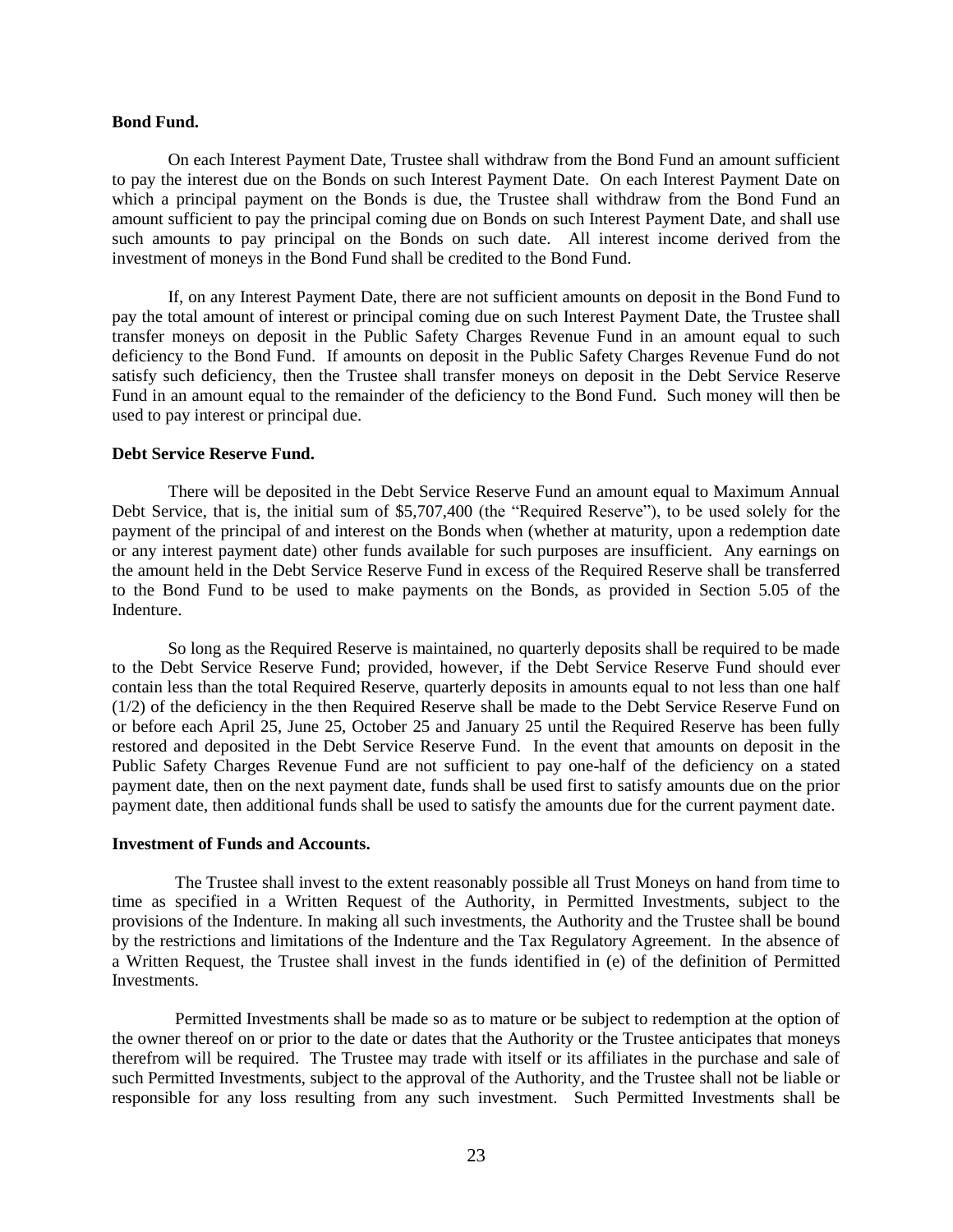registered in the name of the Trustee. The Trustee may invest in Permitted Investments through its own trust department, and Trust Moneys may be deposited in time deposits, or in certificates of deposit issued by the Trustee or its affiliates.

In determining the value of any fund or account under the Indenture, the Trustee shall credit Permitted Investments at market value, as determined by the Trustee by any method selected by the Trustee in its reasonable discretion. No less frequently than annually, and in any event within thirty days prior to the end of each Bond Year, the Trustee shall determine the value of each fund and account held hereunder and shall report such determination to the Authority and any Owner of the Bonds who shall have made written request therefor.

The Trustee shall sell or present for redemption any Permitted Investment as necessary to provide money for the purpose of making any payment required hereunder, and the Trustee shall not be liable for any loss resulting from any such sale. Any loss on or reduction in the value of any fund or account created hereunder shall be charged to the fund or account in which such Permitted Investment was or is held. To the extent that any such loss or reduction in value reduces the value of any fund or account to a level lower than 90% of the level required under the Indenture, such loss or reduction in value shall be recovered pursuant to the Indenture.

## **Rebate Fund.**

The Authority has covenanted to comply with the provisions of Section 148 of the Code, which requires, under certain circumstances, the rebate to the United States of America of earnings on investment of proceeds of the Bonds in excess of the yield on the Bonds (the "Rebate Amount"). The Authority has covenanted to determine the Rebate Amount within 50 days after the payment of the Bonds in accordance with the Code, and to make reports as required by the Code to the United States of America. Upon each such determination, the Trustee shall transfer to the Rebate Fund from the balances in the Bond Fund, the Project Fund, and the Redemption Fund, in that order of priority, the Rebate Amount so determined. Moneys in the Rebate Fund shall be paid by the Trustee to the United States of America at such times and in such amounts as are necessary to comply with the Code. Upon the receipt by the Trustee of a Written Request of the authority certifying that certain amounts in the Rebate Fund are not subject to rebate and an opinion of Bond Counsel to the effect that failure to rebate such amount will not cause interest on the Bonds to become includable in gross income of the Owners thereof for federal income tax purposes under existing laws, regulations, rulings, and decisions, the Trustee shall transfer any such amounts to the credit of the Bond Fund.

## **Events of Default.**

An Event of Default under the Indenture means any one of the following:

or

(A) Default in the payment of any interest upon any Bond when it becomes due and payable;

(B) Default in the payment of the principal of, or premium, if any, on any Bond when the same comes due and payable; or

(C) Default in the performance or breach of any covenants or warranties contained in the Indenture and the continuation of such a default for a period of thirty (30) days following the written notice thereof from the Trustee to the Authority: or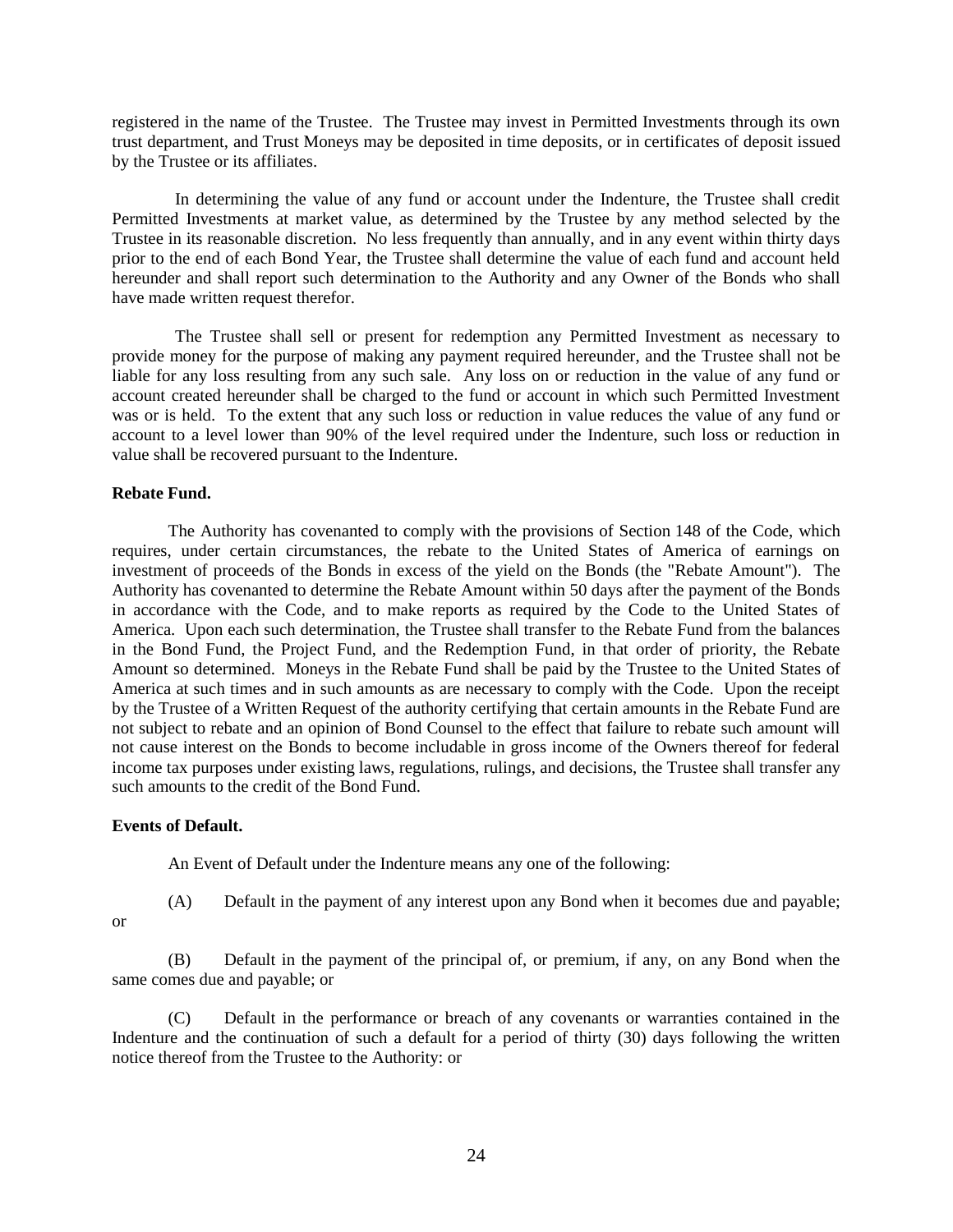(D) Any material provision of the Indenture shall at any time for any reason cease to be valid and binding or shall be declared in a final non appealable judgment by any court with competent jurisdiction to be null and void, invalid, or unenforceable, or the validity or enforceability thereof shall be publicly contested by the Authority; or

(E) And Event of Default under the Loan Agreement.

## **Acceleration of Maturity**

If an Event of Default under the Indenture occurs and is continuing, then and in every such case the Trustee may, and upon the written request to the Trustee by the Owners of not less than 25% in aggregate principal amount of the Bonds then Outstanding shall, declare the principal of all the Bonds and the interest accrued thereon to be due and payable immediately, by notice in writing to the Authority, and upon such declaration, such principal shall become immediately due and payable.

## **Remedies.**

Upon the happening of an Event of Default under the Indenture, the Trustee may, and upon the written request of the Owners of not less than a majority in principal amount of the Bonds then Outstanding, and upon being indemnified to its satisfaction, shall, proceed to protect and enforce its rights and the rights of the Owners of the Bonds by a suit or suits in equity or at law, either for foreclosure of the lien created by the Indenture, the specific performance of any covenant or agreement contained therein or in aid of the execution of any power therein granted, or for the enforcement of any other appropriate legal or equitable remedy, as the Trustee may deem most effectual to protect and enforce any of the rights of the Owners of the Bonds; to the extent permitted by law, sell the Trustee Estate or any part or parts thereof, to pay the indebtedness secured by the Indenture; and exercise any remedies available to a secured party under the Arkansas Uniform Commercial Code.

Moneys received from the disposition of the Trust Estate as the result of an Event of Default shall be paid to and applied by the Trustee as follows:

- (1) To the payment of costs and expenses of suit, if any, and the reasonable compensation of the Trustee, its agents, attorneys and counsel, and of all proper expenses, liabilities and advances incurred or made hereunder by the Trustee or by any Owner of the Bonds.
- (2) To the payment first to the Owners of the Bonds:

FIRST: to the payment to the person entitled thereto of all installments of interest then due and payable in the order in which such installments become due and payable, and, if the amount available shall not be sufficient to pay in full any particular installment, then to the payment, ratably, according to the amounts due on such installment, to the persons entitled thereto, without any discrimination or preference except as to any difference in the respective rates of interest specified in the Bonds or Additional Bonds, as applicable.

SECOND: to the payment to the persons entitled thereto of the unpaid principal of any of the Bonds which shall have become due and payable (other than Bonds called for redemption for the payment of which moneys are held pursuant to the provisions of the Indenture), in the order of their due dates, with interest on the principal amount of the Bonds at the respective rates specified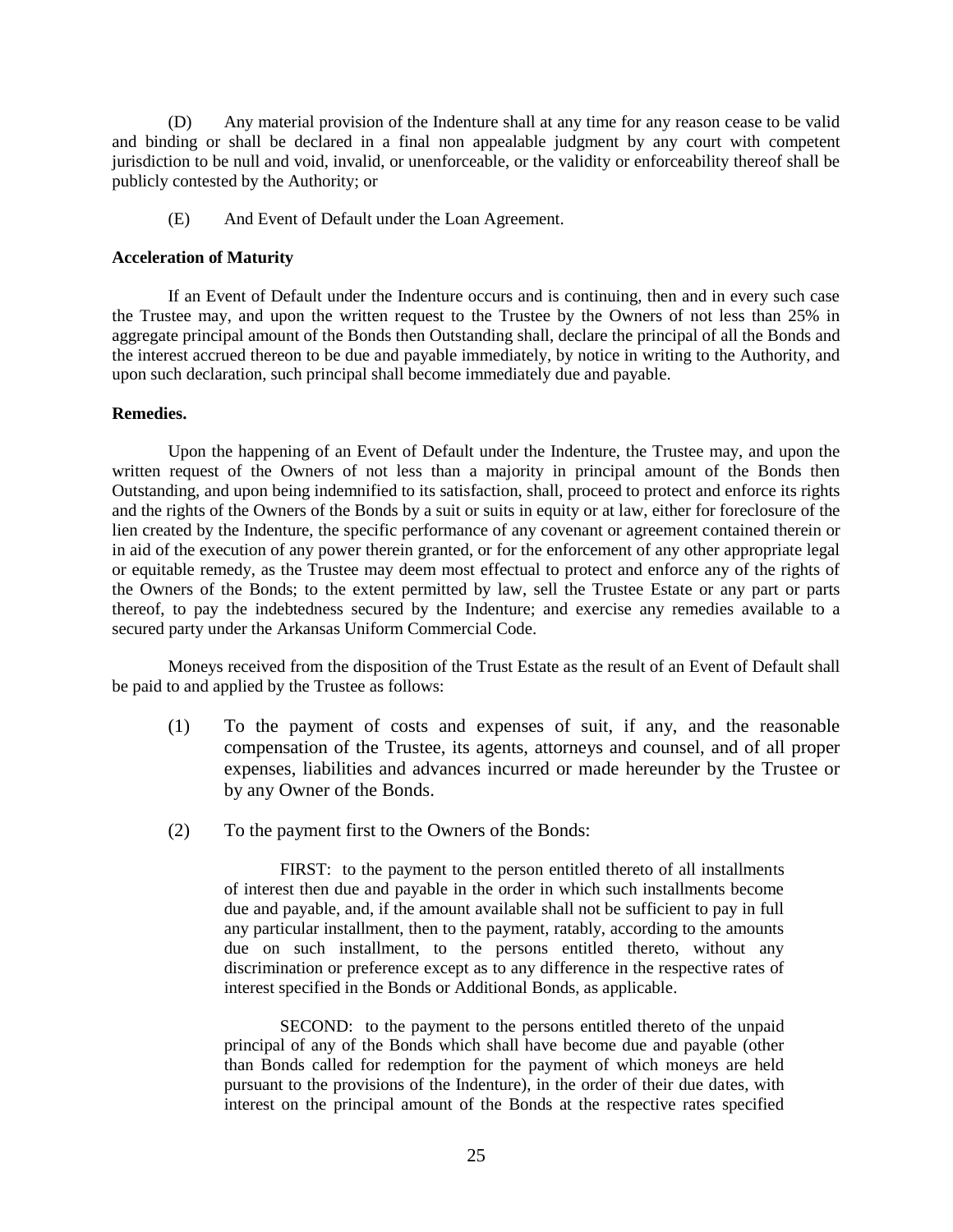therein from the respective dates upon which the Bond became due and payable, and, if the amount available shall not be sufficient to pay in full the principal of the Bonds due and payable on any particular date, together with the accrued interest, then to the payment first of the accrued interest ratably, according to the amount of interest due on that date, and then to the payment of the principal, ratably, according to the amount of the principal due on that date, to the person entitled thereto without any discrimination.

THIRD: to the purchase and retirement of Bonds and/or to the redemption of Bonds, in accordance with the provisions of Article IV of the Indenture.

(3) To the payment of costs and expenses, principal and interest associated with any outstanding Subordinate Bonds in the manner set forth in the Supplemental Indenture authorizing such Subordinate Bonds.

(4) The payment of the surplus, if any, to the Authority, its successors and assigns, or to whosoever may be lawfully entitled to receive the same.

Whenever moneys are to be applied pursuant to the foregoing provisions, such moneys shall be applied at such times, and from time to time as the Trustee shall determine, having due regard to the amount of such moneys available for such application in the future. Whenever the Trustee shall apply such funds, it shall fix the date (which shall be an Interest Payment Date unless it shall deem another date more suitable) upon which such application is to be made and upon such date interest on the amounts of principal to be paid on such date shall cease to accrue. The Trustee shall give such notice as it may deem appropriate of the deposit with it of any such moneys and of the fixing of any such date, and shall not be required to make payment to the Owner of any Bond until such Bond shall be presented to the Trustee for appropriate endorsement or for cancellation if fully paid.

## **Defeasance.**

If (a) the Authority has deposited or caused to be deposited with the Trustee as trust funds in cash or Governmental Obligations which do not permit the redemption thereof at the option of the obligor, the principal of, premium, if any, and interest on which when due (or upon the redemption thereof at the option of the owner), will, without reinvestment, provide cash which, together with the cash, if any, deposited with the Trustee at the same time, shall be sufficient to pay and discharge the entire indebtedness on the Bonds not theretofore canceled by the Trustee or delivered to the Trustee for cancellation, for principal and interest (and premium, if any) which have become due and payable, or to the maturity or redemption date, as the case may be, and has made arrangements satisfactory to the Trustee for the giving of notice of redemption, if any, by the Trustee in the name and at the expense, of the Authority in the manner provided by the Indenture; (b) the Authority has paid, caused to be paid or made arrangements satisfactory to the Trustee for the payment of all other sums payable hereunder by the Authority until the bonds are so paid; (c) the Authority has delivered to the Trustee a certificate and an Opinion of Counsel reasonably acceptable to the Trustee, each stating that all conditions therein provided for relating to the satisfaction and discharge of the Indenture have been complied with; (d) the Authority has delivered to the Trustee an opinion of Bond Counsel to the effect that such deposit and investment will not cause interest on any of the bonds to be included in gross income of the Owners for regular federal income tax purposes; and (e) the Authority has delivered to the Trustee a certificate from an Independent Accountant, reasonably acceptable to the Trustee, confirming that the cash and other securities deposited with the Trustee mature or provide for payments at times and in accounts necessary to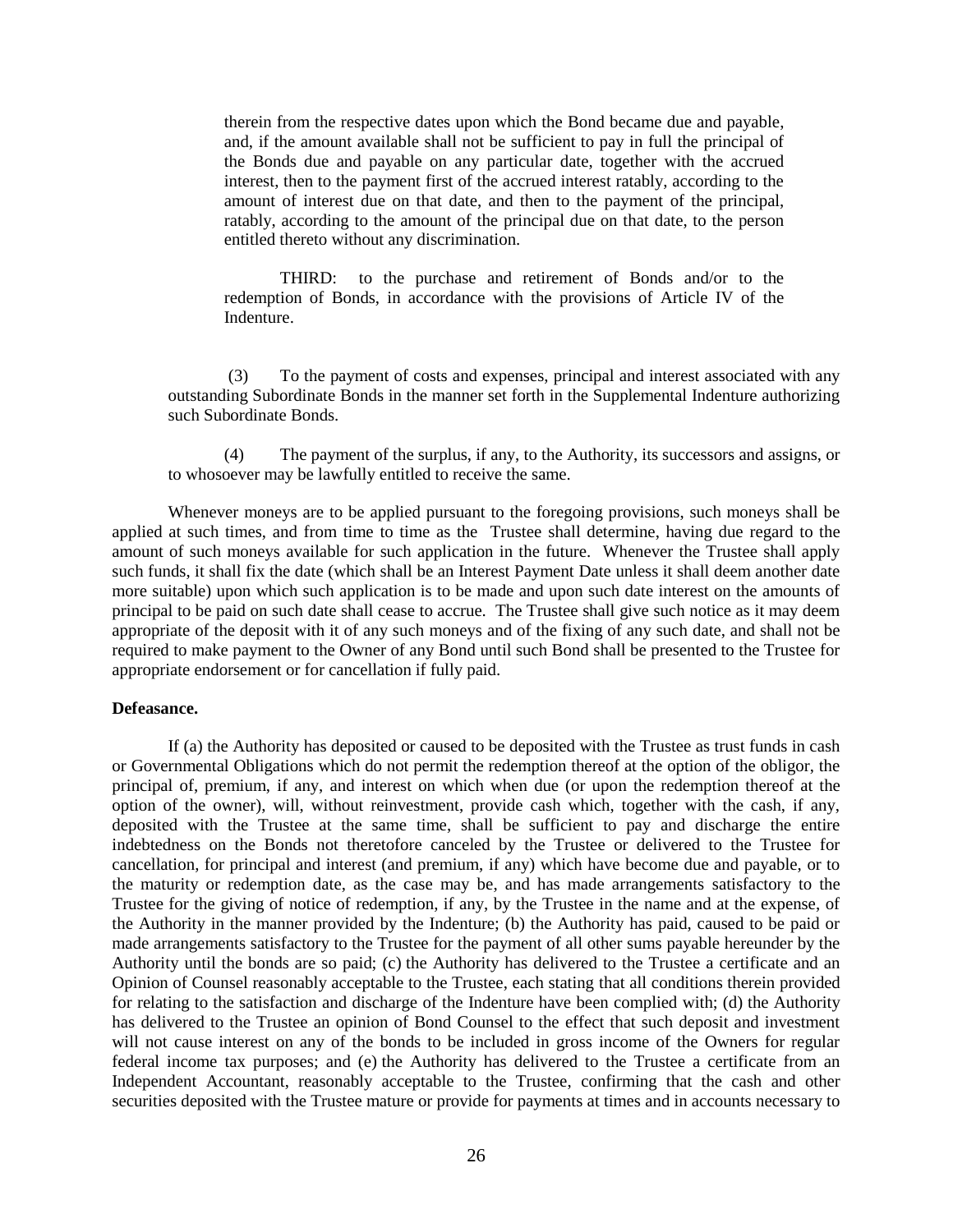pay the principal of, premium, if any, and interest on the Bonds as they become due; then, upon the request of the Authority, the Indenture and the liens, rights and interest thereby granted shall become null and void, and the Trustee shall deliver written notice to all Owners of the Bonds that the Bonds have been defeased in accordance with the Indenture and shall then execute and deliver such instruments of satisfaction as may be necessary, all at the expense of the Authority, and forthwith the estate, right, title and interest of the Trustee in and to all of the Trust Estate and in and to all rights under the Indenture (except the moneys and/or Government Obligations deposited as required in clause (a) above) shall thereupon be discharged and satisfied, and the Trustee shall in such case transfer, deliver and pay the same to the Authority or upon the order of the Authority.

Upon the deposit required by clause (a) above, and the Authority's and Trustee's compliance with provisions of the clause (b) through (e) above, the Bonds shall no longer be deemed to be Outstanding under the terms of the Indenture, and the Owners of such defeased Bonds shall be secured only by such trust funds and not by any other part of the Trust Estate created by the Indenture and the Indenture shall remain in full force and effect to protect the interests of the Owners of the Bonds remaining Outstanding thereafter.

Absent a request of the Authority, the payment of all Bonds Outstanding shall not render the Indenture inoperative or prevent the Authority from issuing Additional Bonds from time to time thereafter as provided in the Indenture.

## **TAX EXEMPTION**

## <span id="page-30-0"></span>**Federal Income Taxes.**

In the opinion of Mitchell, Williams, Selig, Gates & Woodyard, P.L.L.C., Bond Counsel, under existing law, interest on the Bonds is excluded from gross income for federal income tax purposes and is not an item of tax preference for purposes of the federal alternative minimum tax. The opinions of Bond Counsel are subject to the condition that the Authority and the Division comply with all requirements of the Code that must be satisfied subsequent to the issuance of the Bonds in order that interest thereon be, or continue to be, excluded from gross income for federal tax purposes. The Authority and the Division have covenanted to comply with each such requirement. Failure to comply with certain of such requirements may cause the inclusion of interest on the Bonds in gross income for federal tax purposes to be retroactive to the date of issuance of the Bonds. Bond Counsel expresses no opinion regarding other federal tax consequences arising with respect to the Bonds.

Although Bond Counsel has rendered an opinion that interest on the Bonds is excludable from gross income for federal income tax purposes, the accrual or receipt of interest on the Bonds may otherwise affect the federal income tax liability of the recipient. The extent of these other tax consequences will depend upon the recipient's particular tax status or other items of income or deduction. Bond Counsel expresses no opinion regarding such consequences. Purchasers of the Bonds, particularly purchasers that are corporations (including S corporations, corporations subject to the environmental tax of Section 59A of the Code, and foreign corporations operating branches in the United States), property or casualty insurance companies, banks, thrifts, or other financial institutions, or certain recipients of Security or Railroad Retirement benefits, are advised to consult their tax advisors as to the tax consequences of purchasing, holding, or selling the Bonds.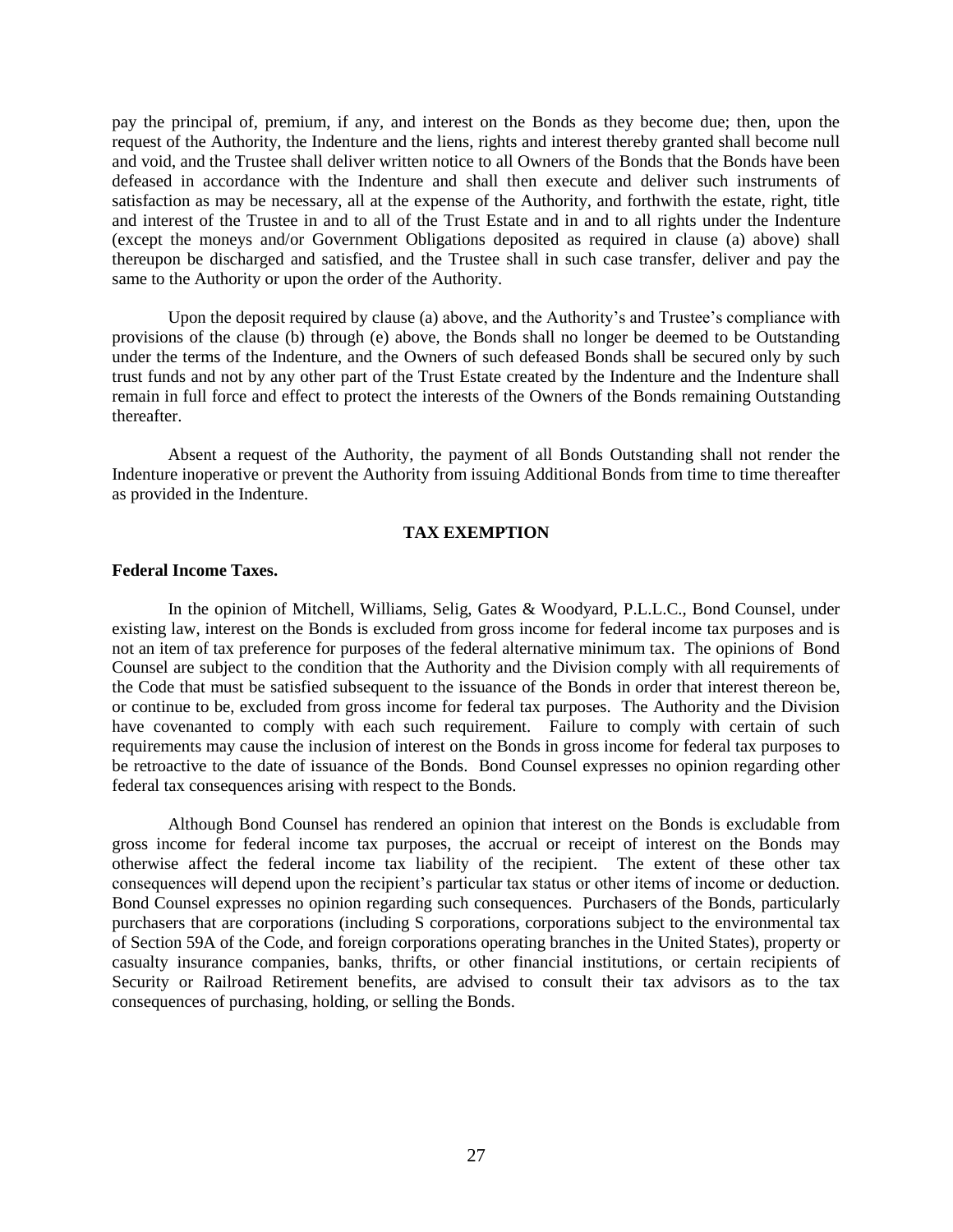#### **State Income Taxes.**

Further, in the opinion of Bond Counsel, under existing laws, interest on the Bonds is exempt from all State, county, and municipal taxation, and the Bonds are exempt from property taxation in the State of Arkansas.

#### **Tax Treatment of Original Issue Premium.**

When the initial public offering price for any of the Bonds, as reflected on the confirmation of sale received from the Underwriter, is greater than the principal amount thereof, such difference constitutes original issue premium and the bond is a "Premium Bond." All of the Bonds are being sold as Premium Bonds. Under the Code, the difference between the principal amount of a Premium Bond and the cost basis of such Premium Bond to an owner thereof is "bond premium." Under the Code, bond premium is amortized over the term of a Premium Bond (i.e., the maturity date of a Premium Bond or its earlier call date) for federal income tax purposes. An owner of a Premium Bond is required to decrease his or her basis in such Premium Bond by the amount of the amortizable bond premium attributable to each taxable year (or portion thereof) he or she owns such Premium Bond. The amount of the amortizable bond premium attributable to each taxable year is determined on an actuarial basis at a constant interest rate determined with respect to the yield on a Premium Bond compounded on each interest payment date. The amortizable bond premium attributable to a taxable year is not deductible for federal income tax purposes.

Owners of Premium Bonds (including purchasers of Premium Bonds in the secondary market) should consult their own tax advisors with respect to the precise determination for federal income tax purposes of the treatment of bond premium upon sale, redemption or other disposition of Premium Bonds and with respect to the state and local consequences of owning and disposing of Premium Bonds.

## **LEGAL MATTERS**

<span id="page-31-0"></span>All legal matters related to the authorization, issuance, sale and delivery of the Bonds are subject to the approval of Mitchell, Williams, Selig, Gates and Woodyard, P.L.L.C., Little Rock, Arkansas, Bond Counsel. Bond Counsel will deliver its bond opinion as well as an opinion as to the authorization and enforceability of the obligations of the Authority and the Division under the Indenture and the Loan Agreement.

## **LITIGATION**

<span id="page-31-1"></span>There is no litigation pending or threatened seeking to restrain or enjoin the issuance or delivery of the Bonds, the proceedings and authority under which the Bonds are to be issued, or questioning the right of the Authority to adopt the Indenture or of the Authority and the Division to enter into the Loan Agreement.

#### **SECONDARY MARKET DISCLOSURE**

<span id="page-31-2"></span>In the Continuing Disclosure Agreement dated as of the date of delivery of the Bonds (the "Continuing Disclosure Agreement"), among the Authority, the Trustee, and the Division, the Authority, and the Division have covenanted for the benefit of Beneficial Owners of the Bonds to provide certain financial information by not later than two hundred forty (240) days after the end of its fiscal years, commencing with the fiscal year ended June 30, 2021 (the "Annual Disclosure Statement"), and to provide notices of the occurrence of certain enumerated events, if material. The Annual Disclosure Statement will be filed by the Authority with the Municipal Securities Rulemaking Board's EMMA system. The notices of material events will be filed by the Trustee or Authority with the Municipal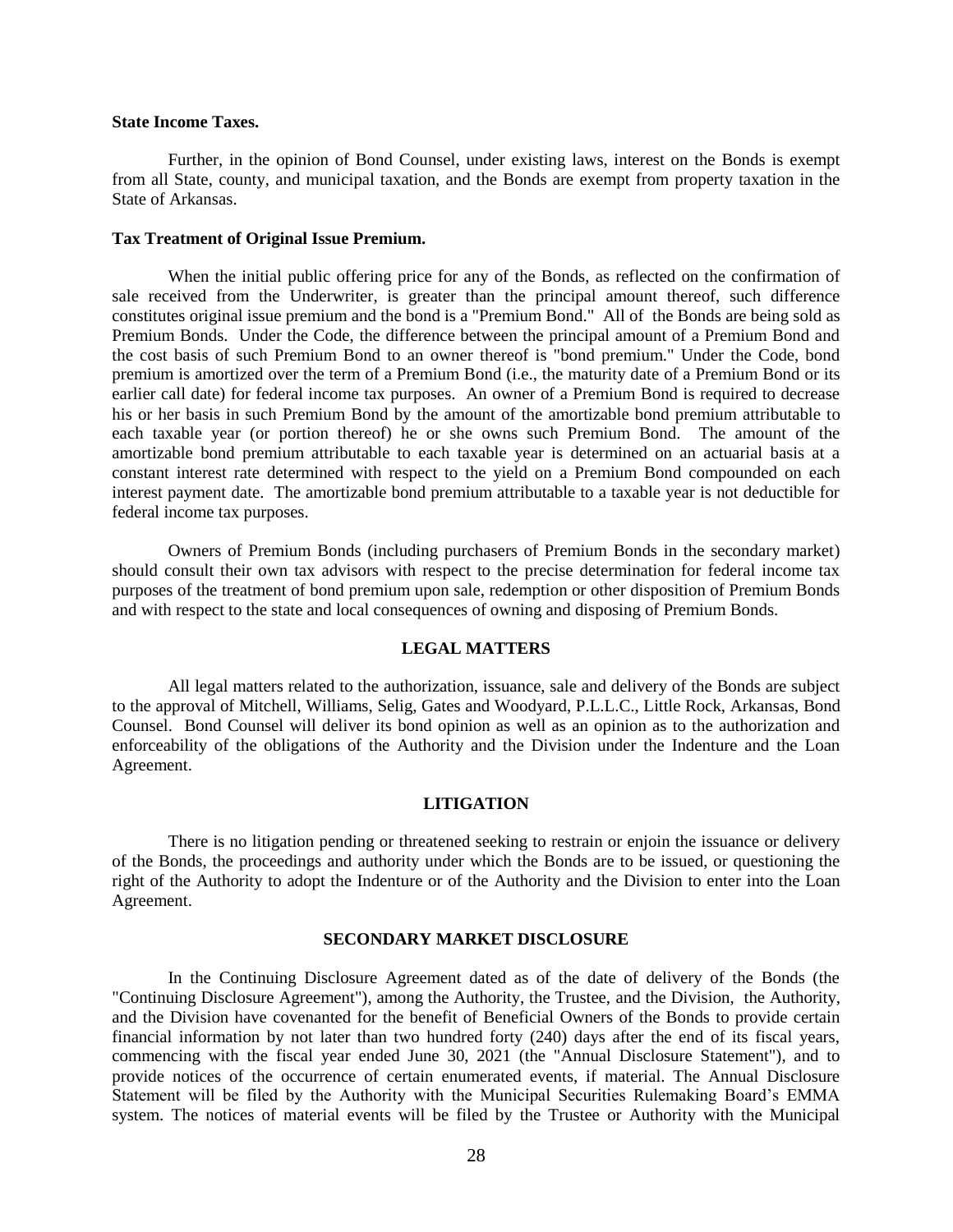Securities Rulemaking Board. The Authority may satisfy its obligations to file any notice, document or information with the Municipal Securities Rulemaking Board by filing the same with any dissemination agent or conduit, including any "central post office" or similar entity, assuming or charged with responsibility for accepting notices, documents or information for transmission to the Municipal Securities Rulemaking Board, to the extent permitted by the SEC or SEC staff or required by the SEC. These covenants have been made to assist the Underwriter in complying with Securities and Exchange Commission Rule 15c2-12(b)(5) (the "Rule"). The Continuing Disclosure Agreement is attached hereto as Appendix C.

The Rule requires that an issuer disclose in its official statement any instances in the previous five (5) years in which such issuer failed to comply, in all material respects, with any previous undertakings in a written contract or agreement specified in paragraph  $(b)(5)(i)$  of the Rule. In connection with the Authority's previous bond issues, the Authority entered into individual continuing disclosure undertakings ("Undertakings") in written agreements specified in paragraph (b)(5)(i) of the Rule. In May of 2014, the Authority initiated a comprehensive review of each of its Undertakings. The Authority identified nine (9) categories of bonds or programs for which it acts as an issuer and/or has entered into Undertakings. The Authority (i) is the exclusive issuer of revenue bonds for public facilities acquired or constructed for the benefit of all state agencies which do not have bonding authority (the "State Facilities Program"); (ii) issues bonds to benefit for profit and not for profit businesses for a variety of purposes specifically authorized by Arkansas law (the "Conduit Issuer Program"); (iii) issues single family mortgage revenue bonds (the "Single Family Program"); (iv) issues multi-family mortgage revenue bonds (the "Multifamily Program"); (v) issues bonds to facilitate economic development which the Authority and/or the Arkansas Economic Development Commission ("AEDC") guarantee through their individual bond guaranty programs (the "State Bond Guaranty Program"); (vi) guarantees bonds issued by other governmental entities that facilitate economic development (the "Local Bond Guaranty Program"); (vii) issues bonds to support the Arkansas Natural Resources Commission's Wastewater Revolving Loan Fund (the "Revolving Loan Fund Program"); (viii) issues bonds authorized by specific legislation to support other state programs (the "Miscellaneous State Bonds Program"); and (ix) issues on behalf of the State of Arkansas certain general obligation bonds (the "GO Program"). While the Authority has not made any determination as to materiality, the following paragraphs summarize the results of the Authority's review.

With respect to all programs, event notices, including, but not limited to, certain bond rating changes relating to third-party credit enhancement providers, underlying rating changes, bond calls, and the appointment of successor trustees were not filed timely. The Authority has filed with the Municipal Securities Rulemaking Board's EMMA system rating change notices confirming the current ratings of certain third-party credit enhancement providers and the underlying rating.

With respect to the State Facilities Program, the Conduit Issuer Program, the Revolving Loan Fund Program and Miscellaneous State Bonds Program, the Authority has had instances of late filings of certain financial information and operating data of the Authority and other obligated parties as required in the Undertakings. The nature of these filings typically include (i) supplemental filings to provide information or data identified in the Undertakings, but not included in the initial filing that was made timely and (ii) the filing of financial statements specific to the obligated person, if available, or alternatively, the State's CAFR and/or certain financial information and operating data. With respect to financial information, the delay in filing in most instances was minor. The Authority implemented a form of annual report to prevent omissions of portions of information in the future and to confirm the status of required financial statements. With respect to state agencies that rely on the State's Legislative Joint Auditing Committee to provide the agency's "financial audit" as defined by state law, delivery of the financial audits generally are not delivered until after the end of the following fiscal year. Generally, financial audits performed by the State's Legislative Joint Auditing Committee are received within 18 months after the fiscal year end, but longer delays have occurred. Protocols have been implemented to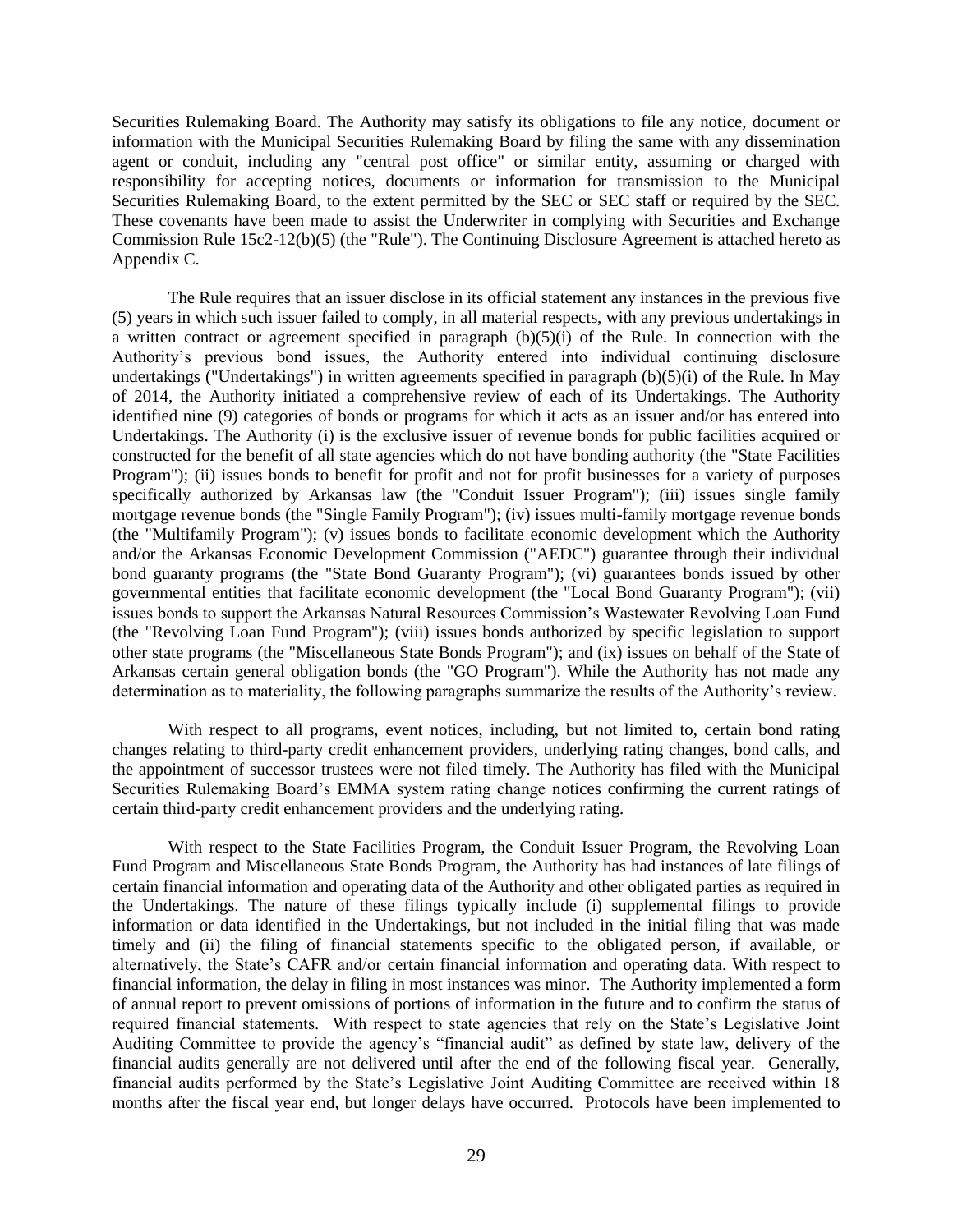file financial audits within thirty (30) days of receipt thereof from the State's Legislative Joint Auditing Committee.

With respect to the Multifamily Program, most of the bond issues are exempt from the Rule, and the Authority does not have any Undertakings with respect to this program. With respect to the Single Family Program and the GO Program, there have been no late filings within the past five years.

With respect to the State Bond Guaranty Program and the Local Bond Guaranty Program, most of the Undertakings relating to bonds issued prior to 2010 included a requirement to provide specific information related to borrowers that were in default. The Undertakings permit the Authority to waive requirements not specifically required by the Rule, and the Authority waived the requirement to provide this information, but did not take formal action to do so, nor did it file a disclosure identifying the waiver. Documenting the waiver and filing disclosure for each of the effected bond issues has been completed. With respect to bonds guaranteed by AEDC, the Undertakings relating to bonds issued prior to 2009 required the filing, when available, of AEDC's audited financial statements. AEDC does not receive separately audited financial statements, but rather is one of the component units of the State included in the State CAFR. Prior to 2013, no filings were made because AEDC does not have audited financial statements. In 2013, the Authority, in consultation with AEDC, began filing the State CAFR to satisfy this term of the Undertakings and filed the applicable previous CAFRs for all bonds guaranteed by AEDC for which the State CAFR had not been previously filed. With respect to these Undertakings, there were no instances of late filings.

In connection with the Undertaking executed in connection with the Arkansas Development Finance Authority Tobacco Settlement Revenue Bonds, Series 2006 (Arkansas Cancer Research Center Project) (the "Tobacco Bonds"), the Board of Trustees of the University of Arkansas (the "Board") is an obligated person. Pursuant to the Tobacco Bonds Undertaking, the Board is required to make annual filings of audited financial statements of the University of Arkansas for Medical Sciences ("UAMS") and the Board, along with certain financial information and operating data with respect to UAMS in the same format and content as that contained in the official statement for the Tobacco Bonds. In certain fiscal years, including the fiscal years ended June 30, 2014 through 2018, the Board prepared reports containing certain financial information and operating data for UAMS and the Board and provided such reports to the Authority, as dissemination agent. The Authority timely filed such reports, but such filings did not contain all statistical information referenced by the Tobacco Bonds Undertaking, or in some cases, such information was not in the same format as that contained in the official statement for the Tobacco Bonds. On July 8, 2019, a supplemental filing containing all missing information and reflecting all information in the correct format was uploaded to the EMMA system. The Authority, in its role as dissemination agent, did not review the information presented by the Board for filing and did not file any notices of noncompliance with the Tobacco Bonds Undertaking.

The Authority monitors all its written continuing disclosure agreements and will propose additional amendments and/or policies where necessary to reflect procedures that will aid in the Authority's ongoing compliance with such Undertakings. The Authority noted that the majority of the instances where it did not comply with its Undertakings resulted when the Authority was required to obtain information from a third party. As a result, recent procedural changes have been implemented to prevent these instances in the future and include, but are not limited to, (i) requiring any obligated party in the Undertakings to specifically designate a representative with whom the Authority may communicate regarding information required by the Undertakings; (ii) incorporating a form of annual report as an exhibit to all subsequent Undertakings and amending in due course existing Undertakings to ensure that both the Authority and other obligated parties provide all required information; and (iii) periodically checking EMMA to ensure such reports and notices have been properly filed and indexed.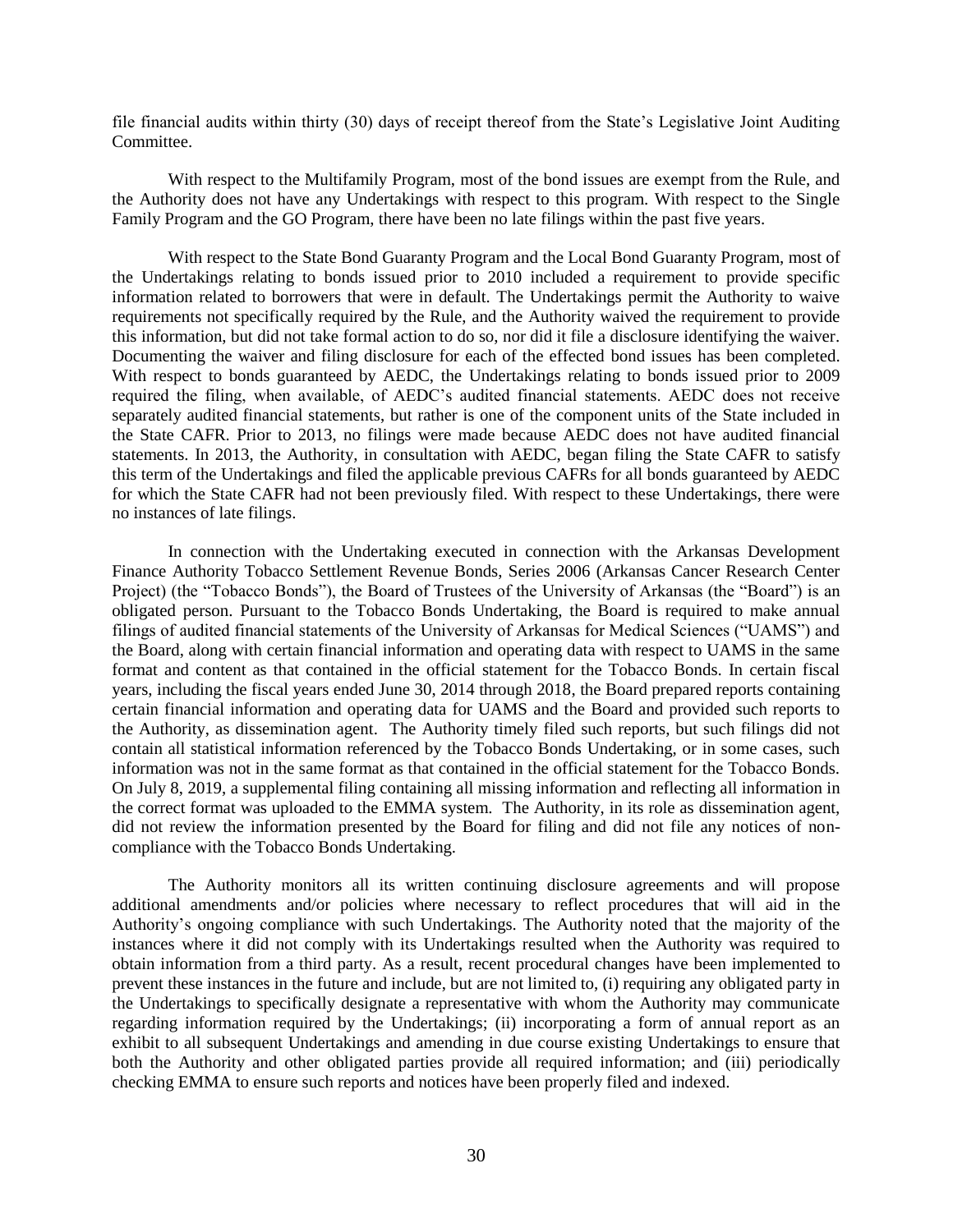#### **RATINGS**

<span id="page-34-0"></span>S&P Global Ratings has assigned its municipal bond rating of "AA-" (Stable) to the Bonds. Any explanation of such ratings may only be obtained from S&P Global Ratings. Generally, rating agencies base their ratings upon information and materials supplied to them and on their own investigations, studies and assumptions. There is no assurance that such ratings, once assigned, will remain for any given period of time or that they will not be lowered or withdrawn entirely by the rating agencies if in their judgment circumstances so warrant. Any such downward change or withdrawal of the ratings assigned to the Bonds by S&P Global Ratings may have an adverse effect on the market price of the Bonds. The Underwriter and the Authority have undertaken no responsibility after issuance of the Bonds to assure the maintenance of the ratings or to oppose any such revision or withdrawal.

In the Continuing Disclosure Agreement, the Authority has agreed to give notice of certain material events, which include the revision or withdrawal of any rating on the Bonds.

#### **UNDERWRITING**

<span id="page-34-1"></span>The Underwriters have agreed, subject to certain conditions, to purchase the Bonds from the Authority, at the purchase price of \$99,055,199.80 representing the par amount of bonds plus \$13,824,417.30 original net premium less Underwriter's discount of \$579,217.50. The Underwriters will be obligated to purchase all of the Bonds if any Bonds are purchased. The Bonds may be offered and sold to certain dealers (including the Underwriters and other dealers depositing the Bonds into investment trusts) at prices lower than the public offering prices of such Bonds, and such public offering prices may be changed, from time to time, by the Underwriters.

## **ADDITIONAL INFORMATION**

<span id="page-34-2"></span>The information contained in this Official Statement has been taken from sources considered to be reliable, but is not guaranteed. To the best of the knowledge of the undersigned, this Official Statement does not include any untrue statement of a material fact, nor does it omit the statement of any material fact required to be stated therein, or necessary to make the statements therein not misleading, in light of the circumstances under which they were made.

The execution and delivery of this Official Statement has been duly authorized by the Authority. This Official Statement is dated the date shown on the cover page hereof.

## **ARKANSAS DEVELOPMENT FINANCE AUTHORITY**

By: /s/ Bryan Scoggins President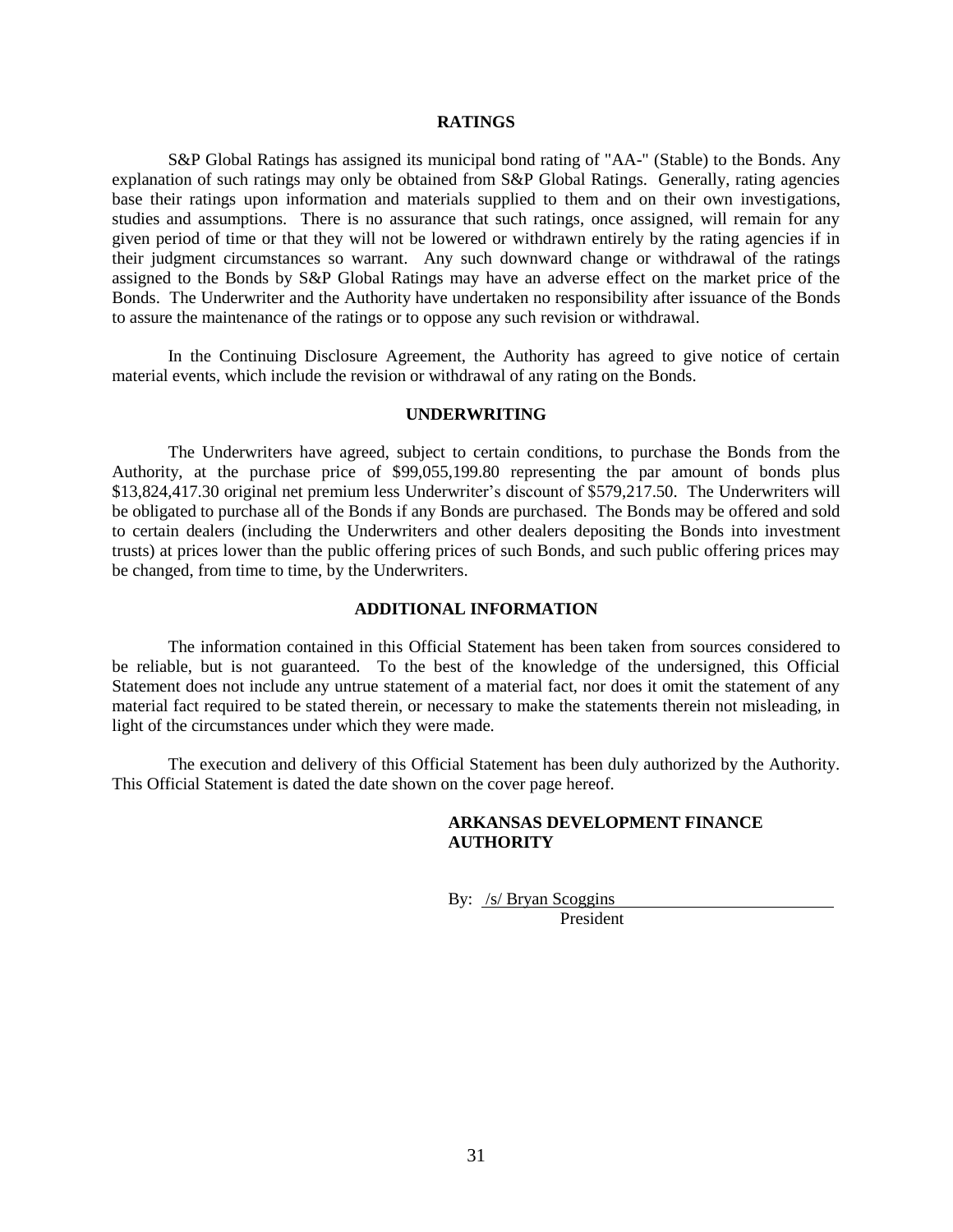## **APPENDIX "A"**

## **DEFINITIONS OF CERTAIN TERMS**

The following are definitions of certain of the words and terms used in this Official Statement as defined in the Indenture and the Loan Agreement.

"Accountant" or "Accountants" shall mean an Independent certified public accountant or a firm of Independent certified public accountants to whom the Trustee makes no reasonable objection.

"Additional Project" shall mean any project qualifying as a project financeable under the ADEM Act, as amended from time to time.

"Act 660" means Act 660 of the General Assembly of the State of Arkansas for the year 2019 which implemented the Public Safety Charges.

"ADEM Act" means the Division of Emergency Management Headquarters Facilities and Equipment Financing Act, codified at Arkansas Code Annotated Sections 12-8-601, *et seq.*, as now in effect and as it may from time to time hereafter be amended or supplemented.

"ADFA Act" means the Arkansas Development Finance Authority Act, being Act 1062 of the 75th General Assembly of the State of Arkansas, codified in Arkansas Code Annotated Section 15-5-101 *et seq.* as now in effect and as it may from time to time hereafter be amended or supplemented.

"Annual Debt Service" means, for any Bond Year, the scheduled principal and interest payment requirements with respect to all Outstanding Bonds for such Bond Year.

"Arkansas Public Safety Trust Fund" means the fund by that name established by Arkansas Code Annotated Section 19-5-1152.

"Arkansas Wireless Information Network" means the statewide interoperable voice and data communications system administered and operated by the Division.

"Authority" or "Issuer" means the Arkansas Development Finance Authority , a body politic and corporate duly organized and existing under the laws of the State of Arkansas

"Authorized Division Representative" means a person at the time designated to act on behalf of the Division by written certificate furnished to Trustee and Issuer containing the specimen signature of such person and signed on behalf of the Division by one of its authorized signatories, which certificate may designate an alternate or alternates, and may designate different Authorized Division Representatives to act for the Division with respect to different sections of the Loan Agreement and the Indenture. Any action or instrument required to be taken or executed by the Division must be authorized or executed by an Authorized Division Representative.

"Authorized Issuer Representative" shall mean the person or persons as may be designated by the Issuer in writing on file with the Trustee (which designation may be changed from time to time).

"Authorized Newspaper" shall mean a newspaper or financial journal of general circulation among dealers in municipal securities, published in Little Rock, Arkansas printed in the English language, being customarily published on each business day whether or not published on Saturdays, Sundays or holidays.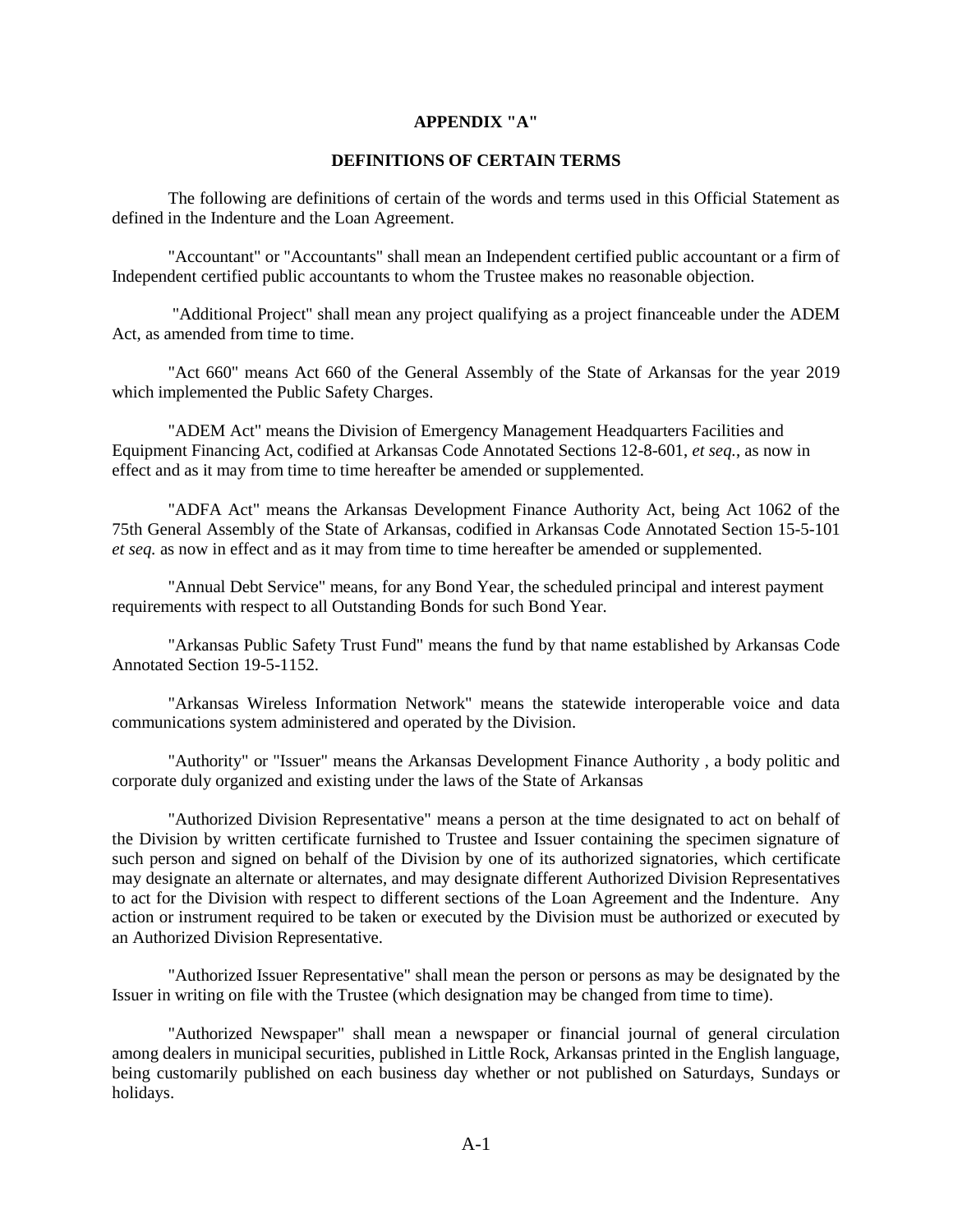"Beneficial Owner" is defined in Section 2.02 of the Indenture when the Bonds are in the Book-Entry System and otherwise means a Bondholder.

"Bond Counsel" shall mean the attorney or firm of attorneys with a nationally recognized standing, in the field of municipal bond financing issuing the approving opinion with respect to the Bonds.

"Bond Fund" shall mean the Bond Fund created pursuant to Section 5.01 of the Indenture.

"Bond Year" means each period from and including June 2 through and including the following June 1; provided, however, that the initial Bond Year shall commence on the Closing Date and end on June 1, 2021 (unless a different period is selected by the Issuer after the Closing Date).

"Bonds" shall mean the Bonds and Additional Bonds.

"Book-Entry System" means the system maintained by the Securities Depository and described in Section 2.02 of the Indenture.

"Business Day" shall mean any day on which banks located in the city in which the principal office of the Trustee is located and the New York Stock Exchange are open for business.

"Closing Date" shall mean December 29, 2020, the date on which the Bonds are delivered to the purchaser thereof and payment is received by the Issuer.

"Code" shall mean the Internal Revenue Code of 1986, as amended, and the Treasury Regulations promulgated or proposed thereunder.

"Completion Date" shall mean the date of completion of the Project established in accordance with Section 13.02 of the Indenture.

"Continuing" shall mean, as applied to an Event of Default, any Event of Default not cured or waived.

"Cost" or "Costs" as applied to the Project, financed with the proceeds of the Bonds, shall mean, any and all costs of such facility and, without limiting the generality of the foregoing, shall include the following:

(1) all costs of the acquisition of land and improvements and all costs incident or related thereto including, but not limited to, design, engineering, architectural, consulting and related services; and

(2) the cost of the preparation of plans, specifications, studies, surveys and estimates of cost and revenue; and

(3) any and all costs paid or incurred in connection with the issuance of bonds by the Authority to finance the acquisition of the Project.

"Counsel" shall mean an attorney duly admitted to practice law before the highest court of the State.

"Division" shall mean the Department of Public Safety, Division of Emergency Management, an agency of the State of Arkansas.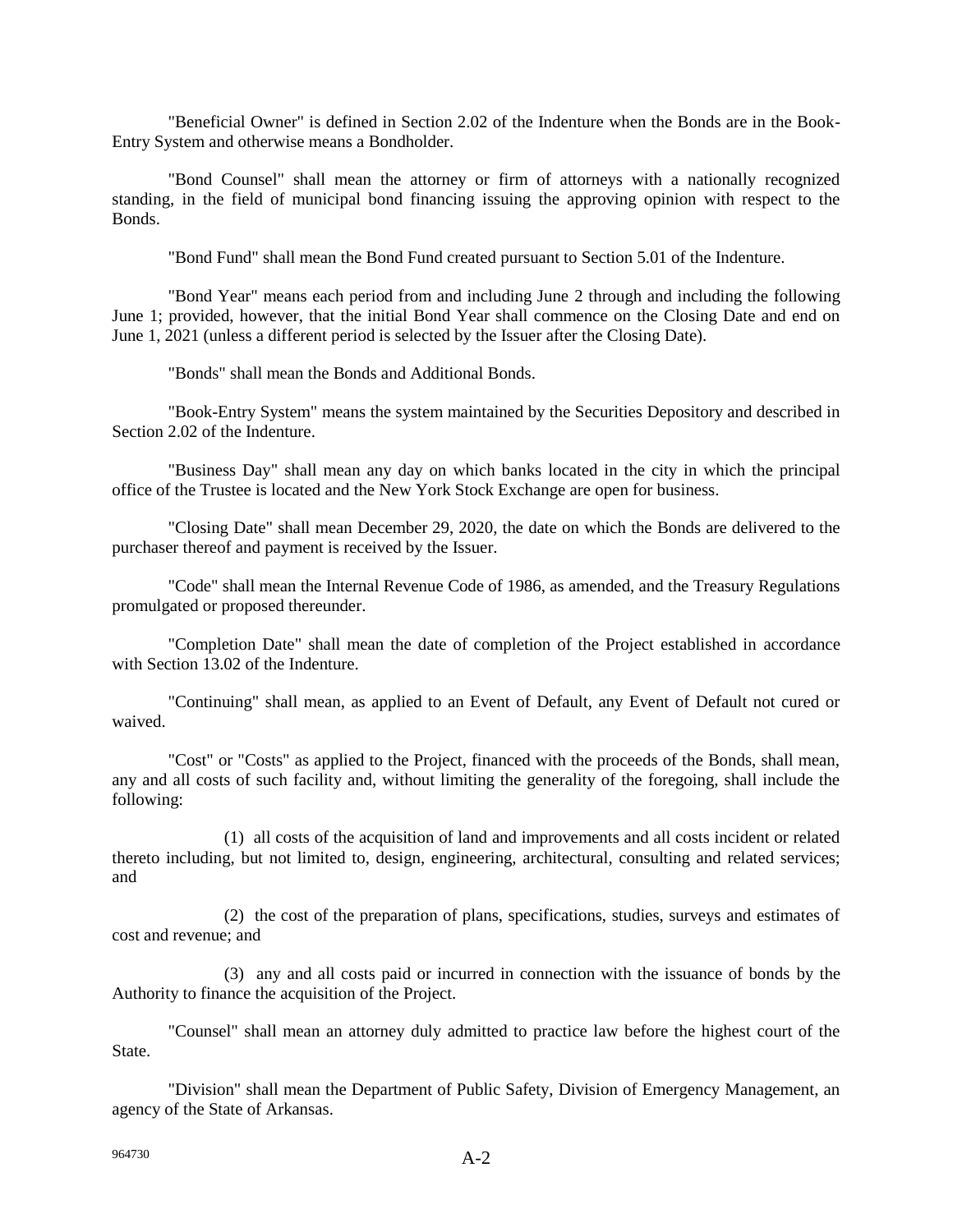"Debt Service Reserve Fund" means the Debt Service Reserve Fund created pursuant to Section 5.01 of the Indenture.

"Event of Default" shall mean any event of default set forth in Section 7.01 of the Indenture.

"Fiscal Year" shall mean the period of July 1 through June 30.

"Generally Accepted Accounting Principles" shall mean generally accepted accounting principles as are from time to time promulgated by the American Institute of Certified Public Accountants or any successor thereto.

"Government Obligations" shall mean direct general obligations of the United States of America, or obligations the timely payment of the principal of and interest on which are fully and unconditionally guaranteed by, the United States of America.

"Indenture" shall mean the Trust Indenture between the Issuer and the Trustee dated as of December 29, 2020, as from time to time amended by any Supplemental Indenture.

"Independent," when used with respect to any specified Person, means such a Person who is not connected with the Issuer or any contractor as an official, officer, employee, underwriter, trustee, affiliate, subsidiary, director or person performing a similar function. Whenever it is provided in the Indenture that any Independent Person's opinion or certificate shall be furnished to the Trustee, such Person shall be appointed by the Issuer or the Trustee, as the case may be, and such opinion or certificate shall state that the signer has read this definition and that the signer is Independent within the meaning hereof.

"Interest Payment Date" shall mean each June 1 and December 1 commencing June 1, 2021 until the Bonds are paid in full.

"Issuance Expenses" means all costs and expenses of issuance of the Bonds, including, but not limited to: (i) the fees and disbursements of Bond Counsel; (ii) the fees and disbursements of the Issuer's counsel or accountants, and of any other experts or consultants retained by the Issuer; (iii) fees for the rating; (iv) the Trustee's fees and expenses and the fees and expenses of any counsel retained by the Trustee; (v) legal publication costs; (vi) the cost of preparation and printing of the Bonds, the Preliminary Official Statement, and the Official Statement; and (vii) underwriter's clearing and closing costs, including but not limited to ticket costs and day loan charges, IPREO fees, and other costs of closing and delivery of the Bonds; charges for obtaining CUSIP numbers for the Bonds; fees payable to Depository Trust Company relating to the underwriting of the Bonds.

"Issuer" shall mean the Arkansas Development Finance Authority, its successors and assigns.

"Loan Agreement" shall mean the Loan Agreement between the Issuer and the Division dated as of December 29, 2020 and relating to the Bonds, as originally executed or as it may from time to time be supplemented, modified or amended in accordance with the terms thereof.

"Loan Payments" means the Base Loan Payments, Additional Loan Payments and any other amounts payable by the Division pursuant to the provisions of the Loan Agreement.

"Loan Payment Date" shall mean the twenty-fifth day of each month commencing on January 25, 2021 and continuing thereafter during the term of the Loan Agreement.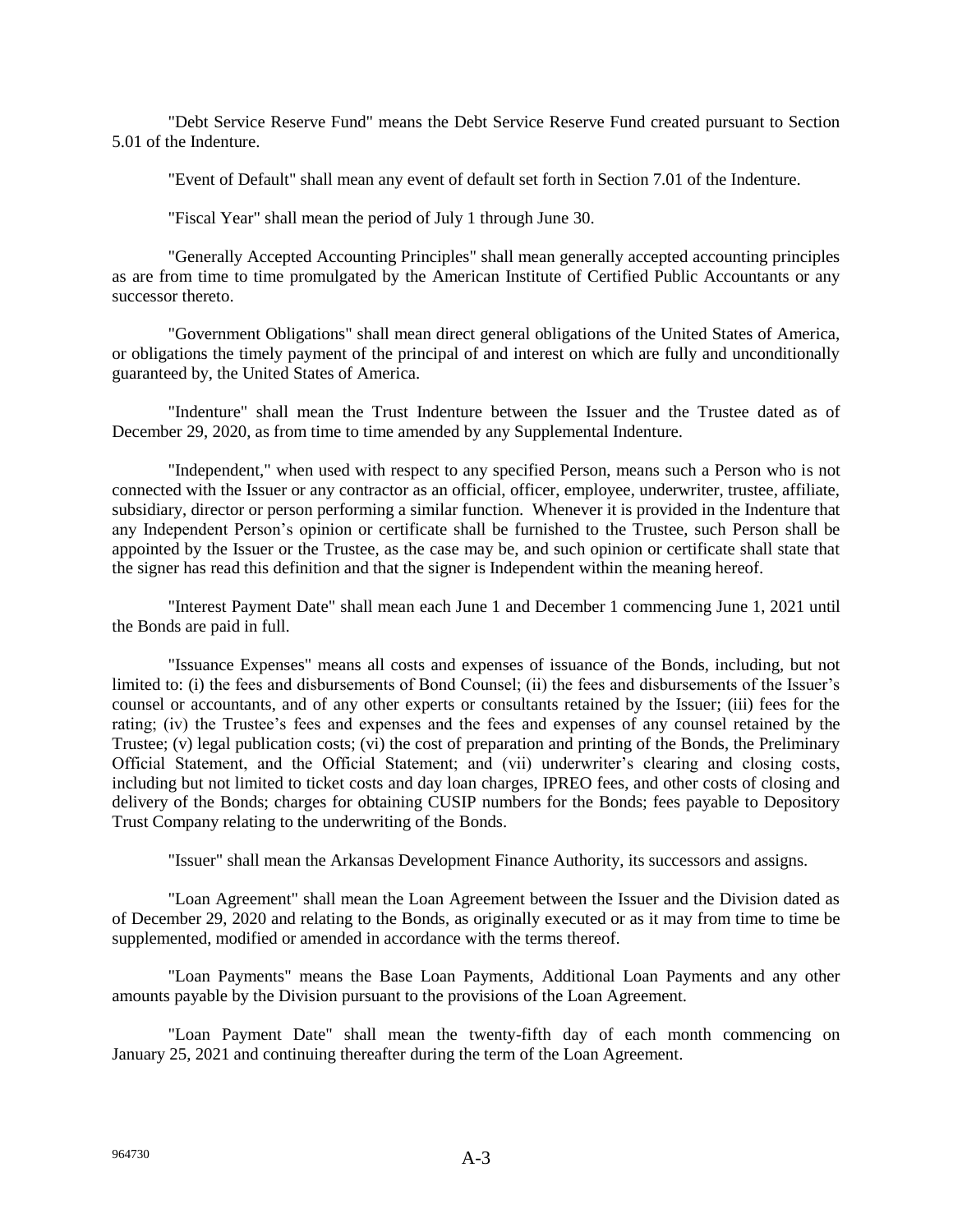"Maximum Annual Debt Service" means as of any date of calculation the highest principal and interest payment requirements with respect to all Outstanding Bonds for any succeeding Bond Year.

"Officer's Certificate" shall mean a written certificate of an Authorized Issuer Representative or an Authorized Division Representative, as applicable.

"Opinion of Counsel" shall mean a written opinion of Counsel.

"Outstanding," shall mean, as of the date of determination or computation, all Bonds theretofore issued and delivered under the Indenture, except:

(1) Bonds theretofore canceled by the Trustee or delivered to the Trustee canceled or for cancellation;

(2) Bonds and portions of Bonds for whose payment or redemption moneys or Government Obligations shall have been theretofore deposited in trust with the Trustee for the owners of such Bonds; provided that if such Bonds are to be redeemed, notice of such redemption shall have been duly given pursuant to the Indenture or irrevocable instructions to call the same for redemption at a stated redemption date shall have been given to the Trustee;

(3) Bonds in exchange for or in lieu of which other Bonds shall have been issued and delivered pursuant to the Indenture.

"Owner" or "owner" or "Bondholder" or "Registered Owner" shall mean, with respect to Bonds, the registered owner of a bond registered as to principal, as established to the satisfaction of the Trustee.

"Participant" shall mean one of the entities which deposit securities, directly or indirectly, in the Book-Entry System.

"Paying Agent" shall mean the Trustee, or any successors, or a different entity specified in any supplemental indenture.

"Permitted Encumbrances" shall mean any Additional Bonds or Subordinate Bonds, and any other encumbrance required by law or expressly permitted by the Indenture.

"Permitted Investments" shall mean any of the following:

(1) Government Obligations;

(2) Evidences of ownership of proportionate interests in future interest and principal payments on Treasuries held by a bank or trust company as custodian, under which the owner of the investment is the real party in interest and has the right to proceed directly and individually against the obligor and the underlying Treasuries are not available to any person claiming through the custodian or to whom the custodian may be obligated;

(3) Pre-refunded municipal obligations which at the time of their purchase are rated in either of the two highest rating categories by S&P;

(4) Securities eligible for "AAA" defeasance under then existing criteria of S&P;

(5) Money market funds, whose shares at the time of their purchase are rated in either of the two highest rating categories by S&P;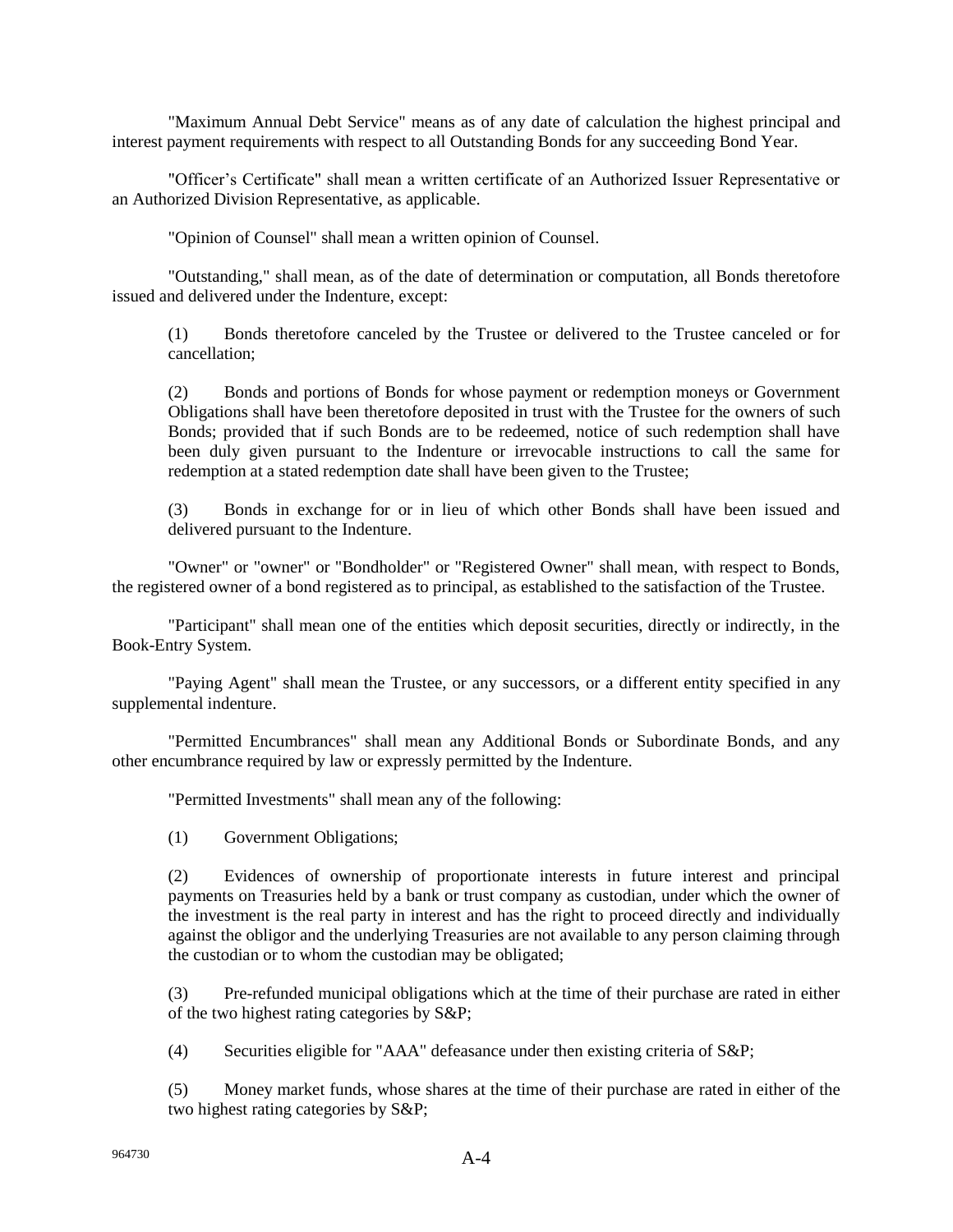(6) Bonds, debentures, notes, and other evidences of indebtedness issued or guaranteed by any of the following federal agencies and provided such obligations are backed by the full faith and credit of the United States of America (stripped securities are only permitted if they have been stripped by the agency itself):

- i. U.S. Export-Import Bank (Eximbank) direct obligations or fully guaranteed certificates of beneficial ownership
- ii. Federal Housing Administration Debentures (FHA)
- iii. General Services Administration Participation Certificates
- iv. Government National Mortgage Association (GNMA or "Ginnie Mae") GNMA – guaranteed mortgage backed bonds GNMA – guaranteed pass through obligations
- v. U.S. Maintenance Administration Guaranteed Title XI Financing

vi. U.S. Department of Housing and Urban Development (HUD) Local Authority Bonds

(7) Bonds, debentures, notes or other evidence of indebtedness issued or guaranteed by any of the following non-full faith and credit U.S. government agencies (stripped securities are only permitted if they have been stripped by the agency itself):

- (i) Federal Home Loan Bank System Senior debt obligations
- (ii) Federal Home Loan Mortgage Corporation (FHLMC or "Freddie Mac") Participation Certificates Senior debt obligations
- (iii) Federal National Mortgage Association (FNMA or "Fannie Mae") Mortgagebacked securities and senior debt obligations
- (iv) Student Loan Marketing Association (SLMA or "Sallie Mae") Senior debt obligations Letter of credit-backed issues
- (v) Resolution Funding Corp. (REFCORP) obligations

(8) Repurchase agreements collateralized by Government Obligations, GNMAs, FNMAs or FHLMCs with any registered broker/dealer subject to the Securities Investors' Protection Corporation jurisdiction or any commercial bank insured by the FDIC, if such broker/dealer or bank has an uninsured, unsecured and unguaranteed obligation rated "P-1" or "A3" or better by Moody's Investors Service, and "A-1" or "A-" or better by S&P, provided:

- i. A master repurchase agreement or specific written repurchase agreement governs the transaction;
- ii. The securities are held free and clear of any lien by the Trustee or an independent third party acting solely as agent ("Agent") for the Trustee, and such third party is (i) a Federal Reserve Bank, or (ii) a bank which is a member of the Federal Deposit Insurance Corporation and which has combined capital, surplus and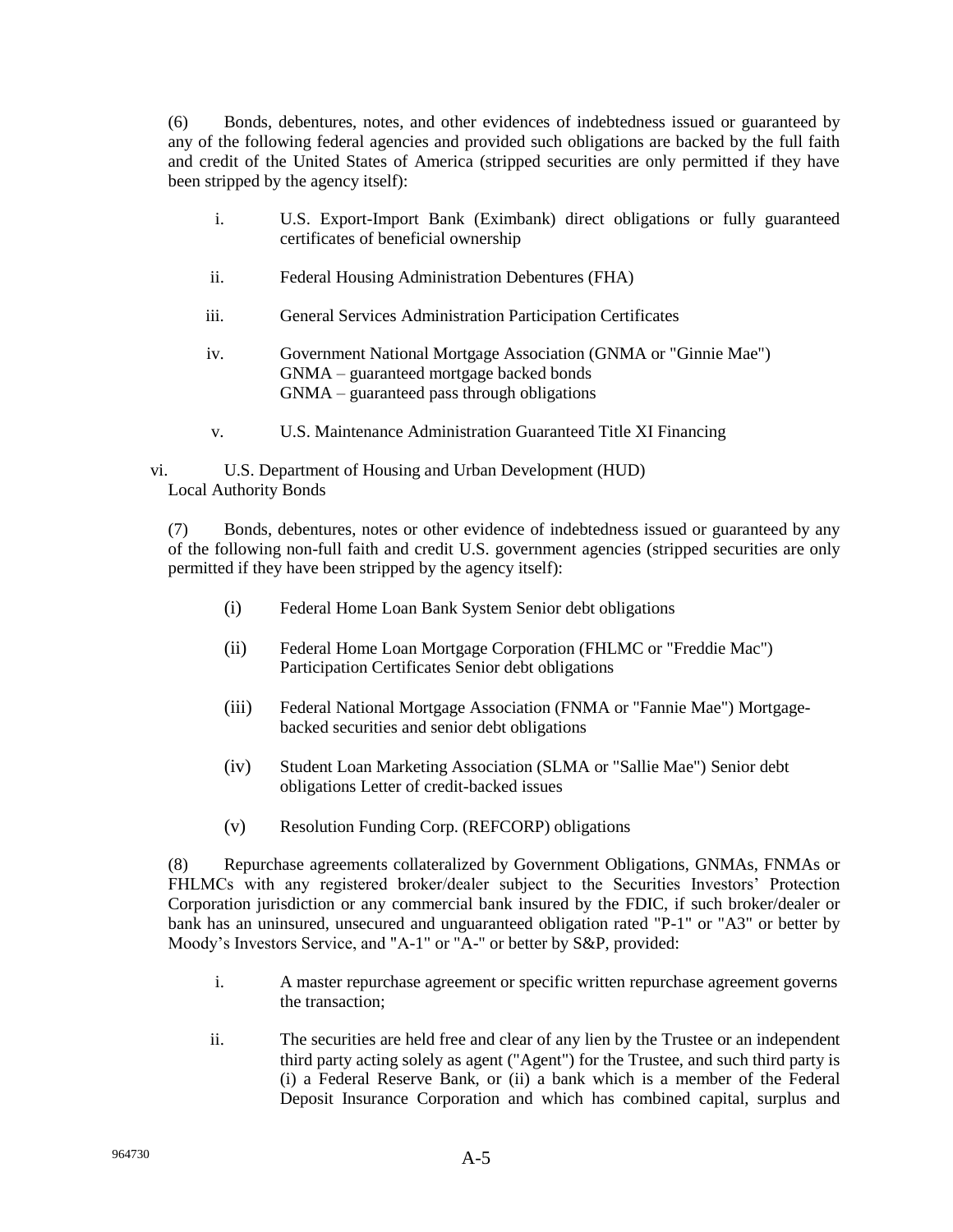undivided profits of not less than \$50 million, and the Trustee shall have received written confirmation from such third party that it holds such securities, free and clear of any lien, as agent for the Trustee;

- iii. A perfected first security interest under the Uniform Commercial Code, or book entry procedures prescribed at 31 C.F.R. 306.1 *et seq.* or 31 C.F.R. 350.0 *et seq.* in such securities is created for the benefit of the Trustee;
- iv. The repurchase agreement has a term of 180 days or less, and the Trustee or the Agent will value the collateral securities of no less frequently than weekly and will liquidate the collateral securities if any deficiency in the required collateral percentage is not restored within two business days of such valuation; and
- v. The fair market value of the securities in relation to the amount of the repurchase obligation, including principal and interest, is equal to at least 103%.

(9) Certificates of deposit, savings accounts, deposit accounts or money market deposits which are fully insured by FDIC, including BIF and SAIF of any bank or savings and loan association which has combined capital, surplus and undivided profits of not less than \$3,000,000;

(10) Investment Agreements, including guaranteed investment contracts, which will not adversely affect any rating on the Bonds;

(11) Commercial paper (having original maturities of not more than 270 days) which at the time of their purchase are rated in either of the two highest rating categories by S&P;

(12) Direct obligations of any state of the United States of America or any subdivision or agency thereof whose unsecured, uninsured and unguaranteed general obligation debt is rated, at the time of purchase, "A" or better by Moody's Investors Service and "A" or better by S&P, or any obligation fully and unconditionally guaranteed by any state, subdivision or agency whose unsecured, uninsured and unguaranteed general obligation debt is rated, at the time of purchase, "A" or better by Moody's Investors Service and "A" or better by S&P; or

(13) Federal funds, unsecured certificates of deposit, time deposits or bankers acceptances (in each case having maturities of not more than 365 days) of any domestic bank including a branch office of a foreign bank which branch office is located in the United States; provided legal opinions are received to the effect that full and timely payment of such deposit or similar obligation is enforceable against the principal office or any branch of such bank, which, at the time of purchase, has a short-term "Bank Deposit" rating of "P-1" by Moody's and a "Short-Term CD" rating of "A-1" or better by S&P.

"Person" shall mean any individual, corporation, partnership, joint venture, association, joint stock company, trust, unincorporated organization or government or any agency or political subdivision thereof.

"Pledged Revenues" means all Public Safety Charges Revenue deposited in the Arkansas Public Safety Trust Fund and statutorily mandated to be transferred to the Division pursuant to Arkansas Code Annotated Section 19-5-1152(e)(2).

"Principal Underwriter" shall mean Stephens Inc.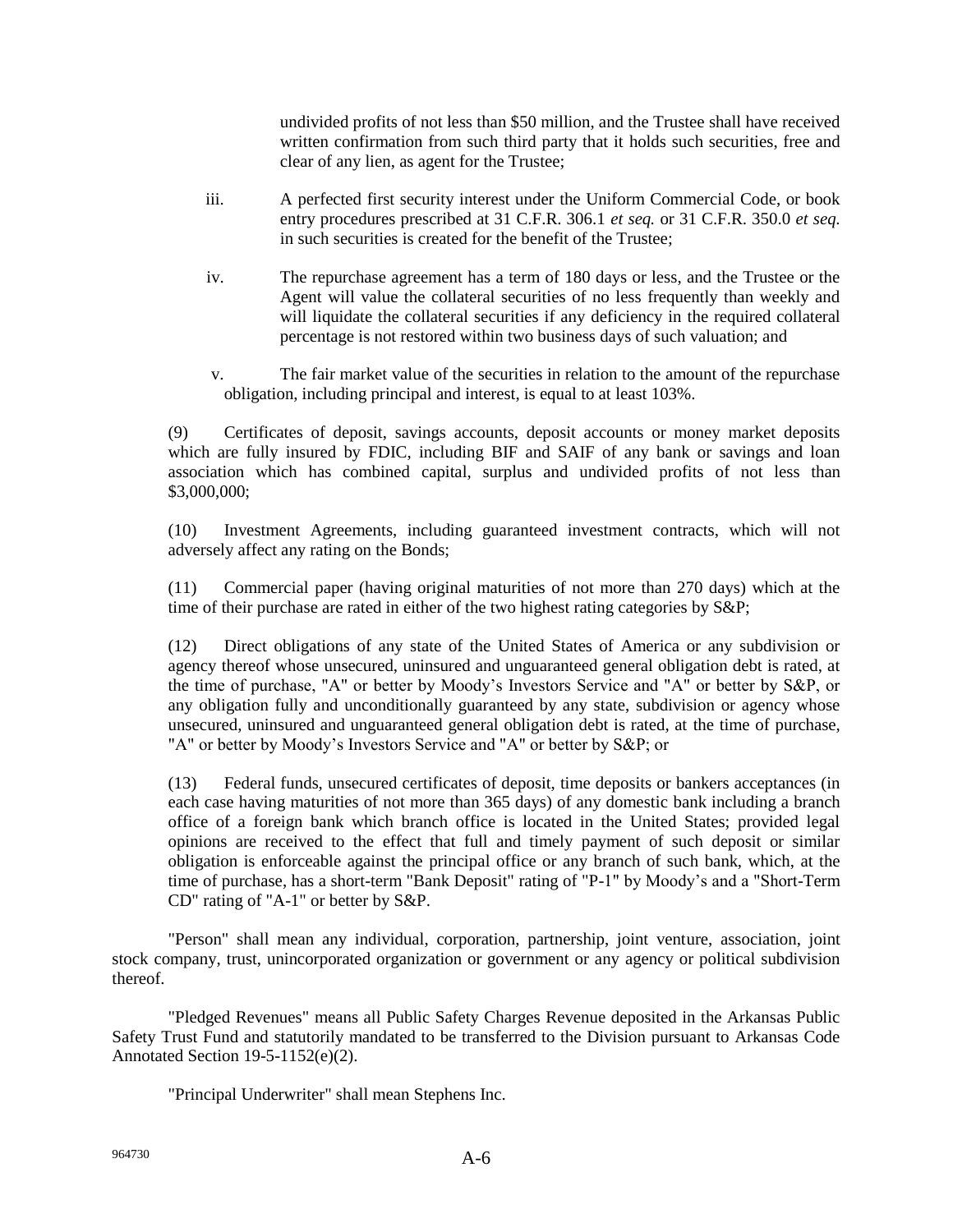"Project" means the Series 2020 Project.

"Project Fund" shall mean the fund created in Section 5.01 of the Indenture.

"Public Safety Charges" means all moneys authorized in and collected pursuant to Ark. Code Ann. Sections 12-10-318(b) and 12-10-326.

"Public Safety Charges Revenue" means all Public Safety Charges that the Division is entitled to receive and if the charges are modified or changed, all such charges levied or collected in replacement or substitution thereof.

"Public Safety Charges Revenue Fund" shall mean the fund created in Section 5.01 of the Indenture.

"Record Date" shall mean that day which is fifteen days prior to an Interest Payment Date for the Bonds or, with respect to Bonds called for redemption that date which is thirty (30) days prior to that date for redemption.

"Redemption Fund" shall mean the Redemption Fund created pursuant to Section 5.01 of the Indenture.

"S&P" shall mean S&P Global Ratings and its successors and assigns.

"Securities Depository" shall mean The Depository Trust Company, New York, New York, or its nominee and the successors and assigns of such nominee, or any successor appointed under Section 2.02 of the Indenture.

"Series 2020 Project" shall mean the design, acquisition, construction and equipping of additions to and enhancement of upgrades and maintenance of the Arkansas Wireless Information Network.

"State" shall mean the State of Arkansas.

"Subordinate Bonds" shall mean any bonds permitted to be issued by the Issuer in strict compliance with Article III of the Indenture and which are subordinate to the Bonds.

"Supplemental Indenture" shall mean each of the supplemental indentures executed and delivered in accordance with Article X of the Indenture.

"Tax Regulatory Agreement" shall mean an agreement by and between the Issuer and the Trustee prescribing the procedures for compliance with Section 148 of the Code and the Regulations promulgated thereunder, which is applicable to the Bonds and the Indenture.

"Trustee" shall mean Regions Bank, an Alabama banking corporation organized and operating under the laws of Alabama and authorized to exercise corporate trust powers in the State of Arkansas, and being duly qualified to accept and administer the trusts hereby created, and having a corporate trust office located in Little Rock, Arkansas, or its successor trustee or successors from time to time under the Indenture.

"Trust Estate" shall have the meaning stated in the Granting Clauses of the Indenture.

"Trust Moneys" shall mean, with respect to the Bonds, all moneys, except in payment of fees due to the Trustee for services under the Indenture, received by the Trustee: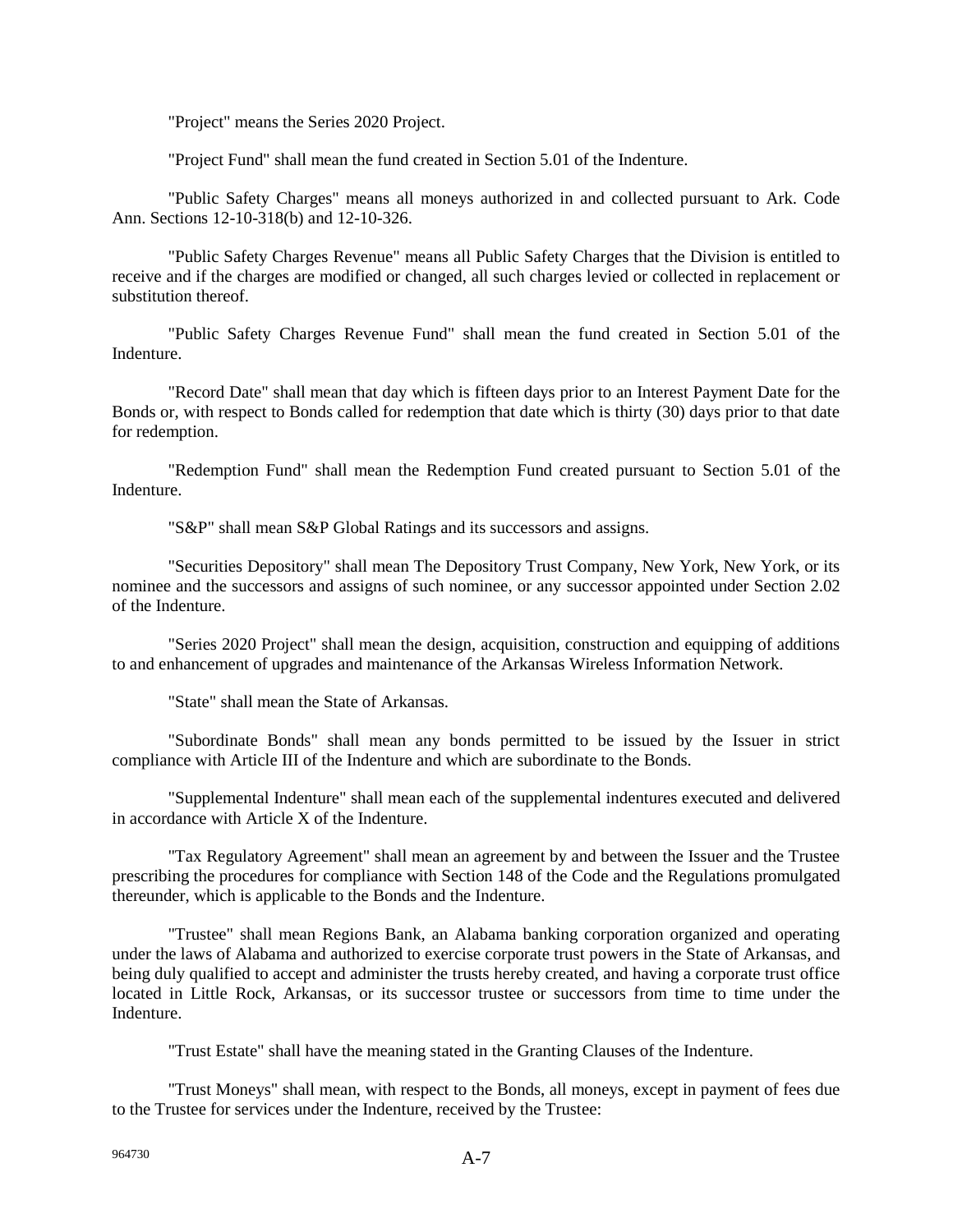A. as elsewhere provided to be held and applied under the Indenture, or required to be paid to the Trustee and the disposition of which is not otherwise specifically provided for, including, but not limited to, the investment income of all funds and accounts (except any arbitrage rebate fund) held by the Trustee under the Indenture;

B. as proceeds from the sale of the Bonds including, but not limited to, moneys and/or Permitted Investments received by the Trustee from the proceeds of Bonds issued hereunder;

C. as proceeds of the Loan Agreement in any context; and

D. all funds, moneys or payments received by the Trustee under the Indenture from or for the account of the Issuer from any source whatsoever.

"Written Request" with reference to Issuer, means a request in writing signed by an Authorized Issuer Representative and, with reference to the Division, means a request in writing signed by an Authorized Division Representative.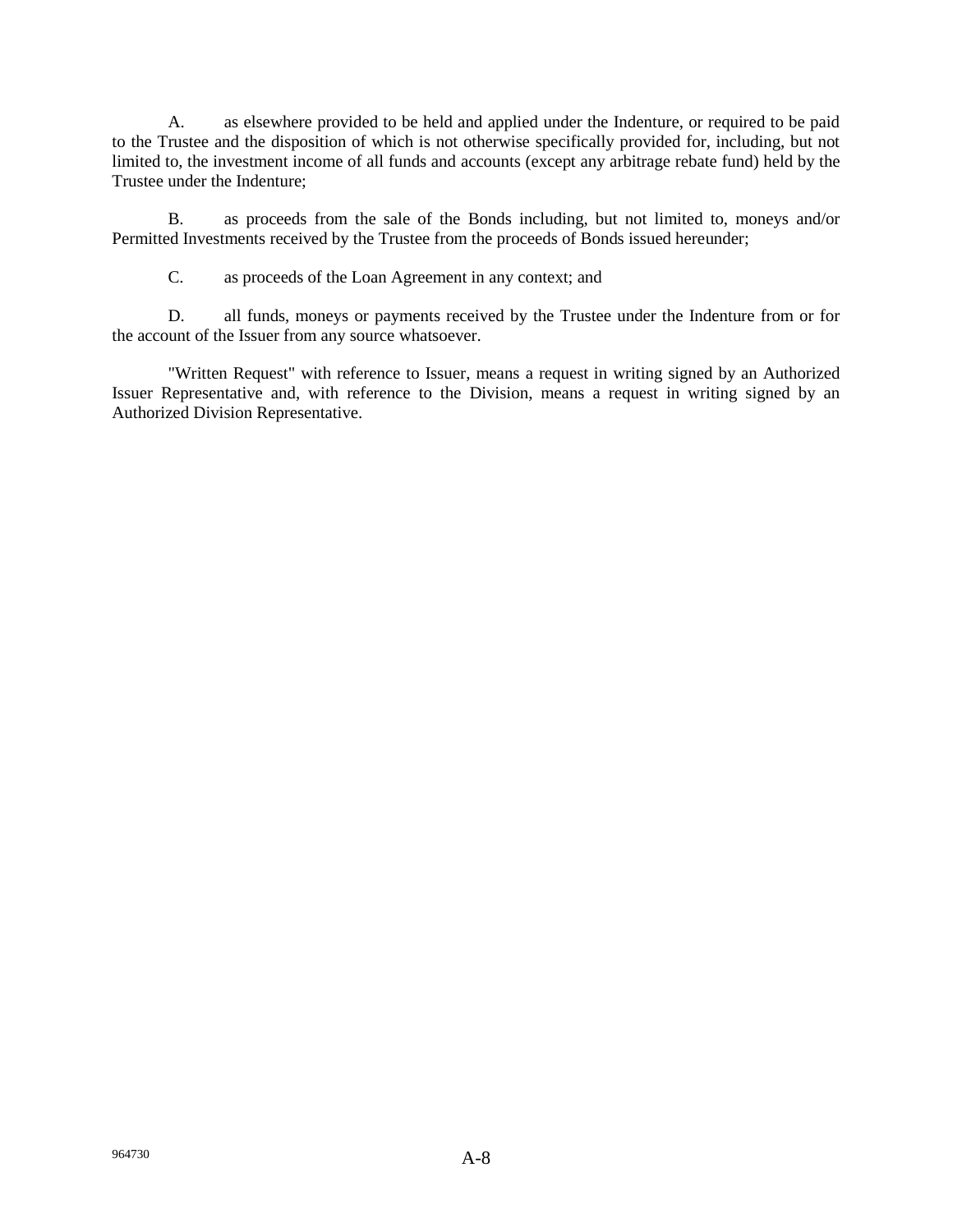## **APPENDIX "B"**

## **PROPOSED FORM OF OPINION OF BOND COUNSEL**

Mitchell, Williams, Selig, Gates & Woodyard, P.L.L.C., Bond Counsel, will render an opinion with respect to the Bonds, dated the date of issuance and delivery thereof, in substantially the following form:

Arkansas Development Finance Authority Little Rock, Arkansas

Regions Bank Little Rock, Arkansas

> Re: \$85,810,000 Arkansas Development Finance Authority Public Safety Charges Revenue Bonds (Arkansas Division of Emergency Management Project) Series 2020 (the "Bonds")

Ladies and Gentlemen:

We have examined a certified copy of the proceedings of the Arkansas Development Finance Authority (the "Authority") and other documents pertaining to the issuance by the Authority of the Bonds for the benefit of the Department of Public Safety, Division of Emergency Management (the "Division").

Proceeds of the Bonds are to be used: (i) to finance the designing, acquisition, construction and equipping of additions to and enhancements of upgrades and maintenance of the Arkansas Wireless Information Network (the "Series 2020 Project"), (ii) to fund a debt service reserve fund, and (iii) to pay necessary expenses incidental to the sale and issuance of the Bonds. The Authority and the Division will execute a Loan Agreement dated as of December 29, 2020 (the "Loan Agreement"), pursuant to which the Authority will loan the proceeds of the Bonds to the Division (the "Loan") for the purposes described in the Indenture and the Loan Agreement.

The Bonds are issued under the Constitution and laws of the State of Arkansas, including particularly the Arkansas Development Finance Authority Act, constituting Arkansas Code Annotated §§ 15-5-101 *et seq.*, as amended (the "ADFA Act"), the Public Safety Act of 2019 (Act 660 of the Acts of 2019)("Act 660"), and the Arkansas Emergency Services Act of 1973, codified at Ark. Code Ann. §§ 12-75-101 *et seq.* (the "ADEM Act"), and pursuant to the Trust Indenture dated as of December 29, 2020 (the "Indenture") between the Authority and Regions Bank, as Trustee (the "Trustee"). Words not otherwise defined herein shall have the meanings given to them in the Indenture.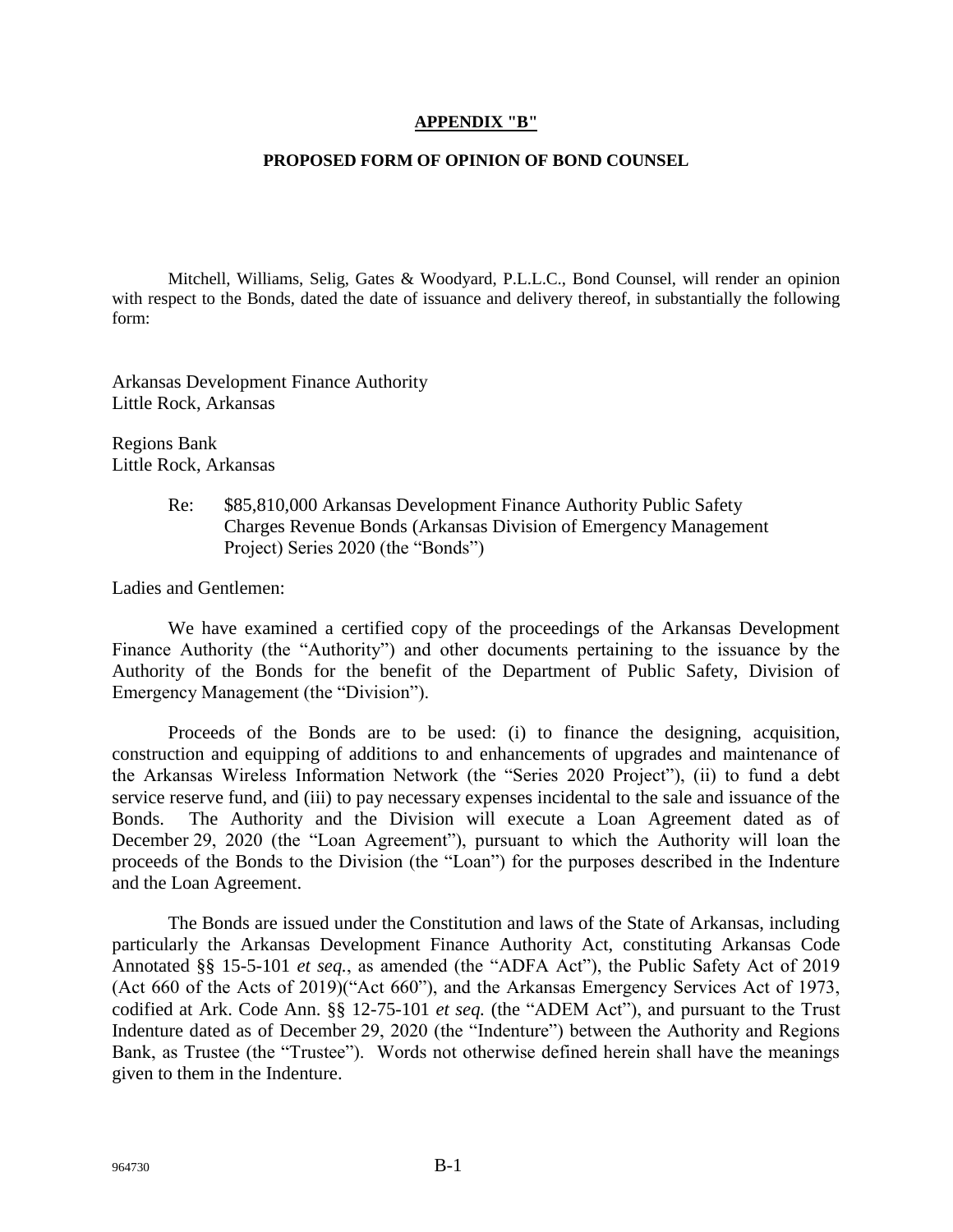The Bonds are being issued in the form of fully registered bonds, numbered from 1 upward. The Bonds are being issued in the denomination of \$5,000 each or any integral multiple of \$.01 in excess thereof. The Bonds are dated as of December 29, 2020. Interest on the Bonds is payable semiannually on the interest payment dates as set forth in the Indenture. The Bonds bear interest at the rate set forth in the Indenture.

The Bonds are special obligations of the Authority, and the Authority is obligated to pay the principal, premium, if any, and interest on the Bonds solely (i) from the Loan Payments made by the Division pursuant to the Loan Agreement between the Division and the Authority which shall be paid from Pledged Revenues and (ii) from other funds (except the Rebate Fund) of the Authority pledged under the terms of the Indenture. "Pledged Revenues" means all moneys authorized in and collected pursuant to Ark. Code Ann. Sections 12-10-318(b) and 12-10-326 (the "Public Safety Charges") that the Division is entitled to receive (and if the charges are modified or changed, all such charges levied or collected in replacement or substitution thereof) and are statutorily mandated to be transferred to the Division pursuant to Arkansas Code Annotated Section 19-5-1152(e)(2) that are deposited in the Arkansas Public Safety Trust Fund (being the fund by that name established by Arkansas Code Annotated Section 19-5-1152).

Based on the above, we are of the opinion that:

1. The Authority validly exists as a body corporate and politic and public instrumentality of the State, with the power to enter into the Indenture and the Loan Agreement, perform the agreements on its part contained therein, and issue the Bonds.

2. The Loan Agreement and the Indenture have been duly authorized, executed, and delivered by the Authority, the Loan Agreement has been duly authorized, executed and delivered by the Division, and such documents are valid and binding obligations of the respective parties thereto, enforceable in accordance with their terms.

3. The Bonds have been duly authorized and executed by the Authority and are valid and binding special obligations of the Authority, payable solely from the Pledged Revenues. The Bonds are obligations only of the Authority, the Bonds are not an indebtedness of the State, an indebtedness for which the faith and credit of the State or any of its revenues are pledged, or an indebtedness secured by a lien on or a security interest in any property of the State.

4. Under the Loan Agreement, the Division has agreed to make payments to the Authority sufficient for the Authority to pay when due the principal of and interest on the Bonds. Pursuant to the Indenture, the Pledged Revenues, including the rights of the Authority under the Loan Agreement (except certain rights to indemnification and reimbursement), have been duly and legally assigned and pledged by the Authority to the Trustee as security for the Bonds.

5. Under existing law, the interest on the Bonds (a) is excludable from gross income for federal income tax purposes, and (b) is not an item of tax preference for purposes of the federal alternative minimum tax. The opinions set forth in the preceding sentence are subject to the condition that the Authority and the Division comply with all requirements of the Internal Revenue Code of 1986, as amended (the "Code"), that must be satisfied subsequent to issuance of the Bonds in order that interest thereon be, or continue to be, excludable from gross income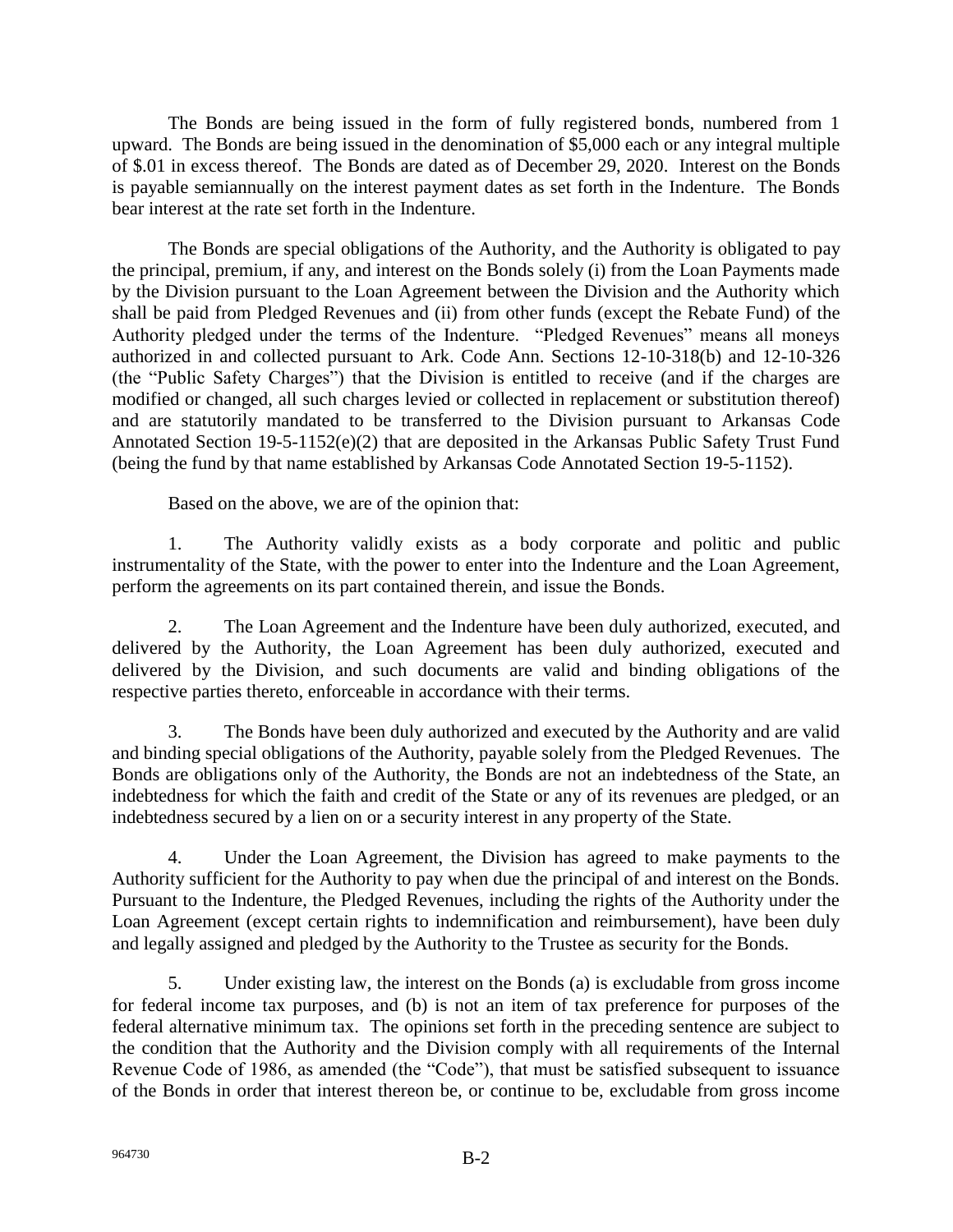for federal income tax purposes. The Authority and the Division have covenanted to comply with each such requirement. Failure to comply with certain of such requirements may cause the inclusion of interest on the Bonds in gross income for federal income tax purposes to be retroactive to the date of issuance of the Bonds. We express no opinion regarding any other federal income tax consequences relating to the Bonds.

6. The Bonds and interest thereon are exempt from all Arkansas state, county and municipal taxes.

The rights of the owners of the Bonds and the enforceability of the Bonds, the Indenture, and the Loan Agreement are limited by bankruptcy, insolvency, reorganization, moratorium, and other similar laws affecting creditors' rights generally and by equitable principles, whether considered at law or in equity.

This opinion is given as of the date hereof and we assume no obligation to revise or supplement this opinion to reflect any facts or circumstances that may hereafter come to our attention or any changes in law that may hereafter occur.

Sincerely,

MITCHELL, WILLIAMS, SELIG, GATES & WOODYARD, P.L.L.C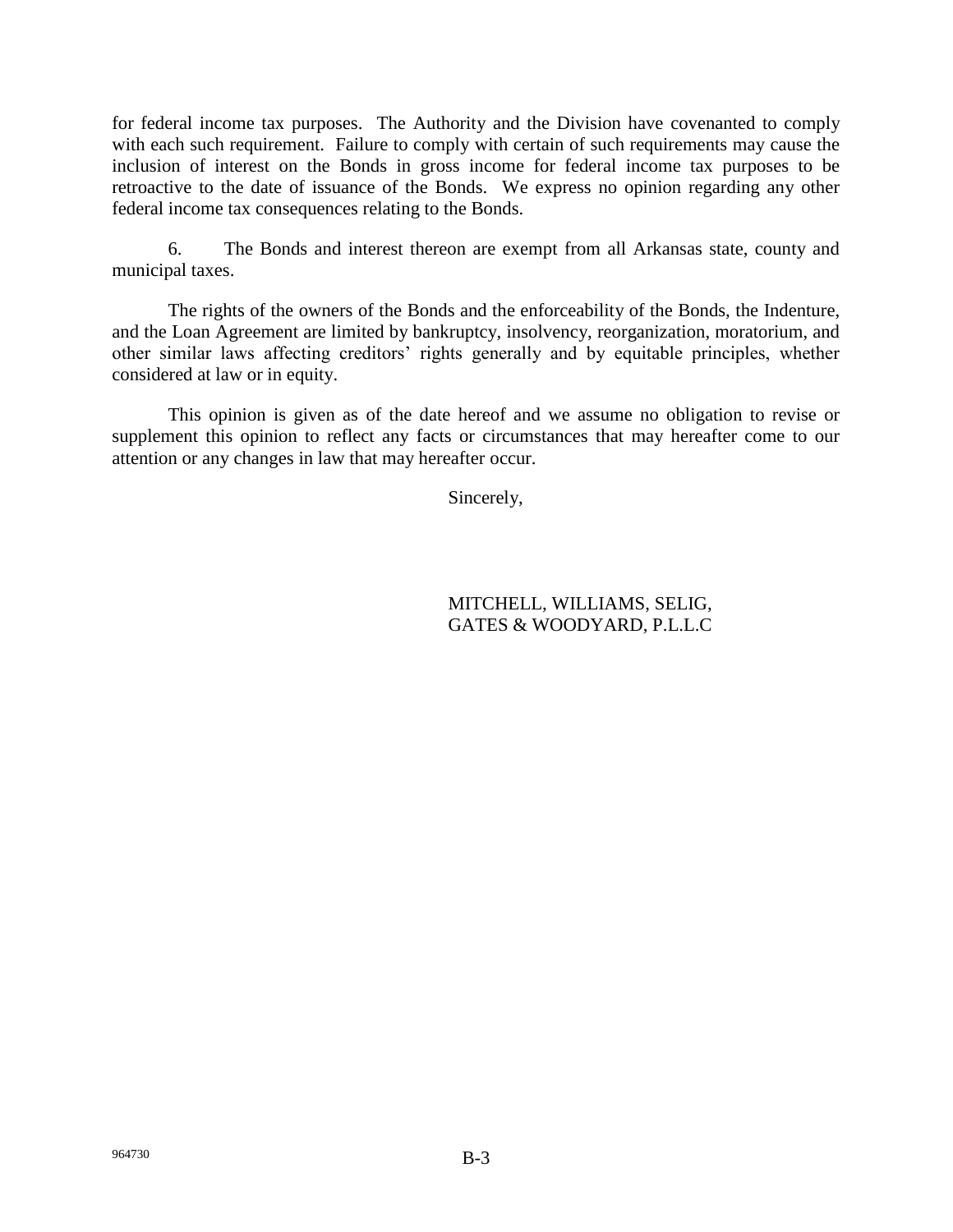## **APPENDIX "C"**

## **CONTINUING DISCLOSURE AGREEMENT**

This Continuing Disclosure Agreement dated December 29, 2020 (this "Agreement") is executed and delivered by the Department of Public Safety, Division of Emergency Management (the "Division"), the Arkansas Development Finance Authority (the "Authority," and collectively with the Division, the "Disclosing Parties") and Regions Bank, as Trustee (the "Trustee"), in connection with the issuance by the Authority of its \$85,810,000 Public Safety Charges Revenue Bonds (Arkansas Division of Emergency Management Project), Series 2020 (the "Bonds"). The Bonds are being issued pursuant to an authorizing resolution of the Authority and that certain Trust Indenture by and between the Authority and the Trustee, dated as of December 29, 2020 (the "Indenture"). The Disclosing Parties and Trustee covenant and agree as follows:

**Section 1. Purpose of this Agreement.** This Agreement is being executed and delivered by the Disclosing Parties and the Trustee for the benefit of the Beneficial Owners (as defined below) of the Bonds and in order to assist the Underwriter (as defined below) in complying with, and constitutes the written undertaking for the benefit of the Beneficial Owners of the Bonds required by, subsection (i) of the Rule (as defined below).

**Section 2. Definitions.** In addition to the definitions set forth in the Indenture, which apply to any capitalized term used in this Agreement unless otherwise defined in this Section, the following capitalized terms shall have the following meanings.

"Annual Disclosure Statement" shall mean any Annual Disclosure Statement provided by the Division and filed by the Authority in the form attached hereto as Exhibit A and as further described in Section 4(a).

"Beneficial Owner" of a Bond shall mean any person who, directly or indirectly, through any contract, arrangement, understanding, relationship, or otherwise, has or shares (i) voting power which includes the power to vote, or to direct the voting of, a Bond and/or (ii) investment power which includes the power to dispose, or to direct the disposition of, a Bond.

"Business Day" shall mean any day on which banks located in the city in which the designated corporate trust office of the Trustee is located is open for business.

"Disclosure Representative" shall mean the Chief Financial Officer or his or her designee, or such other officer or employee as the Authority shall designate in writing to the Trustee from time to time.

"Dissemination Agent" shall mean the Authority, acting in its capacity as Dissemination Agent under this Agreement, or any successor Dissemination Agent designated in writing by the Authority and which has filed with the Trustee a written acceptance of such designation.

"EMMA" shall mean the Electronic Municipal Market Access system as described in 1934 Act Release No. 59062 and maintained by the MSRB for purposes of the Rule.

"Financial Audit" shall mean the Comprehensive Annual Financial Report of the State of Arkansas prepared by the Department of Finance and Administration, Office of Accounting.

"Financial Obligation" means a (i) debt obligation; (ii) derivative instrument entered into in connection with, or pledged as security or a source of payment for, an existing or planned debt obligation;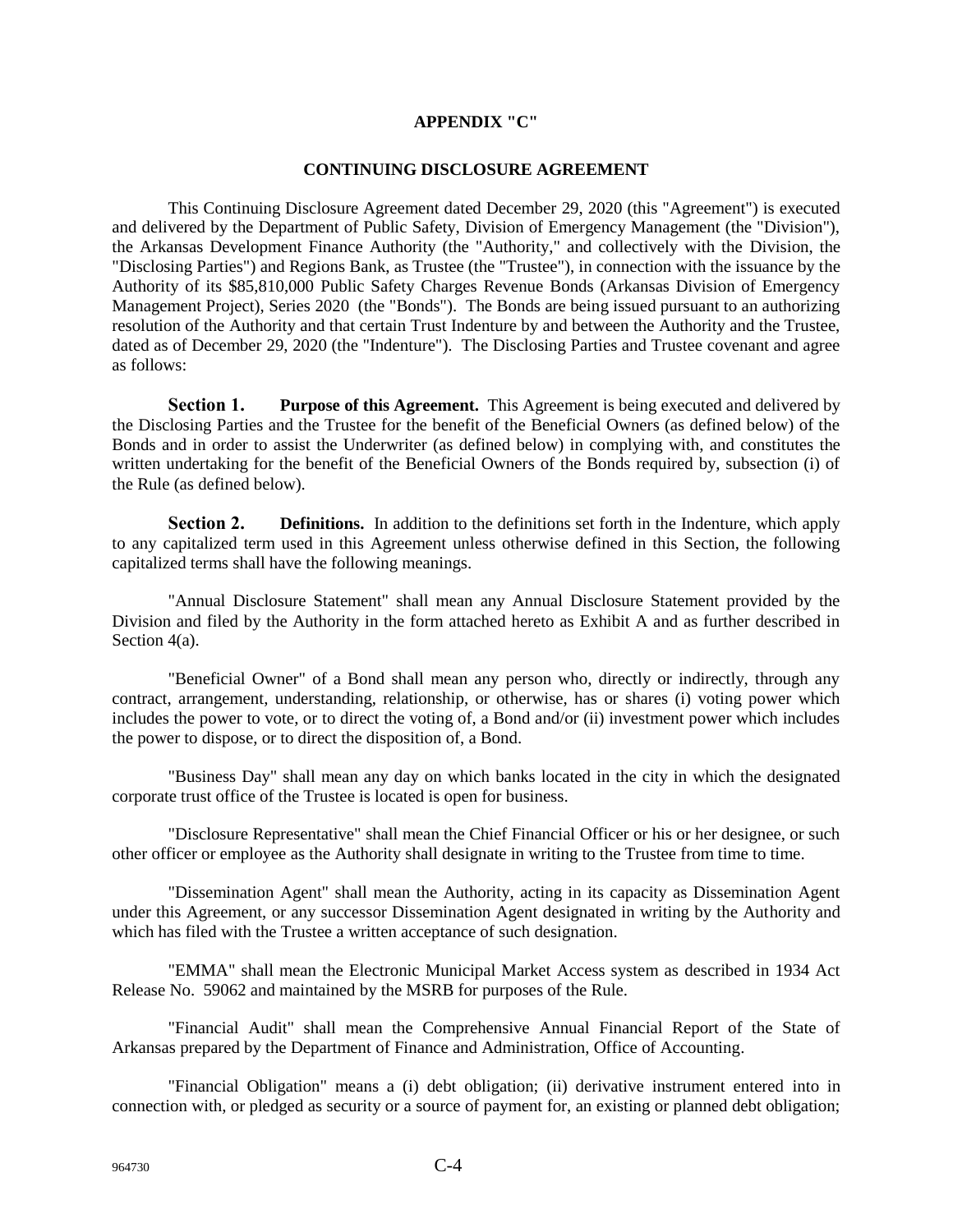or (iii) guarantee of (i) or (ii). The term Financial Obligation does not include municipal securities as to which a final official statement has been otherwise provided to the MSRB consistent with Rule 15c2-12.

"Listed Events" shall mean any of the events listed in Subsection 5(a).

"MSRB" shall mean the Municipal Securities Rulemaking Board.

"Rule" shall mean Rule 15c2-12(b)(5) adopted by the Securities and Exchange Commission under the Securities Exchange Act of 1934, as the same may be amended from time to time.

"Underwriter" shall mean Stephens Inc.

## **Section 3. Provision of Annual Disclosure Statement.**

- (a) The Authority, as Dissemination Agent, shall, or shall cause the Trustee to, not later than 240 days after the end of the State of Arkansas' fiscal year, commencing with the fiscal year ended June 30, 2021, provide to the MSRB through its continuing disclosure service portal which is provided through EMMA at [http://www.emma.msrb.org, o](http://www.emma.msrb.org/)r any similar system acceptable to the Securities and Exchange Commission, its Annual Disclosure Statement that is consistent with the requirements of Subsection  $4(a)$  of this Agreement and in the form attached hereto as Exhibit A. Not later than 30 days prior to said date, the Division shall provide the Annual Disclosure Statement to the Authority. Not later than 15 days prior to said date, the Authority shall provide the Annual Disclosure Statement to the Trustee, and if filed, proof of filing with the MSRB, or if not filed, with directions to the Trustee to file the Annual Disclosure Statement with the MSRB.
- (b) Each Annual Disclosure Statement shall be in electronic format as prescribed by the MSRB and shall be accompanied by identifying information as prescribed by the MSRB. Each Annual Disclosure Statement may be submitted as a single document or as separate documents comprising a package, and may include by reference other information as provided in Section 4 of this Agreement; provided that, any audited financial statements, or Financial Audit may be submitted separately from the balance of the Annual Disclosure Statement and later than the date required above for the filing of the Annual Disclosure Statement if they are not available by that date, but shall be submitted, when and if available, within 30 days of the Authority being informed or discovering that any audited financial statements, or Financial Audit is available.
- (c) If by 15 days prior to the date specified in Subsection 3(a) for providing the Annual Disclosure Statement to the MSRB, the Trustee has not received a copy of the Annual Disclosure Statement and proof of filing with the MSRB, the Trustee shall contact the appropriate Disclosure Representative to determine if the Authority and the Division are in compliance with Subsection 3(a).
- (d) If the Trustee is unable to verify that the Annual Disclosure Statement has been provided to the MSRB by the date required in Subsection  $3(a)$ , the Trustee shall send a notice to the MSRB in substantially the form attached as Exhibit B.
- (e) On the effective date of this Agreement, the most recent fiscal year for which the Financial Audit was available was for the year ending June 30, 2019.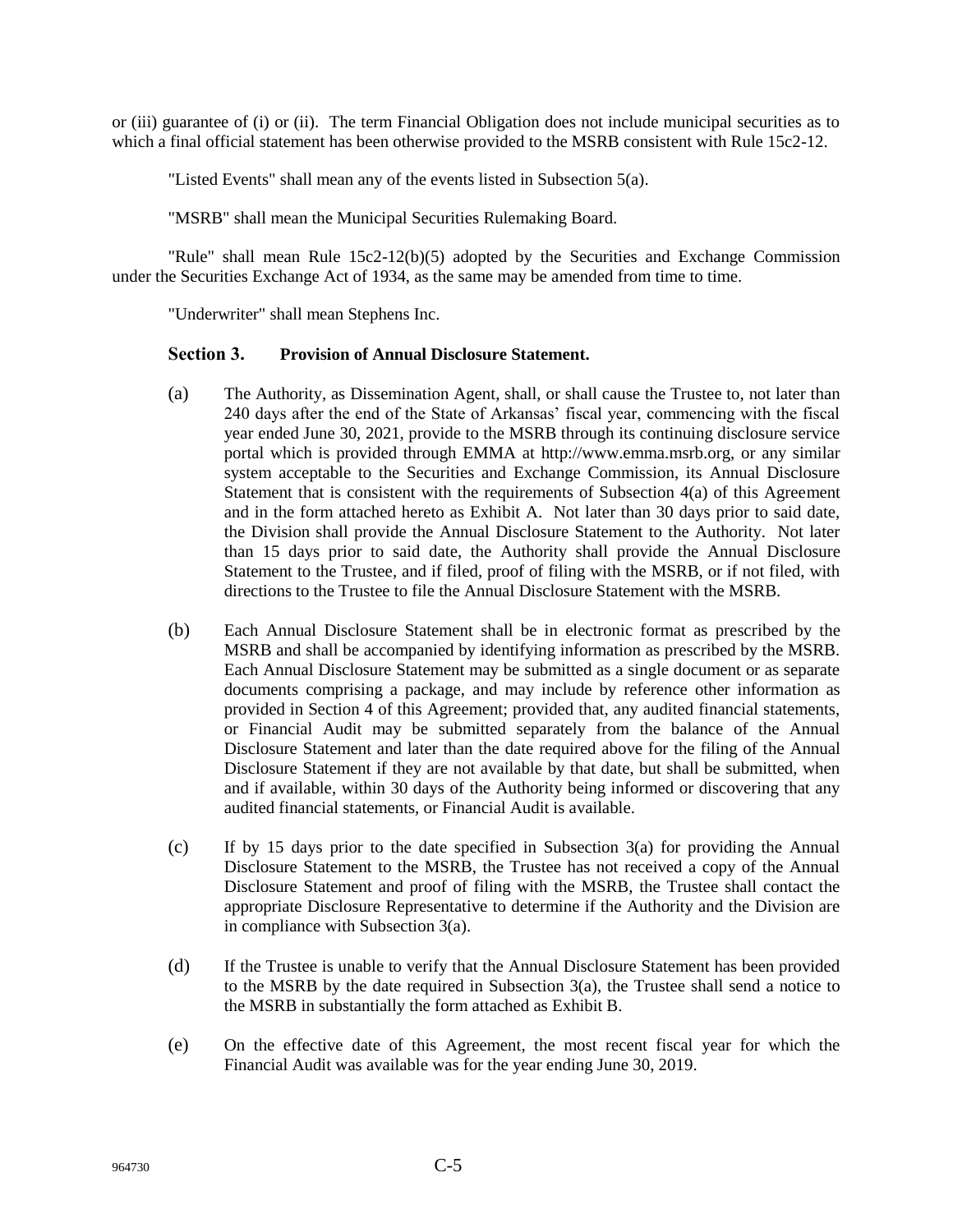## **Section 4. Content of Annual Disclosure Statement.**

- (a) The Disclosing Parties' Annual Disclosure Statement shall contain or incorporate by reference the following:
	- (i) Information relating to Public Safety Charges collected under Act 660 of the 2019 Arkansas General Assembly on a calendar year basis for the preceding five calendar years, if available.
	- (ii) If prepared and available, the Comprehensive Annual Financial Report (CAFR) of the State of Arkansas for the most recent fiscal year available.
- (b) Any or all of the items listed above may be incorporated by reference from other documents, including official statements of debt issues of the Disclosing Parties or related public entities, which have been submitted to the MSRB. If the document incorporated by reference is a final official statement, it must be available from the MSRB. The Disclosing Parties shall clearly identify each such other document incorporated by reference.

## **Section 5. Reporting of Significant Events.**

- (a) This Section shall govern the giving of notices of the occurrence of any of the following events:
	- (i) Principal and interest payment delinquencies;
	- (ii) Non-payment related defaults, if material;
	- (iii) Unscheduled draws on debt service reserves reflecting financial difficulties;
	- (iv) Unscheduled draws on credit enhancements reflecting financial difficulties;
	- (v) Substitution of credit or liquidity providers, or their failure to perform;
	- (vi) Adverse tax opinions, the issuance by the Internal Revenue Service of proposed or final determinations of taxability, Notices of Proposed Issue (IRS Form 5701- TEB) or other material notices or determinations with respect to the tax status of the Bonds, or other material events affecting the tax status of the Bonds;
	- (vii) Modifications to rights of security holders, if material;
	- (viii) Bond calls (other than mandatory sinking fund redemptions, if any), if material;
	- (ix) Defeasances and tender offers;
	- (x) Release, substitution, or sale of property securing repayment of the Bonds, if material;
	- (xi) Rating changes;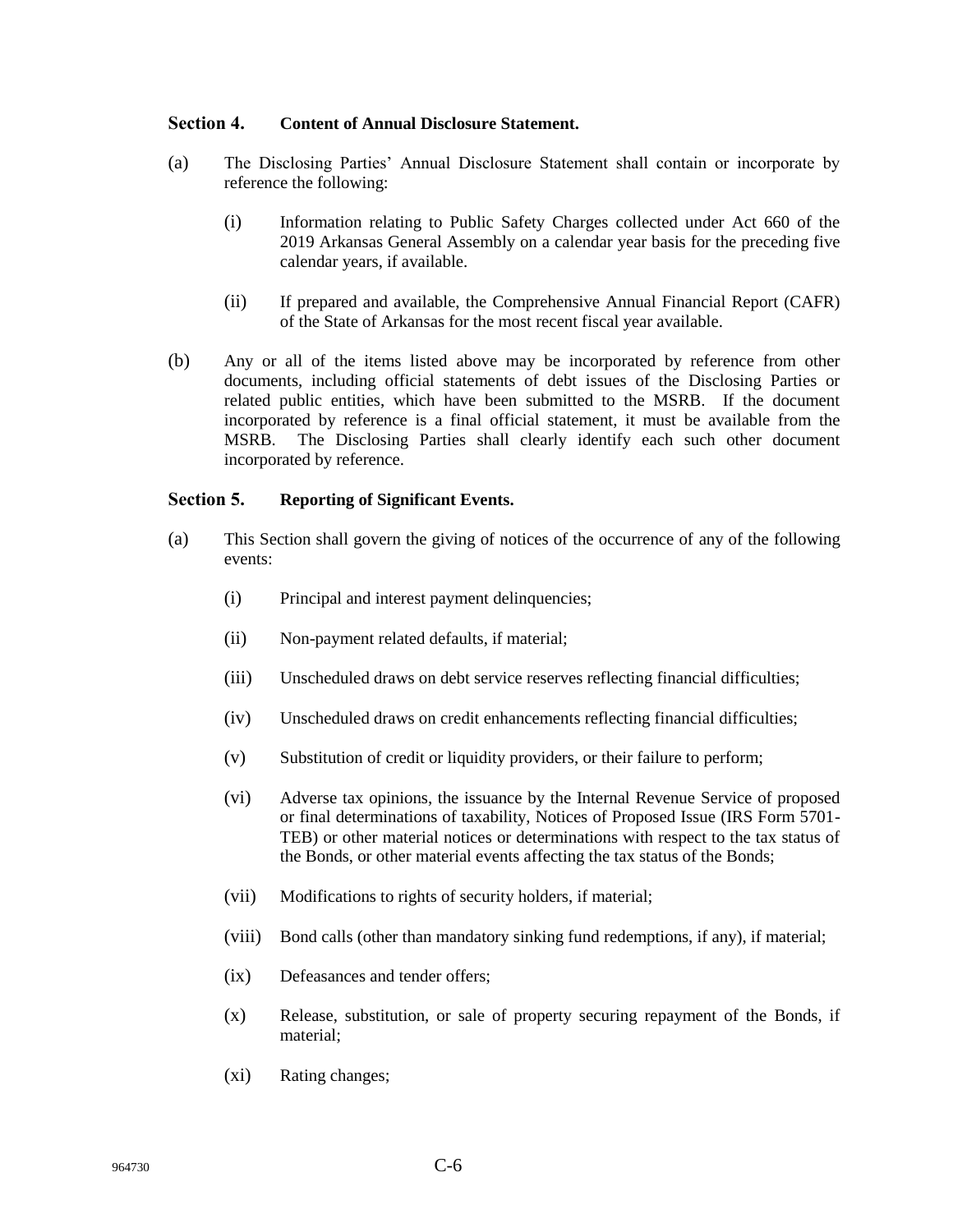- (xii) Bankruptcy, insolvency, receivership or similar event of the Department;
- (xiii) The consummation of a merger, consolidation or acquisition involving the Division or the sale of all or substantially all of the assets of the Department, other than in the ordinary course of business, the entry into a definitive agreement to undertake such an action or the termination of a definitive agreement relating to any such actions, other than pursuant to its terms, if material;
- (xiv) Appointment of a successor or additional trustee or the change of name of a trustee, if material;
- (xv) Incurrence of a Financial Obligation of a Disclosing Party, if material, or agreement to covenants, events of default, remedies, priority rights, or other similar terms of a Financial Obligation of a Disclosing Party, any of which may affect security holders, if material; and
- (xvi) Default, event of acceleration, termination event, modification of terms, or other similar events under the terms of a Financial Obligation of a Disclosing Party, any of which reflect financial difficulties.
- (b) If a Listed Event occurs while any Bonds are outstanding, the Authority or the Division, as appropriate, shall provide, or shall cause to be provided by the Trustee, a Listed Event Notice (the "Listed Event Notice"), in a timely manner within ten (10) Business Days after the occurrence of such Listed Event, to the MSRB, through its continuing disclosure service portal provided through EMMA at [http://www.msrb.emma.org o](http://www.msrb.emma.org/)r any other similar system that is acceptable to the Securities and Exchange Commission. Each notice of the occurrence of a Listed Event shall be captioned "Notice of Listed Event" and shall be filed in electronic format as prescribed by the MSRB and shall be accompanied by identifying information as prescribed by the MSRB.
- (c) Upon occurrence of a Listed Event, the Division agrees to report such occurrence to the Authority in a timely manner not in excess of two Business Days after the occurrence of such Listed Event. The Authority shall in a timely manner determine if a notice relating to such reported event must be filed and, if filing is required, file the Listed Event Notice in the time required by Section 5(b).
- (d) The Trustee shall promptly advise the Authority whenever, in the course of performing its duties as Trustee hereunder, the Trustee identifies an occurrence which may require the Authority to provide a Listed Event Notice; provided that, the failure of the Trustee so to advise the Authority shall not constitute a breach by the Trustee of any of its duties and responsibilities hereunder or under the Indenture.
- (e) If the Trustee has been instructed by the Authority to report the occurrence of a Listed Event, the Trustee shall file a notice of such occurrence with the MSRB through EMMA. Notwithstanding the foregoing, notice of Listed Events described in subsections (viii) and (ix) of the definition of "Listed Event" in Section 5(a) of this Agreement need not be given under this subsection any earlier than the notice (if any) of the underlying event is given to the Beneficial Owners of affected Bonds pursuant to the Indenture.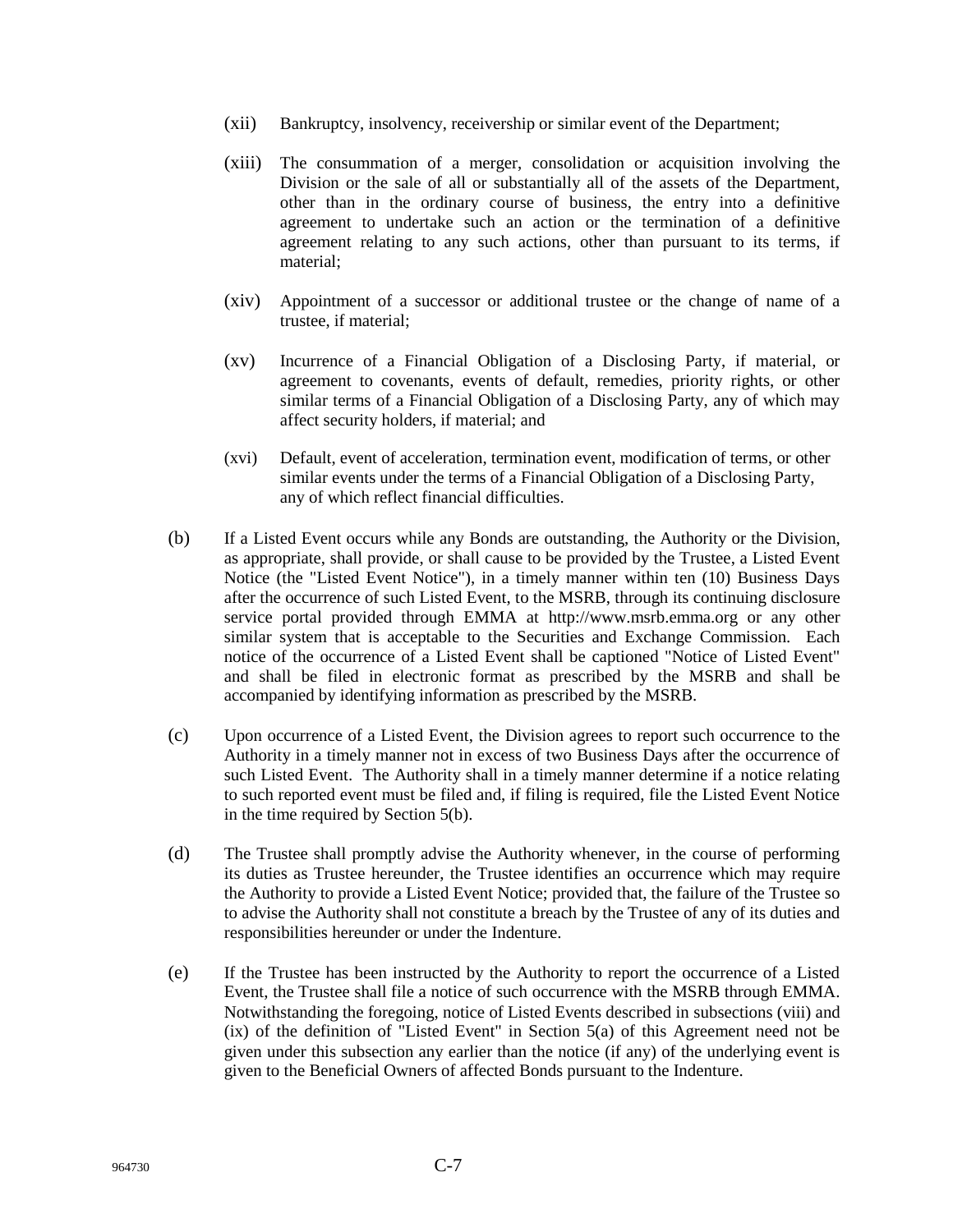(f) Notwithstanding the above, the Trustee shall file a notice in accordance with subsection (d) above of Listed Events described in subsections (viii) and (ix) of the definition of "Listed Event" in Section 5(a) of this Agreement without direction from the Authority and without a determination by the Authority as whether such event must be filed pursuant to applicable federal securities laws.

**Section 6. Termination of Reporting Obligation.** The obligations of the Disclosing Parties under this Agreement shall terminate upon the defeasance, prior redemption, or payment in full of all of the Bonds.

**Section 7. Additional Information.** Nothing in this Agreement shall be deemed to prevent the Disclosing Parties from disseminating any other information, using the means of dissemination set forth in this Agreement or any other means of communication, or including any other information in any Annual Disclosure Statement or notice of occurrence of a Listed Event, in addition to that which is required by this Agreement. If the Disclosing Parties choose to include any information in any Annual Disclosure Statement or notice of occurrence of a Listed Event in addition to that which is specifically required by this Agreement, the Disclosing Parties shall not have any obligation under this Agreement to update such information or include it in any future Annual Disclosure Statement or notice of occurrence of a Listed Event.

**Section 8. Amendment and Waiver.** Notwithstanding any other provision of this Agreement, the Disclosing Parties and the Trustee may amend this Agreement (and the Trustee shall agree to any amendment so requested by the Disclosing Parties so long as such amendment is not materially adverse to the Trustee), and any provision of this Agreement may be waived, if such amendment or waiver is supported by an opinion of counsel expert in federal securities laws, acceptable to the Disclosing Parties and the Trustee, to the effect that such amendment or waiver would not, in and of itself, cause the undertaking herein to violate the Rule if such amendment or waiver had been effective on the date hereof, but taking into account any subsequent change in or official interpretation of the Rule.

## **Section 9. Default.**

- (a) In the event of a failure of the Disclosing Parties or the Trustee to comply with any provision of this Agreement, the Trustee may (and, at the request of any Underwriter or the Beneficial Owners of at least 25 percent aggregate principal amount of Outstanding Bonds, shall), or any Beneficial Owner may take such actions as may be necessary and appropriate, including seeking mandamus or specific performance by court order, to cause the Disclosing Parties or the Trustee, as the case may be, to comply with its obligations under this Agreement.
- (b) Notwithstanding the provisions of Subsection  $9(a)$ , no Beneficial Owner shall have any right to take any action to challenge the adequacy of the information provided in accordance with this Agreement unless the Beneficial Owners of at least 25 percent aggregate principal amount of Outstanding Bonds shall have made written request to the Trustee to take such action in its own name and shall have offered the Trustee reasonable indemnity, and the Trustee for 60 days after its receipt of notice, request, and offer of indemnity has failed to institute any such action.
- (c) A default under this Agreement shall not be deemed an Event of Default under the Indenture, and the sole remedy under this Agreement in the event of any failure of the Disclosing Parties or the Trustee to comply with this Agreement shall be an action to compel performance.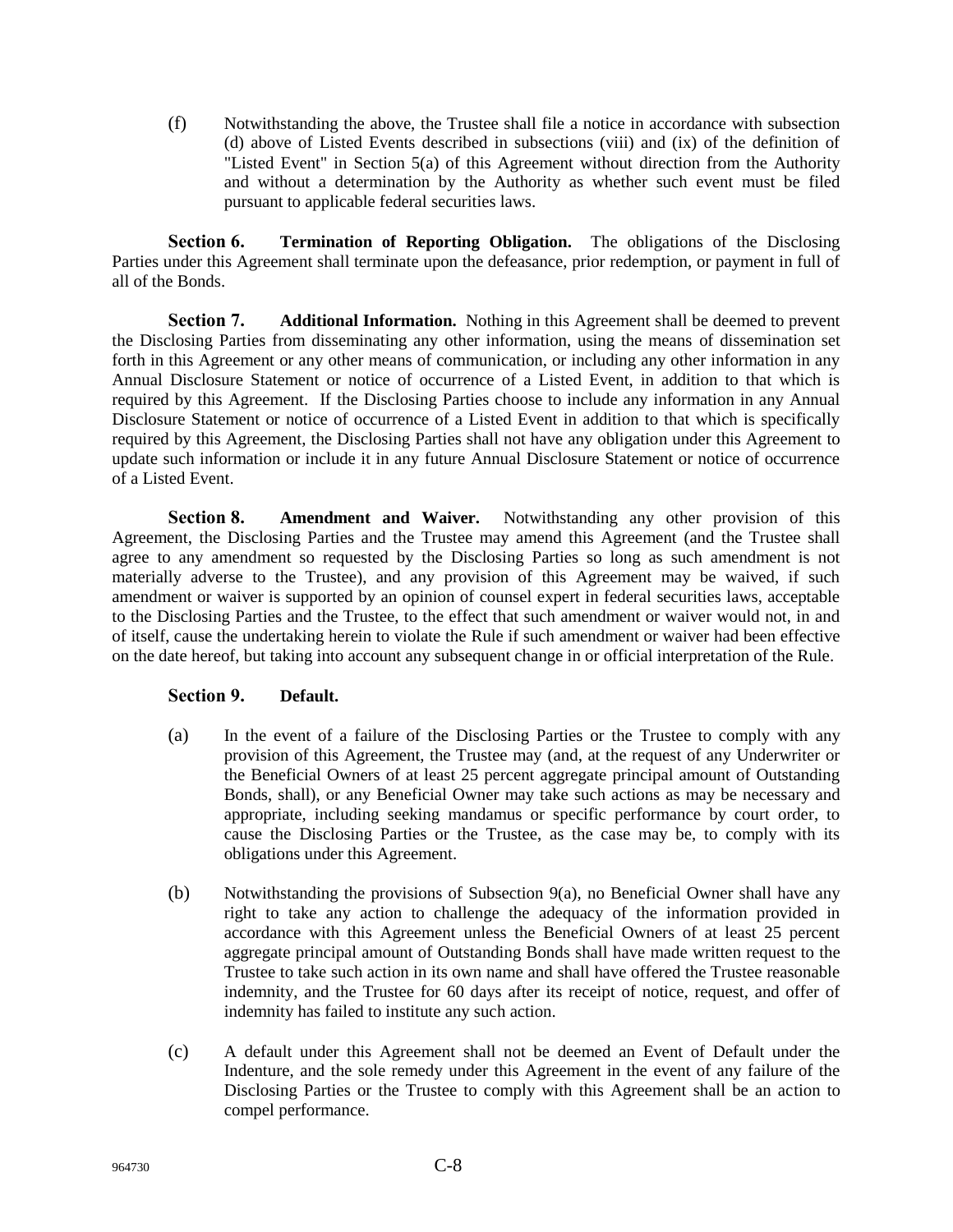**Section 10. Duties, Immunities and Liabilities of Trustee.** The Trustee shall have only such duties as are specifically set forth in this Agreement, and the Disclosing Parties agree to indemnify and save the Trustee, its officers, directors, employees, and agents, harmless against any loss, expense, and liabilities which it may incur arising out of or in the exercise or performance of its powers and duties hereunder, including the costs and expenses (including attorneys' fees) of defending against any claim of liability, but excluding liabilities due to the Trustee's gross negligence or willful misconduct. The obligations of the Disclosing Parties under this Section shall survive resignation or removal of the Trustee and payment of the Bonds.

**Section 11. Beneficiaries.** This Agreement shall inure solely to the benefit of the Disclosing Parties, the Trustee, the Underwriter and Beneficial Owners from time to time of the Bonds, and shall create no rights in any other person or entity.

**Section 12. Counterparts.** This Agreement may be executed in several counterparts, each of which shall be an original and all of which shall constitute but one and the same instrument.

## **ARKANSAS DEVELOPMENT FINANCE AUTHORITY**

By: \_\_\_\_\_\_\_\_\_\_\_\_\_\_\_\_\_\_\_\_\_\_\_\_\_\_\_\_\_\_\_\_\_\_\_\_\_\_\_\_

Bryan Scoggins, President

## **ARKANSAS DEPARTMENT OF PUBLIC SAFETY, DIVISION OF EMERGENCY MANAGEMENT**

By: \_\_\_\_\_\_\_\_\_\_\_\_\_\_\_\_\_\_\_\_\_\_\_\_\_\_\_\_\_\_\_\_\_\_\_\_\_\_\_\_

Name: \_\_\_\_\_\_\_\_\_\_\_\_\_\_\_\_\_\_\_\_\_\_\_\_\_\_\_\_\_\_\_\_\_\_\_\_\_\_

Title:

## **REGIONS BANK**

| By:   |  |  |  |
|-------|--|--|--|
| Name: |  |  |  |
|       |  |  |  |

Title: \_\_\_\_\_\_\_\_\_\_\_\_\_\_\_\_\_\_\_\_\_\_\_\_\_\_\_\_\_\_\_\_\_\_\_\_\_\_\_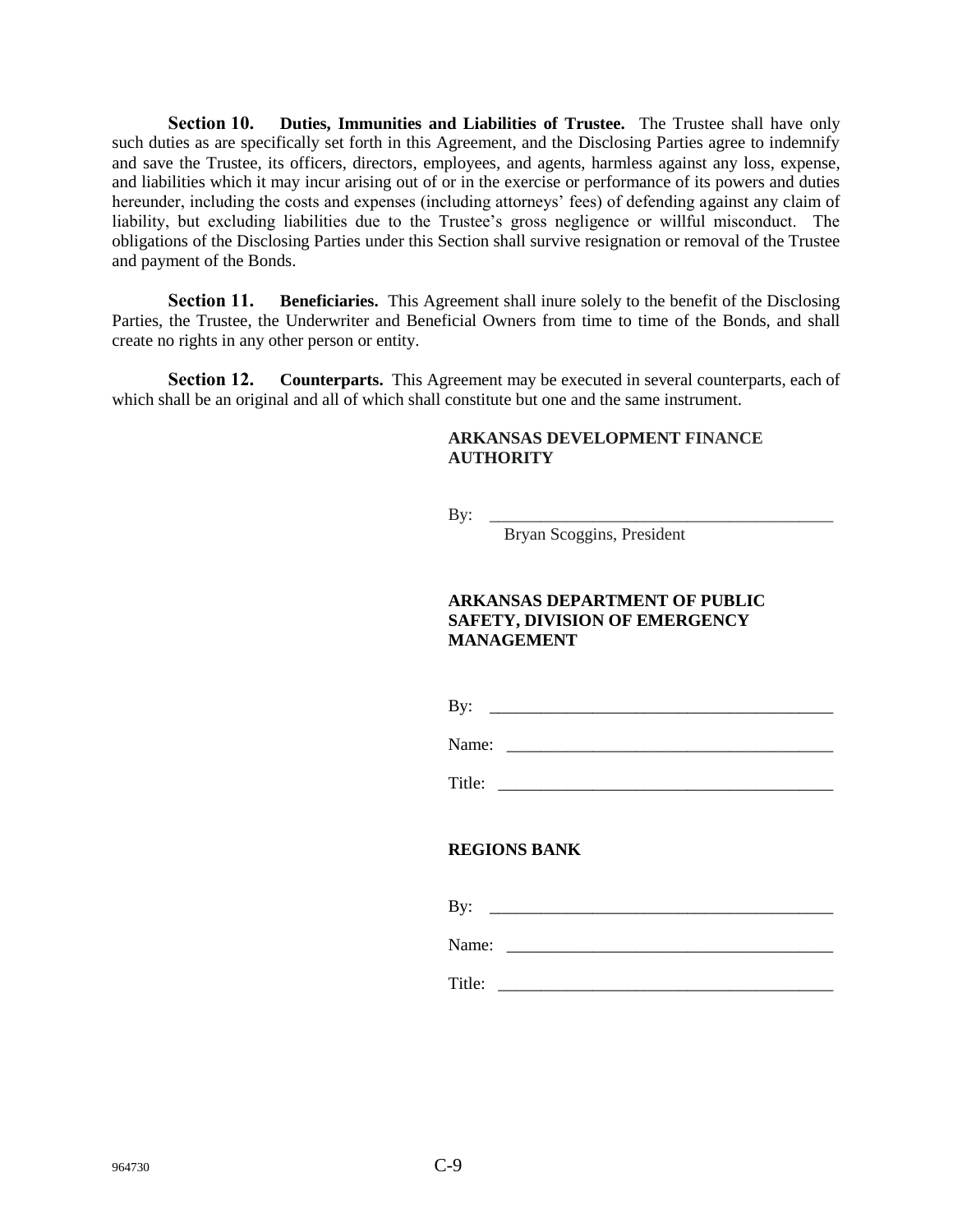## **EXHIBIT A**

## **ANNUAL DISCLOSURE STATEMENT**

| Name of Issuer:          | Arkansas Development Finance Authority                                                                                                                                                  |
|--------------------------|-----------------------------------------------------------------------------------------------------------------------------------------------------------------------------------------|
| Name of Obligated Party: | Arkansas Department of Public Safety, Division of Emergency<br>Management                                                                                                               |
| Name of Bond Issue:      | \$85,810,000 Arkansas Development Finance Authority Public<br>Safety Charges Revenue Bonds (Arkansas Division of Emergency<br>Management Project), Series 2020, dated December 29, 2020 |
| Filing Date:             |                                                                                                                                                                                         |
| <b>CUSIP</b> Nos:        |                                                                                                                                                                                         |
|                          |                                                                                                                                                                                         |

## **Part I**

Annual information of the type set forth in the Official Statement dated December 29, 2020 describing the Bonds under the caption **Historical Public Safety Charges-Act 660 Collections** for the first available calendar year preceding the date of filing and to the extent available, for the four calendar years preceding. See Section 4(a)(i) of the Continuing Disclosure Agreement dated December 29, 2020.

## **Part II**

If prepared and available, the Comprehensive Annual Financial Report (CAFR) of the State of Arkansas for the most recent fiscal year available. See Section 4(a)(iii) of the Continuing Disclosure Agreement dated December 29, 2020.

The Comprehensive Annual Financial Report (CAFR) of the State of Arkansas for the fiscal year ended June 30, 20\_\_ [is attached hereto and made a part hereof] [has not been provided to the Disclosing Parties as of the date of this filing].

## **Part III**

As of the date of this filing, the rating assigned to the Bonds by \_\_\_\_\_ is "\_\_."